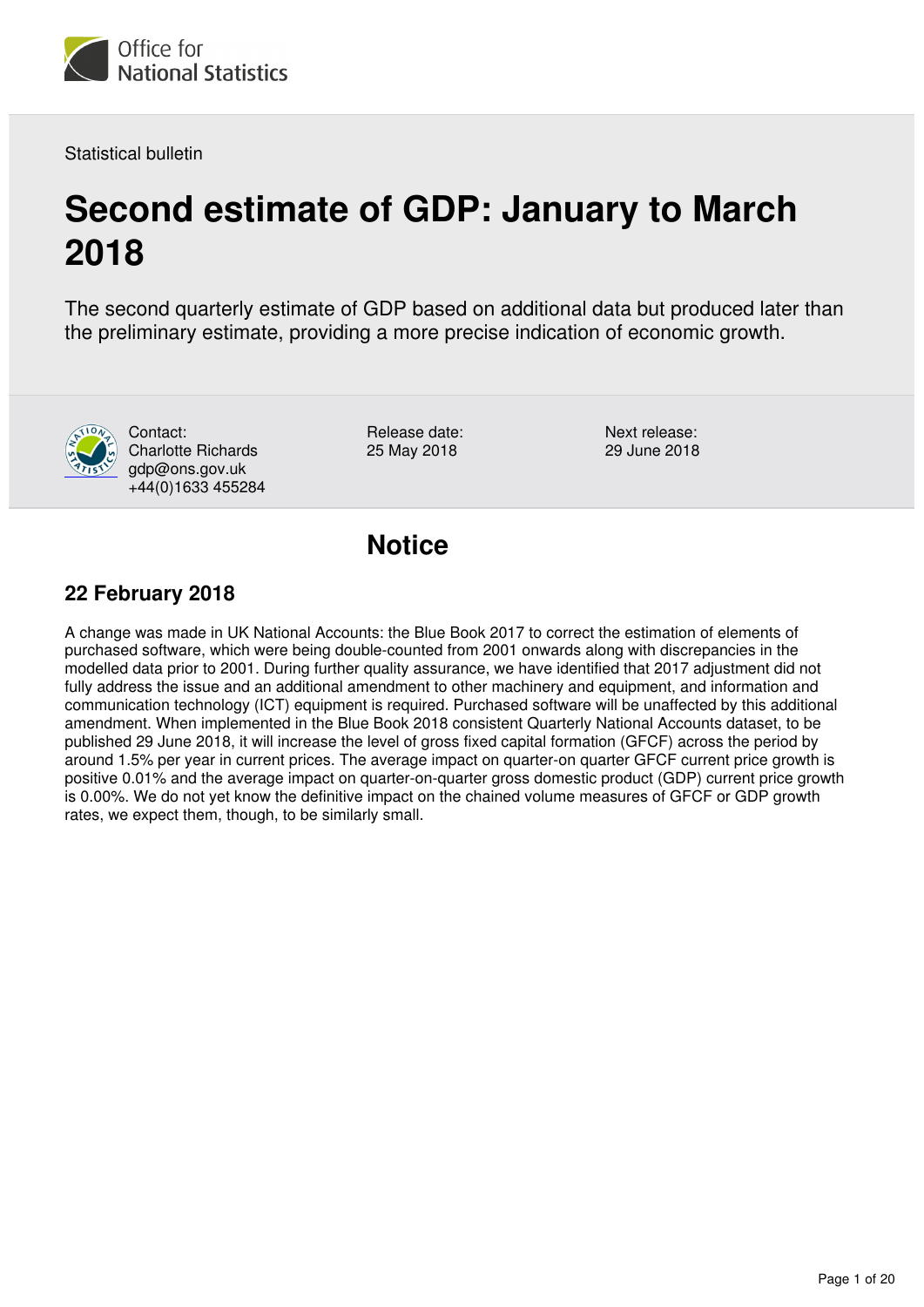## **Table of contents**

- 1. [Main points](#page-2-0)
- 2. [Things you need to know about this release](#page-2-1)
- 3. [Growth for Quarter 1 2018 unrevised at 0.1%](#page-3-0)
- 4. [Services and production contribute to growth in the output approach of GDP in Quarter 1 2018](#page-7-0)
- 5. [Household spending remains subdued in the first quarter of 2018](#page-10-0)
- 6. [Compensation of employees drives growth in the income approach to measuring GDP](#page-12-0)
- 7. [How is the UK economy performing compared with other European and non-European countries?](#page-14-0)
- 8. [Links to related statistics](#page-15-0)
- 9. [Are there any upcoming changes?](#page-16-0)
- 10. **[Quality and methodology](#page-17-0)**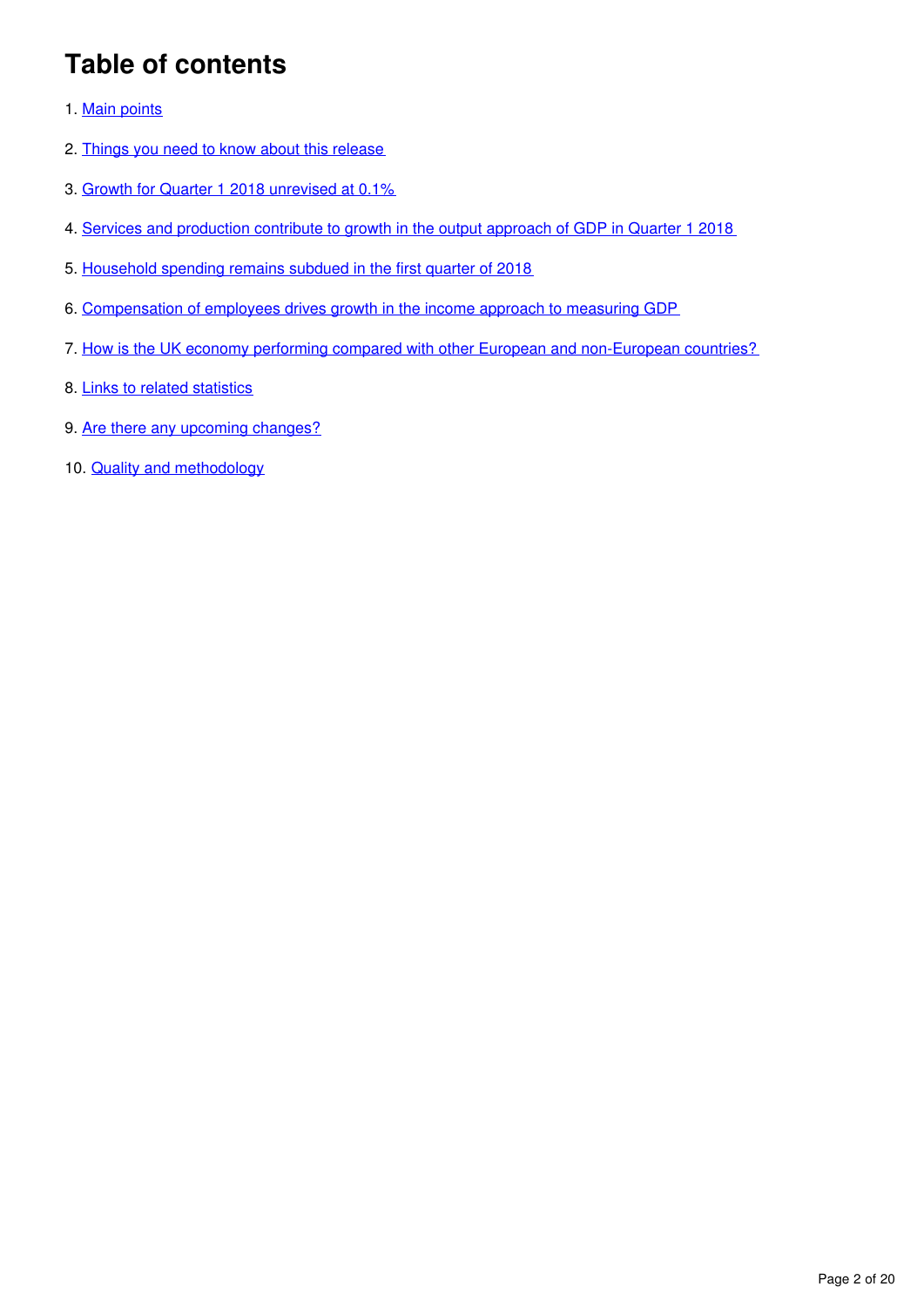## <span id="page-2-0"></span>**1 . Main points**

- UK gross domestic product (GDP) in volume terms was estimated to have increased by 0.1% between Quarter 4 (Oct to Dec) 2017 and Quarter 1 (Jan to Mar) 2018, unrevised from the preliminary estimate of GDP.
- When comparing GDP growth in the most recent quarter to the same quarter a year ago, we see a continuation of a pattern of slowing growth, in part reflecting a slowing in the growth of consumer-facing industries.
- The services industries increased by 0.3% in Quarter 1 2018; while construction decreased by 2.7% in Quarter 1 2018.
- Household spending grew by 0.2%, while business investment decreased by 0.2% between Quarter 4 2017 and Quarter 1 2018.
- Compensation of employees increased by 1.6% in Quarter 1 2018, contributing most to the income approach to measuring GDP; in part reflecting an increase in earnings and employment in the latest quarter.
- GDP per head in volume terms decreased by 0.1% between Quarter 4 2017 and Quarter 1 2018.
- While the bad weather had some impact on the economy, particularly in construction and some areas of retail, its overall effect was limited, with partially offsetting impacts in energy supply and online sales.

## <span id="page-2-1"></span>**2 . Things you need to know about this release**

Gross domestic product (GDP) growth is the main indicator of economic performance. There are three approaches used to measure GDP; the output approach, the expenditure approach and the income approach.

This second estimate of GDP is produced around seven and a half weeks after the end of the quarter. At this stage the data content of this estimate from the output measure of GDP has risen since the [preliminary estimate](https://www.ons.gov.uk/economy/grossdomesticproductgdp/bulletins/grossdomesticproductpreliminaryestimate/previousReleases) to around 90% of the total required for the final output-based estimate. There is also around 70% data content available to produce estimates of GDP from the expenditure approach and 60% data content for the income approach.

Further information on all three approaches to measuring GDP can be found in the [short guide to national](http://webarchive.nationalarchives.gov.uk/20160105160709/http:/www.ons.gov.uk/ons/guide-method/method-quality/specific/economy/national-accounts/articles/2011-present/a-short-guide-to-the-uk-national-accounts.pdf)  [accounts \(PDF, 317KB\)](http://webarchive.nationalarchives.gov.uk/20160105160709/http:/www.ons.gov.uk/ons/guide-method/method-quality/specific/economy/national-accounts/articles/2011-present/a-short-guide-to-the-uk-national-accounts.pdf).

Data in chained volume measures within this bulletin have had the effect of price changes removed (in other words, the data are deflated), with the exception of income data, which are only available in current prices.

## **Revisions**

In line with the [National Accounts Revisions Policy](http://www.ons.gov.uk/methodology/methodologytopicsandstatisticalconcepts/revisions/revisionspoliciesforeconomicstatistics) the period open for revision in this release is Quarter 1 (Jan to Mar) 2018 only.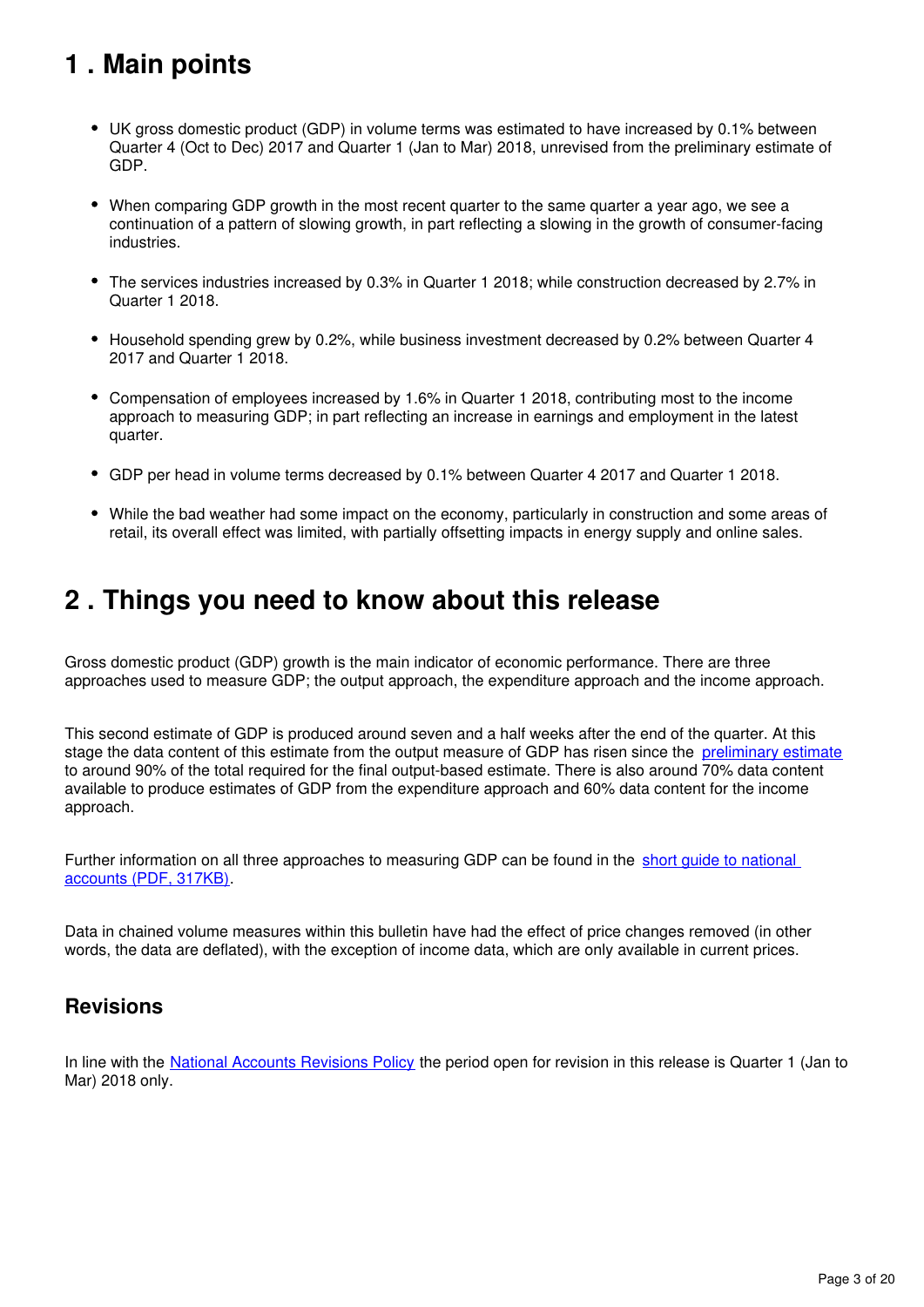## <span id="page-3-0"></span>**3 . Growth for Quarter 1 2018 unrevised at 0.1%**

UK gross domestic product (GDP) increased by 0.1% between Quarter 4 (Oct to Dec) 2017 and Quarter 1 (Jan to Mar) 2018.

Table 1 shows GDP and the headline economic indicators from 2016 onwards.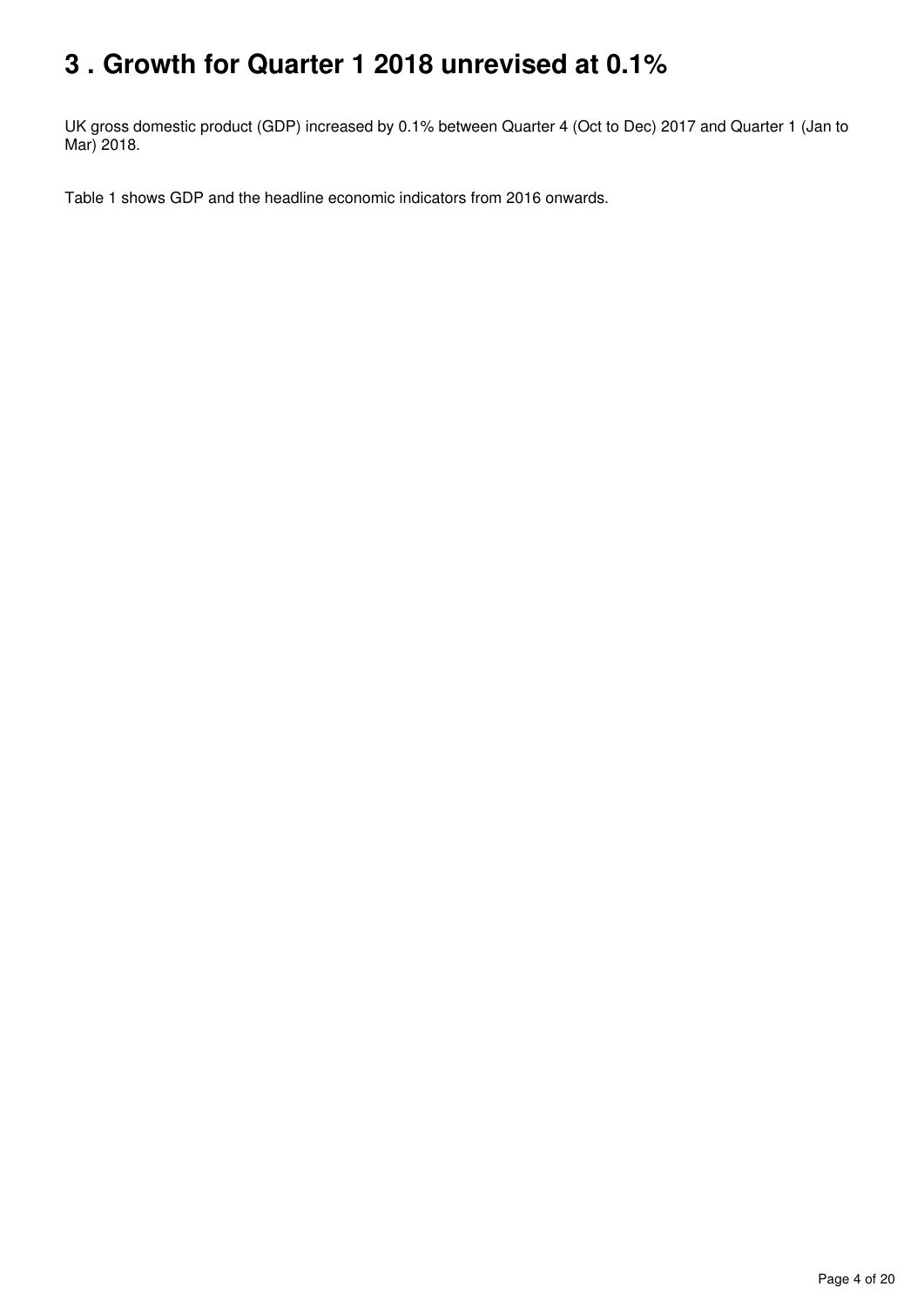|            |            |                          | <b>Chained volume measures</b>          |                        | <b>Current market prices</b> |                                     |  |  |
|------------|------------|--------------------------|-----------------------------------------|------------------------|------------------------------|-------------------------------------|--|--|
|            | <b>GDP</b> | Household<br>expenditure | <b>Gross fixed capital</b><br>formation | <b>GDP</b> per<br>head | <b>GDP</b>                   | <b>Compensation of</b><br>employees |  |  |
|            |            |                          |                                         |                        |                              | Seasonally adjusted                 |  |  |
| 2016       | 1.9        | 3.1                      | 1.8                                     | 1.1                    | 3.9                          | 4.2                                 |  |  |
| 2017       | 1.8        | 1.7                      | 4.0                                     | 1.2                    | 3.8                          | 4.1                                 |  |  |
| Q1<br>2016 | 0.2        | 0.8                      | 0.7                                     | $-0.1$                 | 1.5                          | 0.2                                 |  |  |
| Q2<br>2016 | 0.5        | 1.1                      | 2.0                                     | 0.3                    | 1.2                          | 2.4                                 |  |  |
| Q3<br>2016 | 0.5        | 0.8                      | 1.1                                     | 0.4                    | 1.1                          | 1.4                                 |  |  |
| Q4<br>2016 | 0.7        | 0.3                      | 0.7                                     | 0.6                    | 1.3                          | 0.6                                 |  |  |
| Q1<br>2017 | 0.3        | 0.4                      | 0.7                                     | 0.2                    | 0.8                          | 1.0                                 |  |  |
| Q2<br>2017 | 0.2        | 0.3                      | 1.7                                     | 0.1                    | 0.6                          | $1.0\,$                             |  |  |
| Q3<br>2017 | 0.5        | 0.3                      | 0.5                                     | 0.3                    | 0.9                          | 0.8                                 |  |  |
| Q4<br>2017 | 0.4        | 0.3                      | 1.1                                     | 0.2                    | 0.7                          | 0.7                                 |  |  |
| Q1<br>2018 | 0.1        | 0.2                      | 0.9                                     | $-0.1$                 | 0.3                          | 1.6                                 |  |  |

**Table 1: Headline economic indicators and GDP per head for the UK, Quarter 1 (Jan to Mar) 2016 to Quarter 1 2018**

 $%$  arowth<sup>1</sup>

Source: Office for National Statistics

Notes:

1. Percentage change on previous period.

2. Q1 refers to Quarter 1 (Jan to Mar), Q2 refers to Quarter 2 (Apr to June), Q3 refers to Quarter 3 (July to Sept) and Q4 refers to Quarter 4 (Oct to Dec).

3. Updated population data were taken on for the quarterly tail (2016 Q1 onwards) in the December 2017 Quarterly National Accounts. Updates to population estimates before this point will be incorporated when the whole time series is open for revision in the Blue Book 2018 consistent data (June 2018).

Figure 1 shows the seasonally adjusted level of GDP along with quarterly growths. The growth between Quarter 4 2017 and Quarter 1 2018 is the 21st consecutive quarterly increase and continues the UK's pattern of growth since Quarter 1 2013.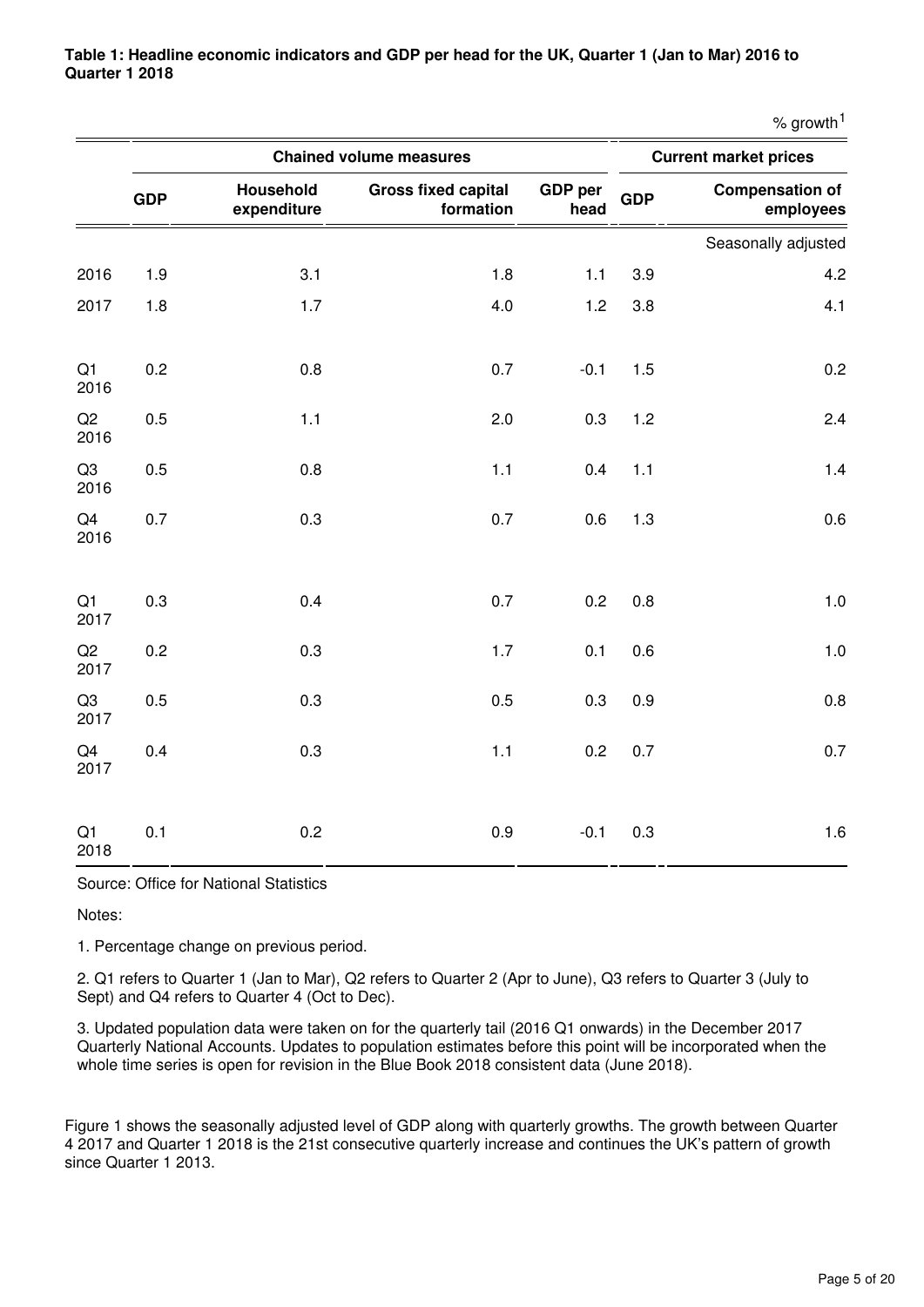Growth in UK GDP is now 10.7% above the GDP pre-economic downturn peak in Quarter 1 2008, having surpassed it in Quarter 2 (Apr to June) 2013.

#### **Figure 1: Quarterly growth and levels of GDP for the UK**

#### **Quarter 2 (Apr to Jun) 2005 to Quarter 1 (Jan to Mar) 2018**



#### **Source: Office for National Statistics**

#### **Notes:**

1. Q1 refers to Jan to Mar, Q2 refers to Apr to June, Q3 refers to July to Sept, Q4 refers to Oct to Dec.

When looking at UK GDP growth in volume terms in the current quarter (Quarter 1 2018) compared with the same quarter a year ago (Quarter 1 2017), GDP increased by 1.2%.

### **Implied deflator**

The GDP implied deflator at market prices for Quarter 1 2018 is 1.4% above the same quarter of 2017. The GDP implied deflator is calculated by dividing current price (nominal) GDP by chained volume (real) GDP and multiplying by 100 to convert to an index. It is not used in the calculation of GDP; the deflators for expenditure components, which are the basis for the implied GDP deflator, are used directly in the compilation of real GDP.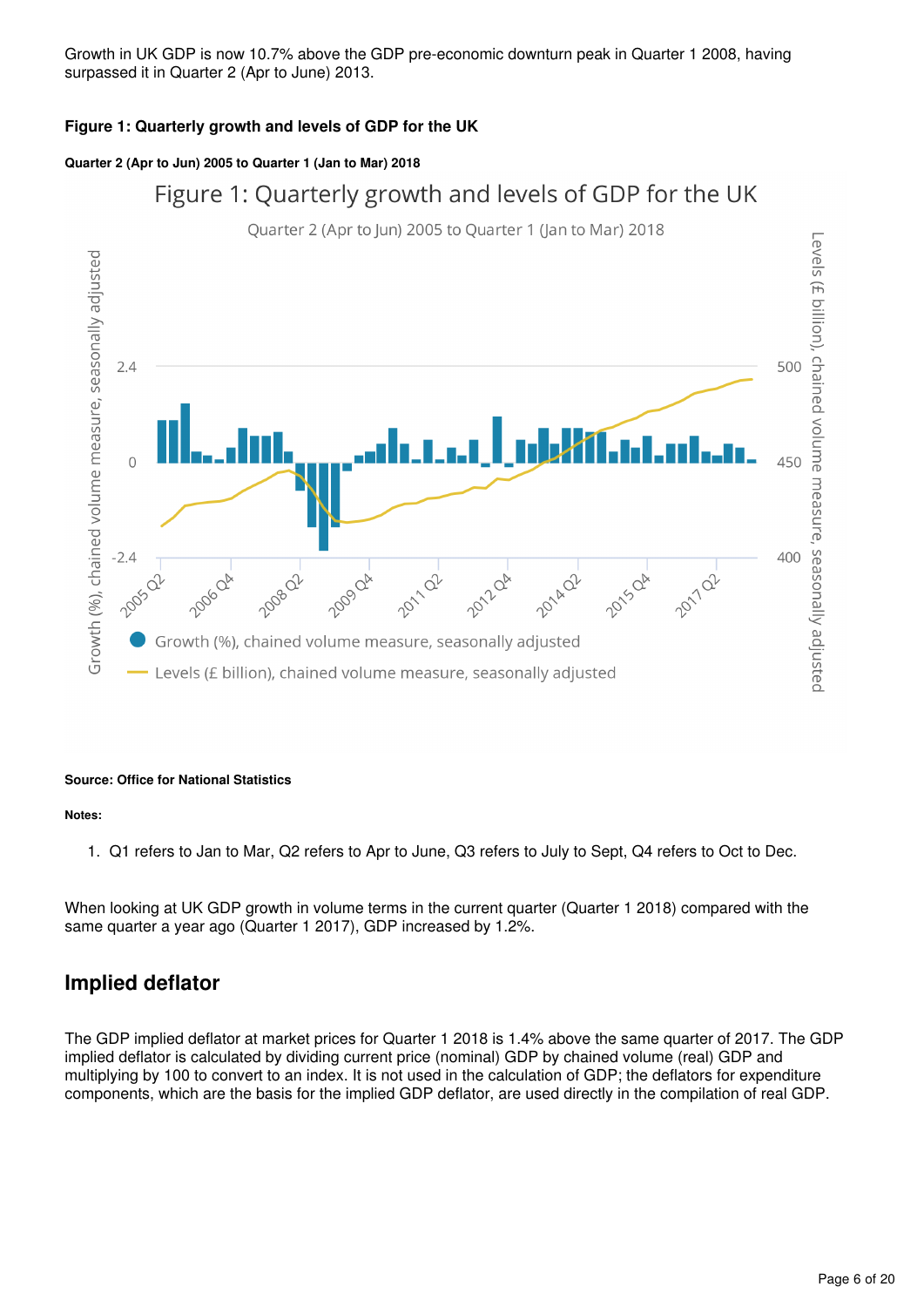## **GDP per head**

In Quarter 1 2018, GDP per head fell by 0.1% compared with Quarter 4 2017, reflecting population increasing at a greater rate than GDP. GDP per head is now 3.0% above the GDP pre-economic downturn peak in Quarter 1 2008, having surpassed this peak in Quarter 2 2015 (Figure 2).

### **Figure 2: Quarterly growth of GDP and GDP per head for the UK, indexed from Quarter 1 (Jan to Mar) 2008=100**

#### **Quarter 1 (Jan to Mar) 2008 to Quarter 1 2018**

Figure 2: Quarterly growth of GDP and GDP per head for the UK, indexed from Ouarter 1 (Jan to Mar) 2008=100

Quarter 1 (Jan to Mar) 2008 to Quarter 1 2018



#### **Source: Office for National Statistics**

#### **Notes:**

1. Q1 refers to Jan to Mar, Q2 refers to Apr to June, Q3 refers to July to Sept, Q4 refers to Oct to Dec.

GDP per head is calculated by dividing GDP in chained volume measures by the population estimates and projections. It is not a measure of productivity or well-being, but is a useful statistic as it removes the impact of the changing size of the population from headline GDP figures.

The [population estimates](https://www.ons.gov.uk/peoplepopulationandcommunity/populationandmigration/populationestimates/bulletins/annualmidyearpopulationestimates/mid2016) used in this release are those published on 22 June 2017 and the [population projections](https://www.ons.gov.uk/peoplepopulationandcommunity/populationandmigration/populationprojections/bulletins/nationalpopulationprojections/2016basedstatisticalbulletin) used are those published on 26 October 2017.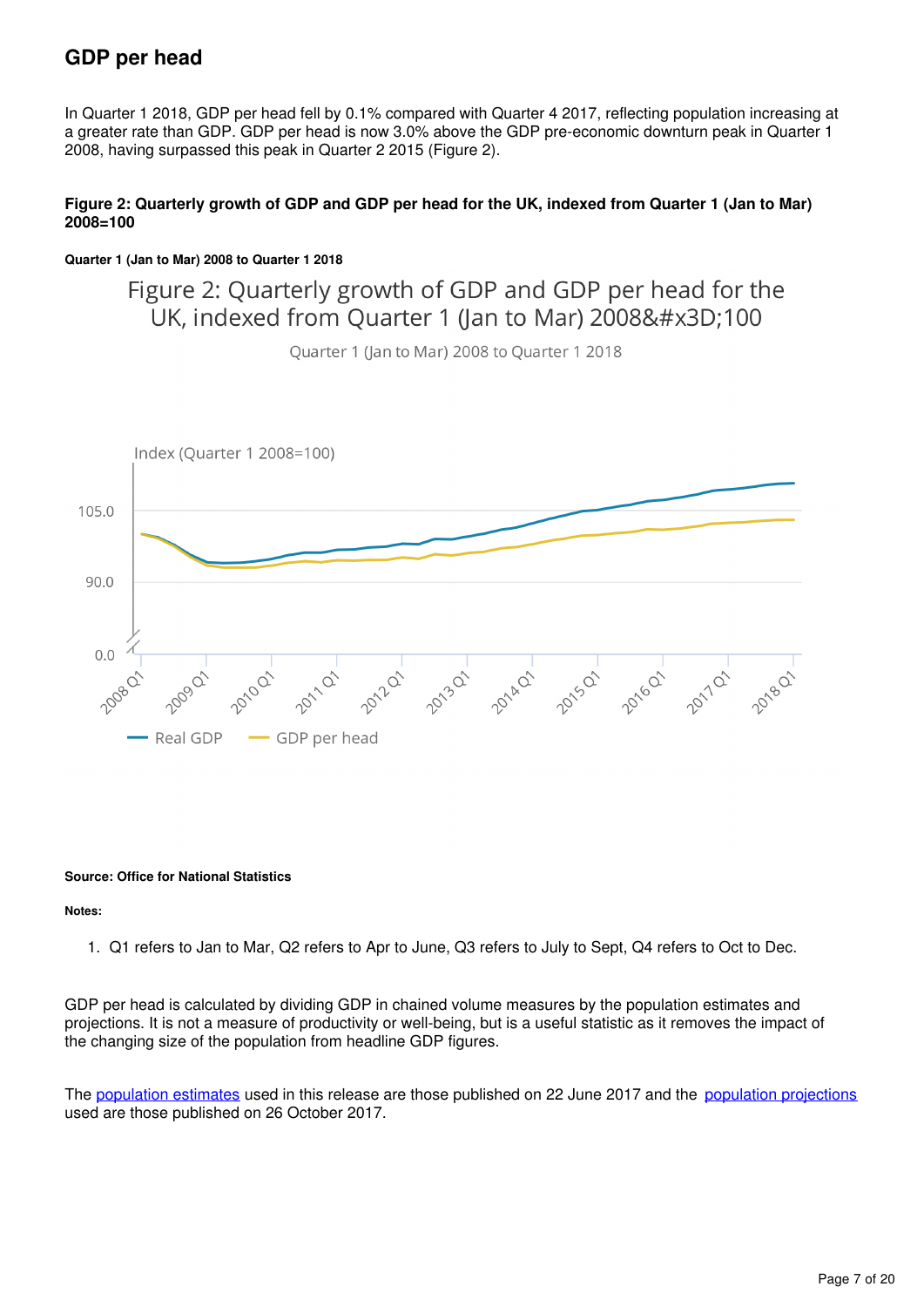## <span id="page-7-0"></span>**4 . Services and production contribute to growth in the output approach of GDP in Quarter 1 2018**

The output approach to measuring gross domestic product (GDP) involves estimating production activity within the UK economy. It increased by 0.1% between Quarter 4 (Oct to Dec) 2017 and Quarter 1 (Jan to Mar) 2018, unrevisedfrom the *preliminary estimate of GDP*.

## **Services**

The largest component within the output approach of GDP is the services sector, which increased by 0.3% overall in the first quarter of 2018. Positive growth was recorded within three of the four sub-sectors of the services industries between Quarter 4 2017 and Quarter 1 2018, all of which were unrevised from the preliminary estimate [of GDP](https://www.ons.gov.uk/economy/grossdomesticproductgdp/bulletins/grossdomesticproductpreliminaryestimate/januarytomarch2018):

- transport, storage and communications increased by 0.4%
- business services and finance increased by 0.4%
- government and other services increased by 0.1%
- distribution, hotels and restaurants decreased by 0.1%

As reported in the preliminary estimate of GDP[,](https://www.ons.gov.uk/economy/grossdomesticproductgdp/bulletins/grossdomesticproductpreliminaryestimate/januarytomarch2018) despite services growing in the most recent quarter, the quarter on same quarter a year ago growth shows a weakening in growth in this part of the economy. This is particularly seen in the more domestic consumer-facing industries such as retail trade, food and beverage-serving activities, and arts, entertainment and recreation (Figure 3).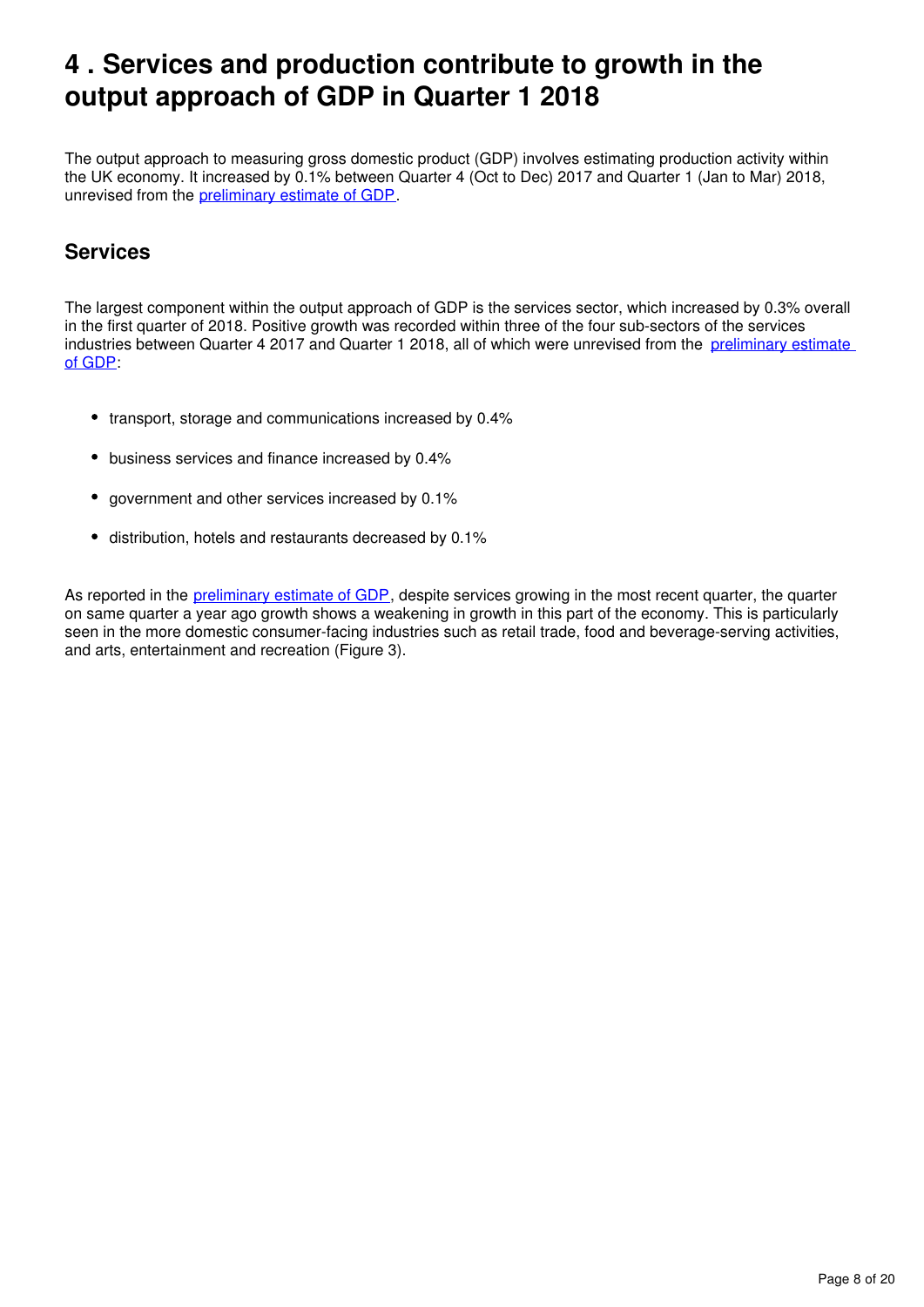#### **Quarter 1 (Jan to Mar) 2016 to Quarter 1 2018**



#### **Source: Office for National Statistics**

#### **Notes:**

- 1. Q1 refers to Jan to Mar, Q2 refers to Apr to June, Q3 refers to July to Sept, Q4 refers to Oct to Dec.
- 2. Consumer-facing industries refer to retail trade, food and beverage serving activities, publishing, audio visual and broadcasting activities, and arts, entertainment and recreation (Standard Industrial Classification 2007 codes 45, 47, 56, 58, 59, 60, 90, 91, 92 and 93).

Further detail on the services industries' lower-level components can be found in the Index of Services statistical [bulletin.](https://www.ons.gov.uk/economy/economicoutputandproductivity/output/bulletins/indexofservices/previousReleases)

### **Production**

Production output was estimated to have increased by 0.6% between Quarter 4 2017 and Quarter 1 2018, revised down by 0[.](https://www.ons.gov.uk/economy/grossdomesticproductgdp/bulletins/grossdomesticproductpreliminaryestimate/januarytomarch2018)1 percentage points from the [preliminary estimate of GDP](https://www.ons.gov.uk/economy/grossdomesticproductgdp/bulletins/grossdomesticproductpreliminaryestimate/januarytomarch2018). Within production, three of the four sub-sectors increased in this period, the previous estimates are shown in brackets: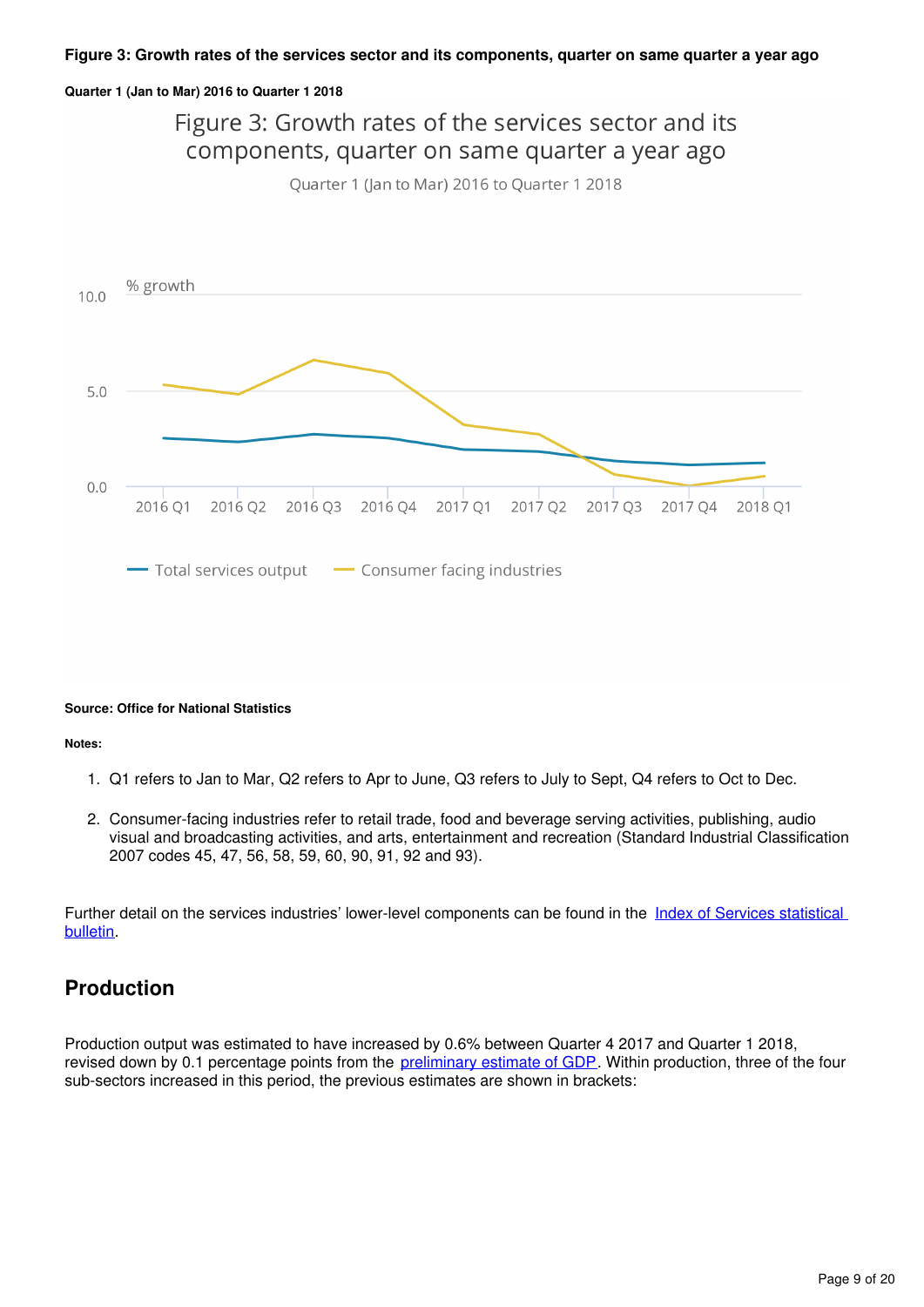- electricity, gas, steam and air conditioning increased by 2.5% (2.3%)
- mining and quarrying increased by 2.2% (3.5%)
- manufacturing increased by 0.2% (unrevised)
- water supply industries decreased by 1.0% (negative 0.3%)

Strength in the electricity, gas, steam and air conditioning industry can be attributed to below-average temperatures in February and March 2018, while the increase in mining and quarrying was due largely to the recovery from the fall in oil and gas production in Quarter 4 2017. The Forties pipeline system (FPS), which closed for several days in the final quarter of 2017, returned to normal operating capacity in Quarter 1 2018.

More information can be found in the *[Index of Production statistical bulletin](https://www.ons.gov.uk/economy/economicoutputandproductivity/output/bulletins/indexofproduction/previousReleases)*, which was published on 10 May 2018.

## **Construction**

Construction output was estimated to have decreased by 2.7% in Quarter 1 2018, revised upwards from negative 3.3% in the [preliminary estimate of GDP](https://www.ons.gov.uk/economy/grossdomesticproductgdp/bulletins/grossdomesticproductpreliminaryestimate/januarytomarch2018). This is the weakest growth since Quarter 2 (Apr to June) 2012. As previously reported, there is some evidence of an impact from the bad weather on this industry, however, construction output fell across all three months of the quarter, not just the period of the bad weather.

Further information relating to the most recent quarter can be found in the Construction output in Great Britain [statistical bulletin](https://www.ons.gov.uk/businessindustryandtrade/constructionindustry/bulletins/constructionoutputingreatbritain/previousReleases).

## **Agriculture**

Agriculture, the sector that makes up the smallest proportion of total output, decreased by 1.4% into Quarter 1 2018,unrevised from the preliminary estimate of GDP.

Figure 4 shows the contributions to GDP growth from the sectors of output since Quarter 2 2016. In Quarter 1 2018, the services industries made the largest contribution to GDP growth, followed by production, while construction, followed by agriculture deducted from GDP growth. In all periods, the services industries contributed most to GDP growth.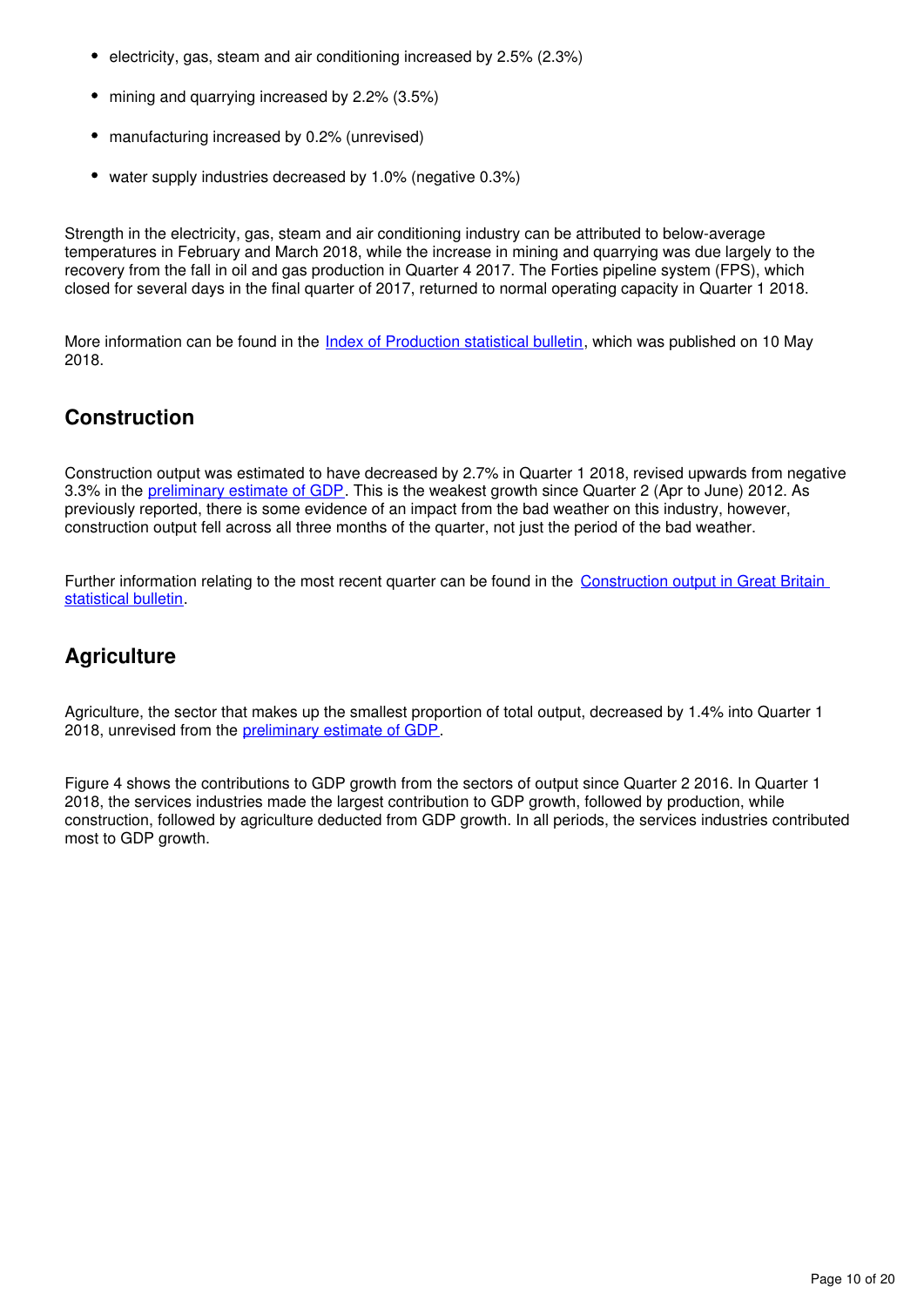### **Figure 4: Output components percentage contribution to GDP growth for the UK, quarter-on-quarter**

#### **Quarter 2 (Apr to June) 2016 to Quarter 1 (Jan to Mar) 2018**

## Figure 4: Output components percentage contribution to GDP growth for the UK, quarter-on-quarter

Quarter 2 (Apr to June) 2016 to Quarter 1 (Jan to Mar) 2018



#### **Source: Office for National Statistics**

#### **Notes:**

- 1. Q1 refers to Jan to Mar, Q2 refers to Apr to June, Q3 refers to July to Sept, Q4 refers to Oct to Dec.
- 2. Contributions are to output gross value added and therefore may not sum to the percentage change in average GDP.
- 3. Contributions may not sum to GDP growth due to rounding.
- 4. This chart does not include the statistical discrepancy and components may not sum to the percentage change in average GDP.

## <span id="page-10-0"></span>**5 . Household spending remains subdued in the first quarter of 2018**

The expenditure approach to measuring gross domestic product (GDP) increased by 0.1% between Quarter 4 (Oct to Dec) 2017 and Quarter 1 (Jan to Mar) 2018. The expenditure approach is the sum of all final expenditures within the economy, that is, all expenditure on goods and services that are not used up or transformed in the production process.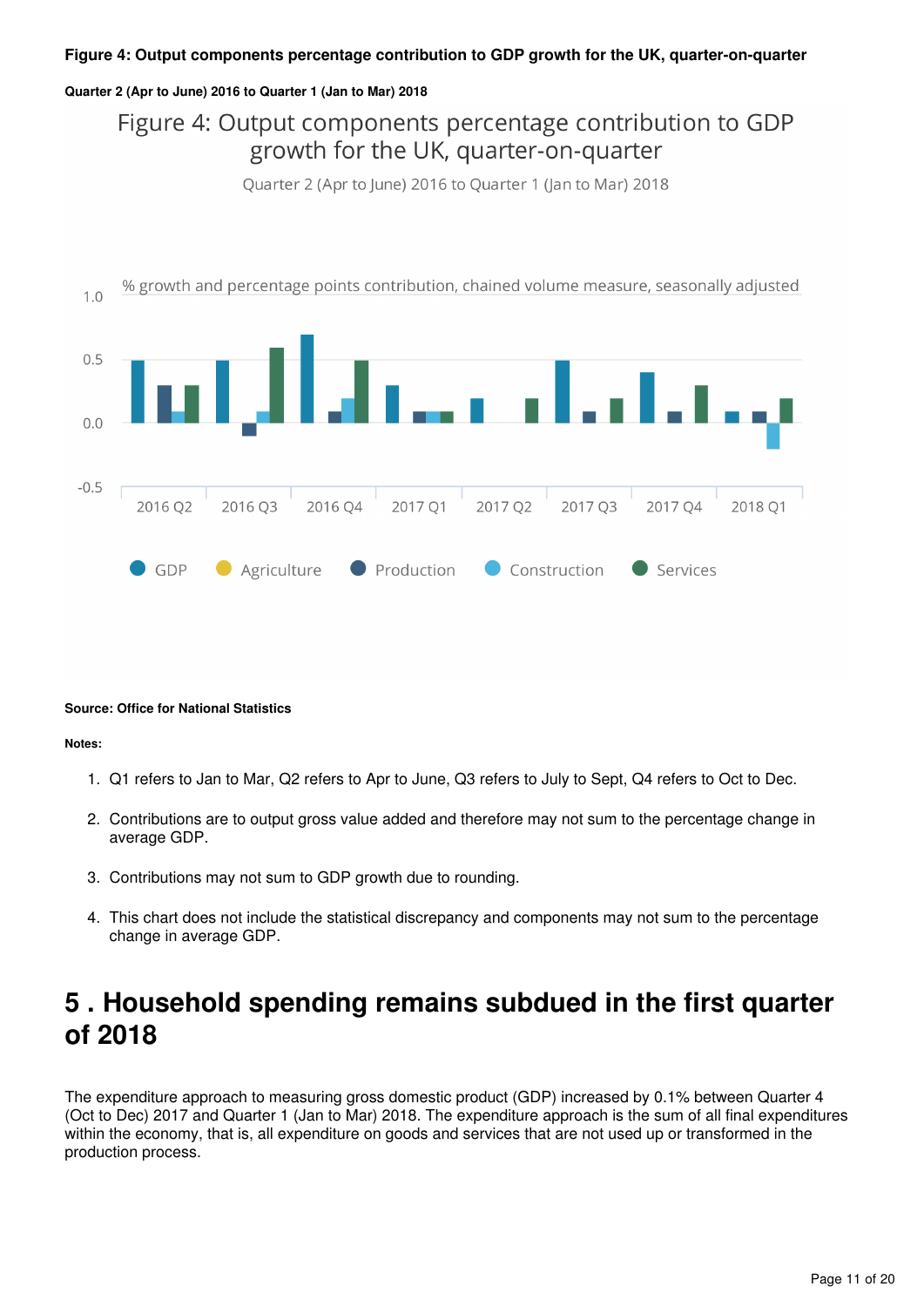## **Household final consumption expenditure (HHFCE)**

HHFCE, or household spending, grew by 0.2% between Quarter 4 2017 and Quarter 1 2018, continuing a pattern of subdued growth seen in recent quarters. When comparing Quarter 1 2018 with the same quarter a year ago, household spending grew by 1.1%. The quarter on same quarter a year ago growths show a pattern of weakening through 2017 and the first quarter of 2018, consistent with the weakness seen in consumer-facing industries in the output approach to measuring GDP.

## **General government final consumption expenditure (GGFCE)**

GGFCE, or government expenditure, increased by 0.5% between Quarter 4 2017 and Quarter 1 2018. The largest contributor to this increase was spending on public administration.

## **Gross fixed capital formation (GFCF)**

In Quarter 1 2018, GFCF increased by 0.9% compared with Quarter 4 2017.

Initial estimates of business investment, which makes up the largest proportion of total GFCF, decreased by 0.2% in Quarter 1 2018. The private dwelling and general government sectors of GFCF contributed most to the GFCF increase in Quarter 1 2018, growing by 3.4% and 3.2% respectively.

Further details of the asset and sector breakdown of GFCF can be found within the Business investment release[.](https://www.ons.gov.uk/economy/grossdomesticproductgdp/bulletins/businessinvestment/previousReleases)

## **Trade in goods and services**

In Quarter 1 2018, the trade deficit narrowed slightly to £9,228 million in volume terms, from £9,375 million in Quarter 4 2017. Total trade imports decreased by 0.6% whilst total exports decreased by 0.5%, between Quarter 4 2017 and Quarter 1 2018. Decreases in both imports and exports in nominal terms were larger than decreases in volume terms, which may be linked to movements in the sterling exchange rate seen in Quarter 1 2018.

The trade in goods figures in this release are consistent with the monthly [UK trade release](https://www.ons.gov.uk/economy/nationalaccounts/balanceofpayments/bulletins/uktrade/march2018) published on 10 May 2018.

Figure 5 shows the quarterly contribution of the expenditure components to the growth of GDP in chained volume measures from Quarter 1 2016 to Quarter 1 2018. In the latest quarter, household spending, government spending and trade imports all contributed positively to GDP growth, while gross capital formation (which includes GFCF, inventories and valuables) and trade exports deducted from GDP growth.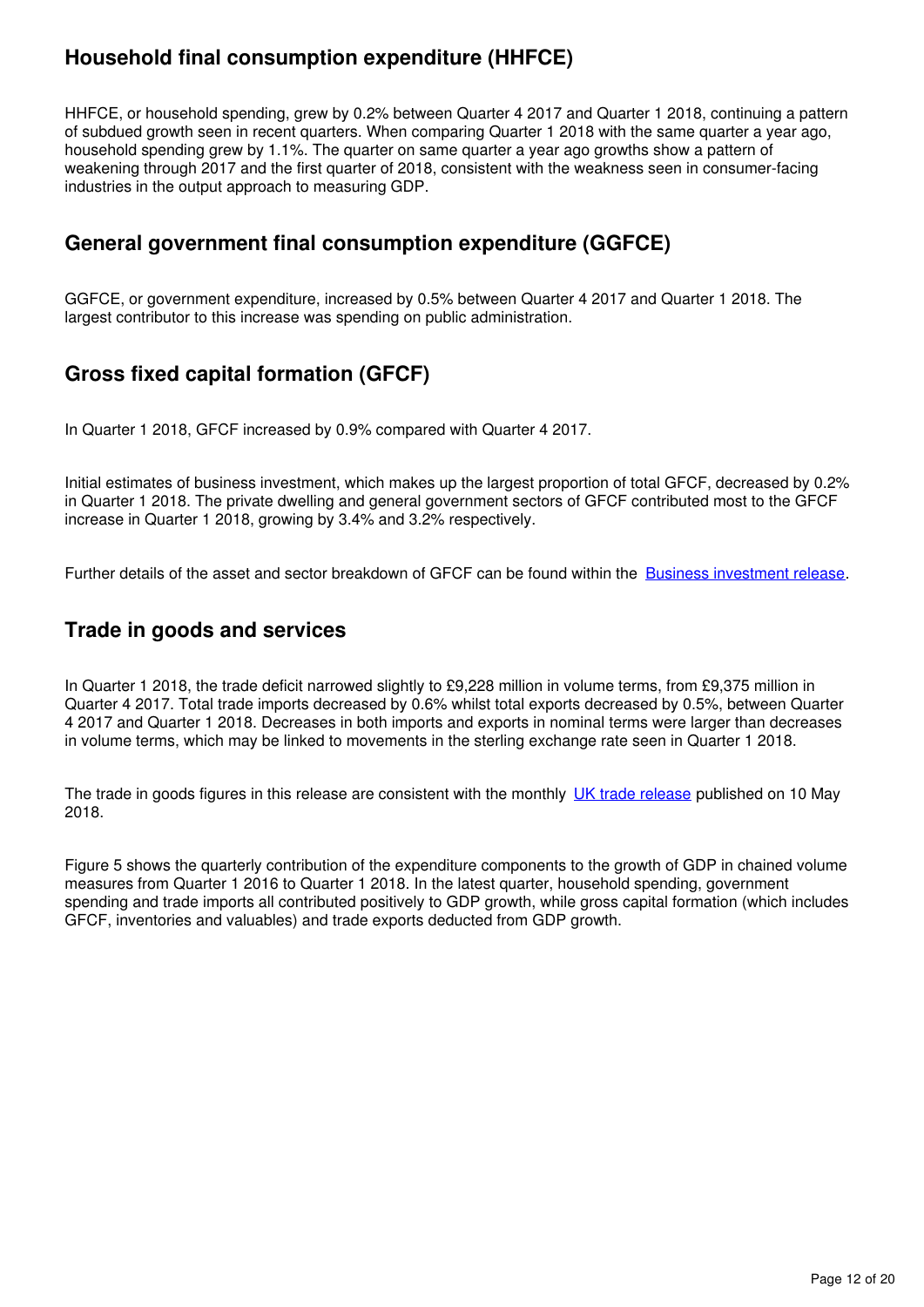#### **Figure 5: Expenditure components percentage contribution to GDP growth for the UK, quarter-on-quarter**

#### **Quarter 2 (Apr to June) 2016 to Quarter 1 (Jan to Mar) 2018**

## Figure 5: Expenditure components percentage contribution to GDP growth for the UK, quarter-on-quarter

Quarter 2 (Apr to June) 2016 to Quarter 1 (Jan to Mar) 2018



#### **Source: Office for National Statistics**

#### **Notes:**

- 1. Q1 refers to Jan to Mar, Q2 refers to Apr to June, Q3 refers to July to Sept, Q4 refers to Oct to Dec.
- 2. Contributions may not sum to GDP growth due to rounding.
- 3. This chart does not include the statistical discrepancy and components may not sum to the percentage change in average GDP.

## <span id="page-12-0"></span>**6 . Compensation of employees drives growth in the income approach to measuring GDP**

Nominal gross domestic product (GDP), or GDP not adjusted to take account of inflation, increased by 0.3% between Quarter 4 (Oct to Dec) 2017 and Quarter 1 (Jan to Mar) 2018.

The income approach to measuring GDP adds up all income generated by production in the form of gross operating surplus (profits), compensation of employees (income from employment), mixed income (selfemployment income) and taxes on products and production less subsidies for the whole economy.

All data quoted in the rest of this section are in current prices seasonally adjusted.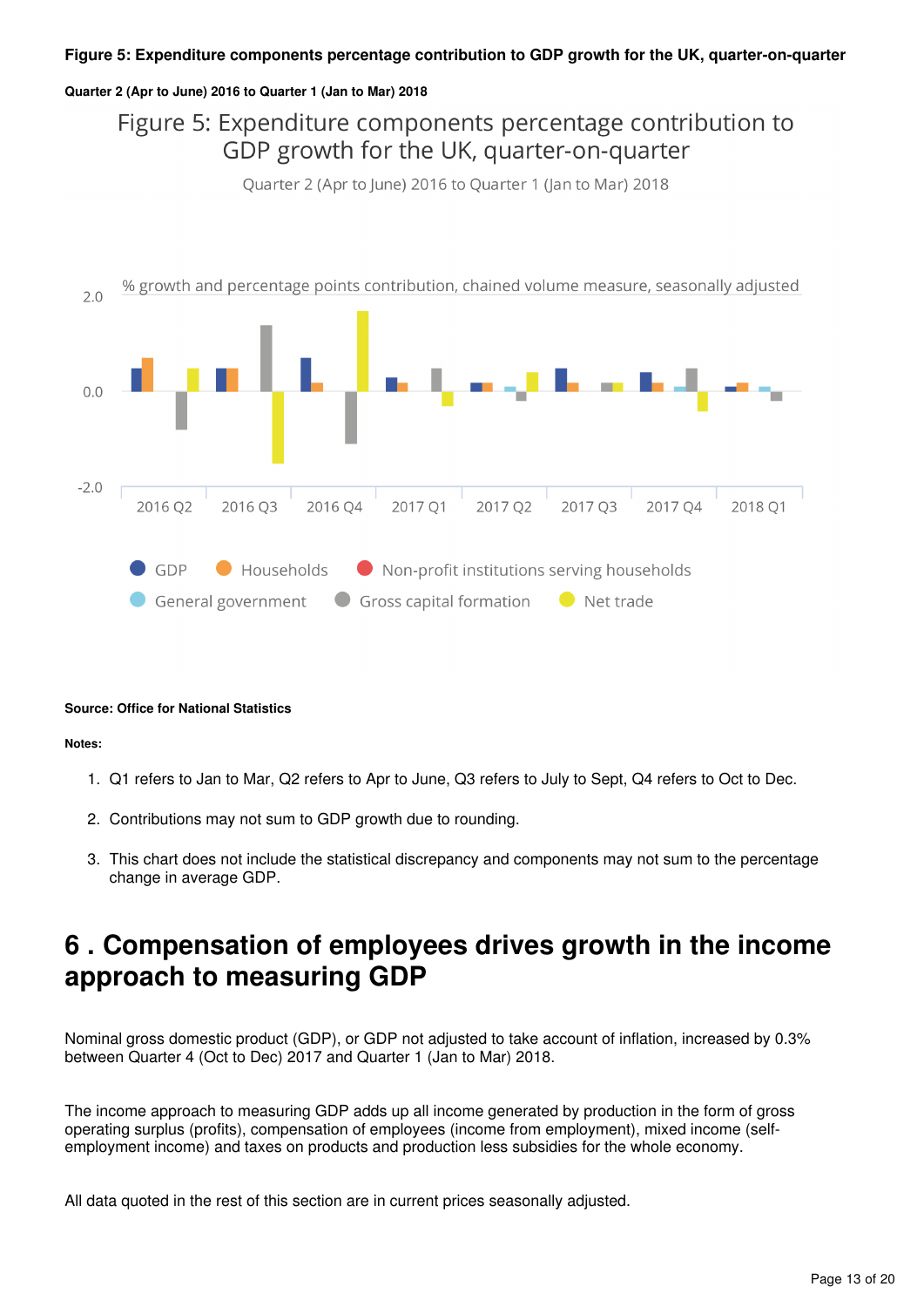## **Compensation of employees (CoE)**

CoE consists of wages and salaries, and employers' social contributions. Total CoE showed positive growth of 1.6% (seasonally adjusted) into Quarter 1 2018. This compares with an increase of 0.7% in the previous quarter. The increase can in part be attributed to an increase in earnings and a rise in the numbers of people employed, as reported in the UK labour market: May 2018 publication.

## **Taxes on products and production less subsidies**

Taxes on products and production less subsidies showed a decrease of 2.4% in Quarter 1 2018. The fall in taxes on products and production is due to a decrease in consumer-facing taxes including Value Added Tax (VAT), Alcohol and Tobacco Duty.

## **Other income**

There was an increase in other income of 0.5% in Quarter 1 2018. Other income is comprised of mixed income (mostly self-employment income) and the operating surplus (profits) of the non-corporate sector. This slowed from a growth of 1.2% in the previous quarter, in part due to a reduction in the numbers of self-employed as reported in the UK labour market: May 2018 publication.

## **Gross operating surplus of corporations**

Gross operating surplus of corporations saw a decrease of 1.3% between Quarter 4 2017 and Quarter 1 2018. This category includes the operating surplus, or profits, of private corporations, private non-financial corporations and public corporations.

Figure 6 shows the contribution made by income components to current price GDP. In most quarters CoE provides the largest contribution to growth in the income measure of GDP, this component contributed 0.7 percentage points to current price GDP growth in Quarter 1 2018, while gross operating surplus of corporations, and taxes on products and production less subsidies deducted from GDP growth.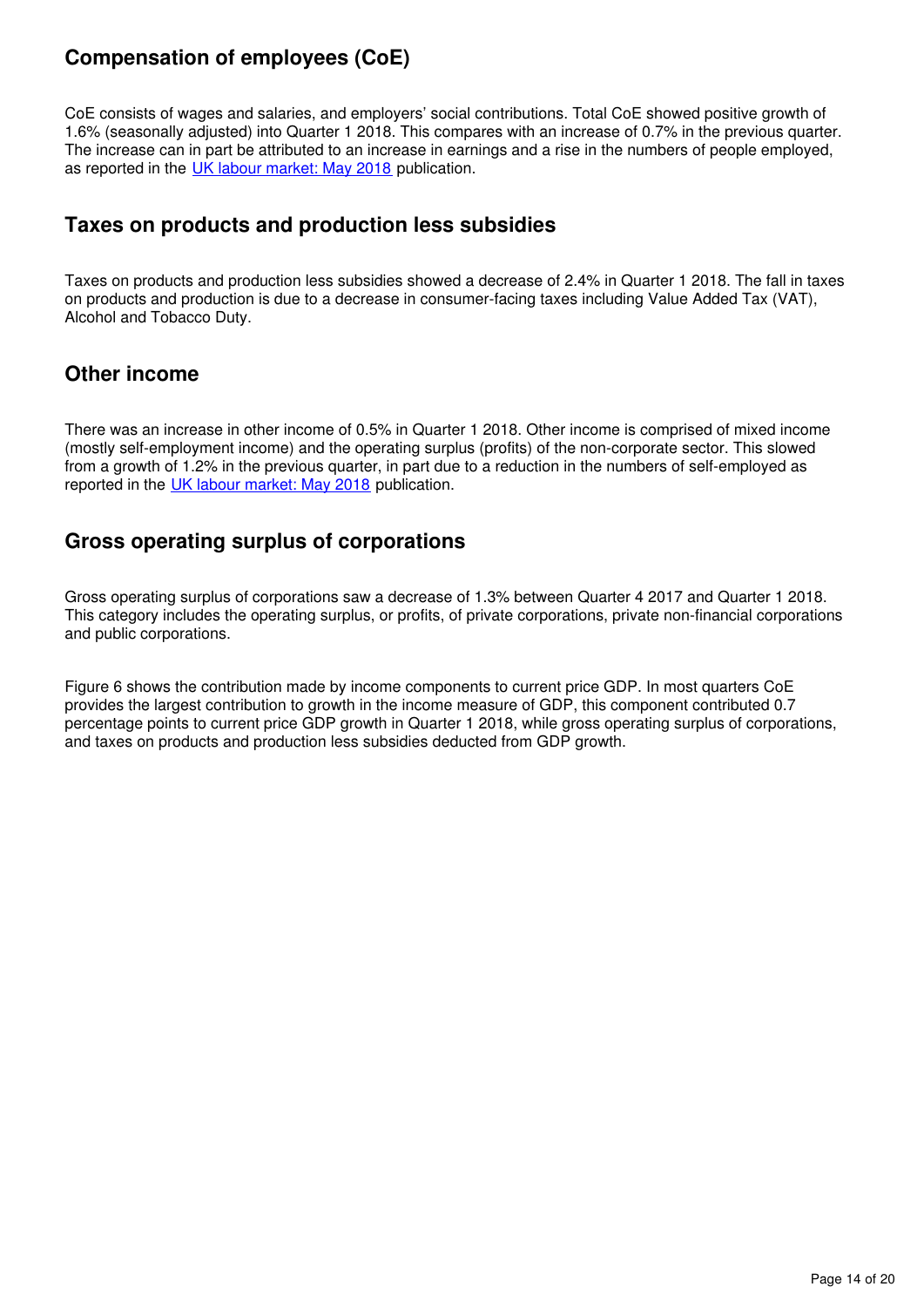### **Figure 6: Income components percentage contribution to GDP growth for the UK, quarter-on-quarter**

#### **Quarter 2 (Apr to June) 2016 to Quarter 1 (Jan to Mar) 2018**

## Figure 6: Income components percentage contribution to GDP growth for the UK, quarter-on-quarter

Quarter 2 (Apr to June) 2016 to Quarter 1 (Jan to Mar) 2018



#### **Source: Office for National Statistics**

#### **Notes:**

- 1. Q1 refers to Jan to Mar, Q2 refers to Apr to June, Q3 refers to July to Sept, Q4 refers to Oct to Dec.
- 2. Contributions may not sum to GDP growth due to rounding.
- 3. This chart does not include the statistical discrepancy and components may not sum to the percentage change in average GDP.

## <span id="page-14-0"></span>**7 . How is the UK economy performing compared with other European and non-European countries?**

The estimates quoted in this international comparison section are the latest available estimates at the time of preparation of this statistical bulletin and may subsequently have been revised. At the time of preparation, data for Canada were unavailable; therefore are not included in the following analysis.

Most of the areas included within our international comparisons witnessed positive growth in Quarter 1 (Jan to Mar) 2018 with the exception of Japan, which decreased by 0.2% (Table 2). The strongest growth seen in this quarter was 0.6% by the USA. France, Germany and Italy all saw growth of 0.3%.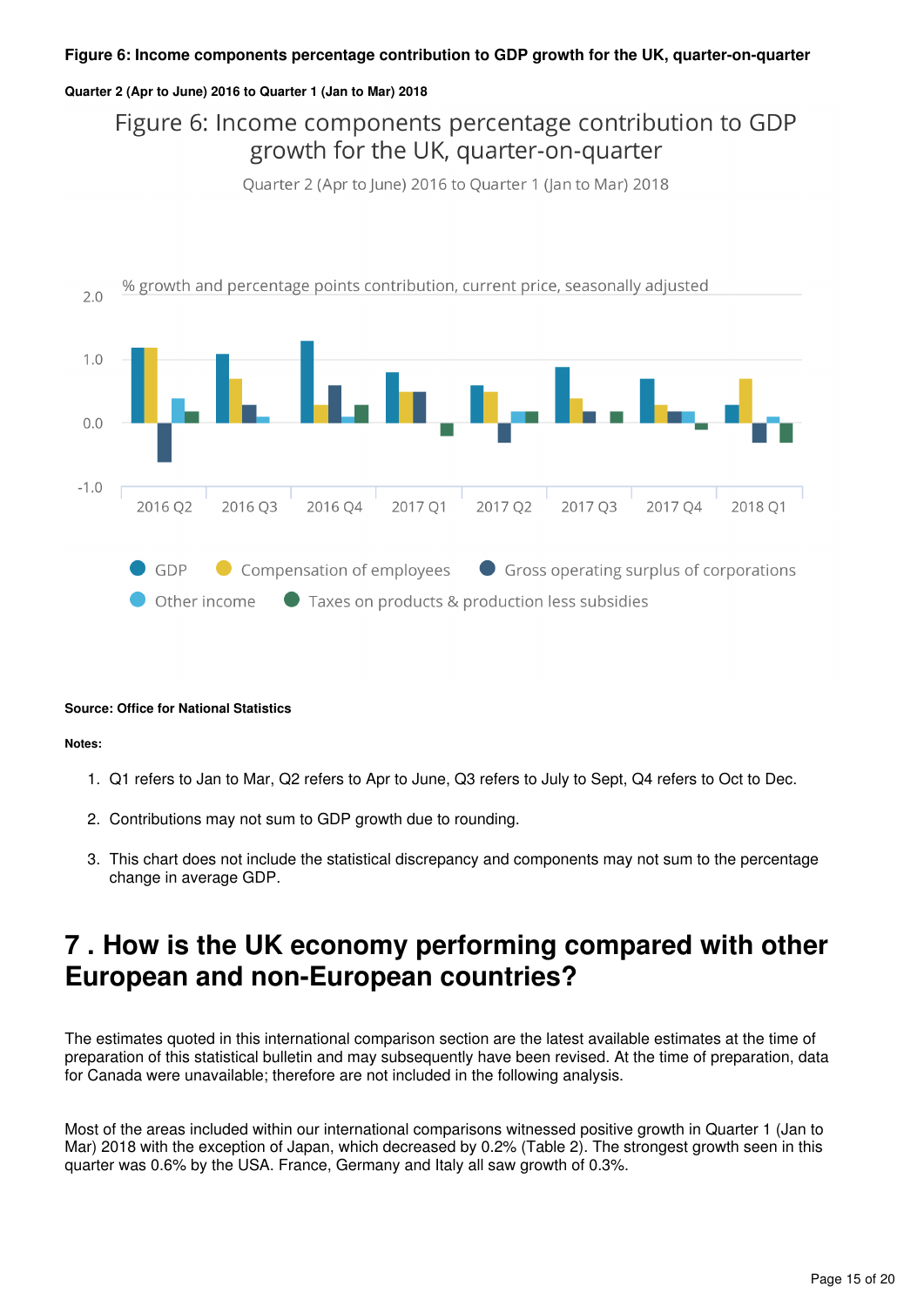European Union (EU28) economies grew by an average of 0.4% in Quarter 1 2018. This means that average gross domestic product (GDP) growth for this group of countries has been positive for 20 consecutive quarters. G7 countries saw an average of 0.4% growth in Quarter 1. All G7 countries are above pre-economic downturn peaks except for Italy whose GDP remains 5.5% below the pre-downturn peak (Quarter 1 2008).

The area currently showing the biggest recovery over this period is the USA, up 16.8% since the downturn. UK GDP is now 10.7% above the level recorded in Quarter 1 2008.

The data used for these international comparisons are gathered from the [Organisation for Economic Co-operation](http://stats.oecd.org/index.aspx?queryid=350)  [and Development's website](http://stats.oecd.org/index.aspx?queryid=350) excluding the data from the UK, which is compiled within Office for National Statistics.

|         | Chained volume measures, seasonally adjusted |             |     |               |         |              |     |        |        |            |
|---------|----------------------------------------------|-------------|-----|---------------|---------|--------------|-----|--------|--------|------------|
|         | <b>EU28</b>                                  | <b>EA19</b> | G7  | <b>France</b> | Germany | <b>Italy</b> | UK  | Canada | Japan  | <b>USA</b> |
|         |                                              |             |     |               |         |              |     |        |        |            |
| Q1 2016 | 0.5                                          | 0.5         | 0.4 | 0.6           | 0.6     | 0.3          | 0.2 | 0.6    | 0.8    | 0.1        |
| Q2 2016 | 0.4                                          | 0.4         | 0.4 | $-0.1$        | 0.5     | 0.1          | 0.5 | $-0.3$ | 0.3    | 0.6        |
| Q3 2016 | 0.4                                          | 0.4         | 0.5 | 0.2           | 0.3     | 0.2          | 0.5 | 1.1    | 0.2    | 0.7        |
| Q4 2016 | 0.7                                          | 0.6         | 0.4 | 0.5           | 0.4     | 0.5          | 0.7 | 0.6    | 0.2    | 0.4        |
|         |                                              |             |     |               |         |              |     |        |        |            |
| Q1 2017 | 0.7                                          | 0.6         | 0.5 | 0.7           | 0.9     | 0.5          | 0.3 | 1.0    | 0.7    | 0.3        |
| Q2 2017 | 0.7                                          | 0.7         | 0.7 | 0.6           | 0.6     | 0.4          | 0.2 | 1.1    | 0.5    | 0.8        |
| Q3 2017 | 0.7                                          | 0.7         | 0.7 | 0.5           | 0.7     | 0.4          | 0.5 | 0.4    | 0.5    | 0.8        |
| Q4 2017 | 0.6                                          | 0.6         | 0.6 | 0.7           | 0.6     | 0.3          | 0.4 | 0.4    | 0.1    | 0.7        |
|         |                                              |             |     |               |         |              |     |        |        |            |
| Q1 2018 | 0.4                                          | 0.5         | 0.4 | 0.3           | 0.3     | 0.3          | 0.1 | ٠.     | $-0.2$ | 0.6        |

### **Table 2: International GDP growth rate comparisons, Quarter 1 (Jan to Mar) 2016 to Quarter 1 2018**

Sources: Office for National Statistics (UK) and Organisation for Economic Co-operation and Development (OECD)

Notes:

- 1. Percentage change on previous period.
- 2. EU28 is the European Union.
- 3. EA19 is the Eurozone.
- 4. G7 is the Group of Seven countries.

5. Q1 refers to Quarter 1 (Jan to Mar), Q2 refers to Quarter 2 (Apr to June), Q3 refers to Quarter 3 (July to Sept) and Q4 refers to Quarter 4 (Oct to Dec).

6. Non UK countries and groupings may show revisions in the back series due to NSI revisions.

7. '..' denotes the data are unavailable.

## <span id="page-15-0"></span>**8 . Links to related statistics**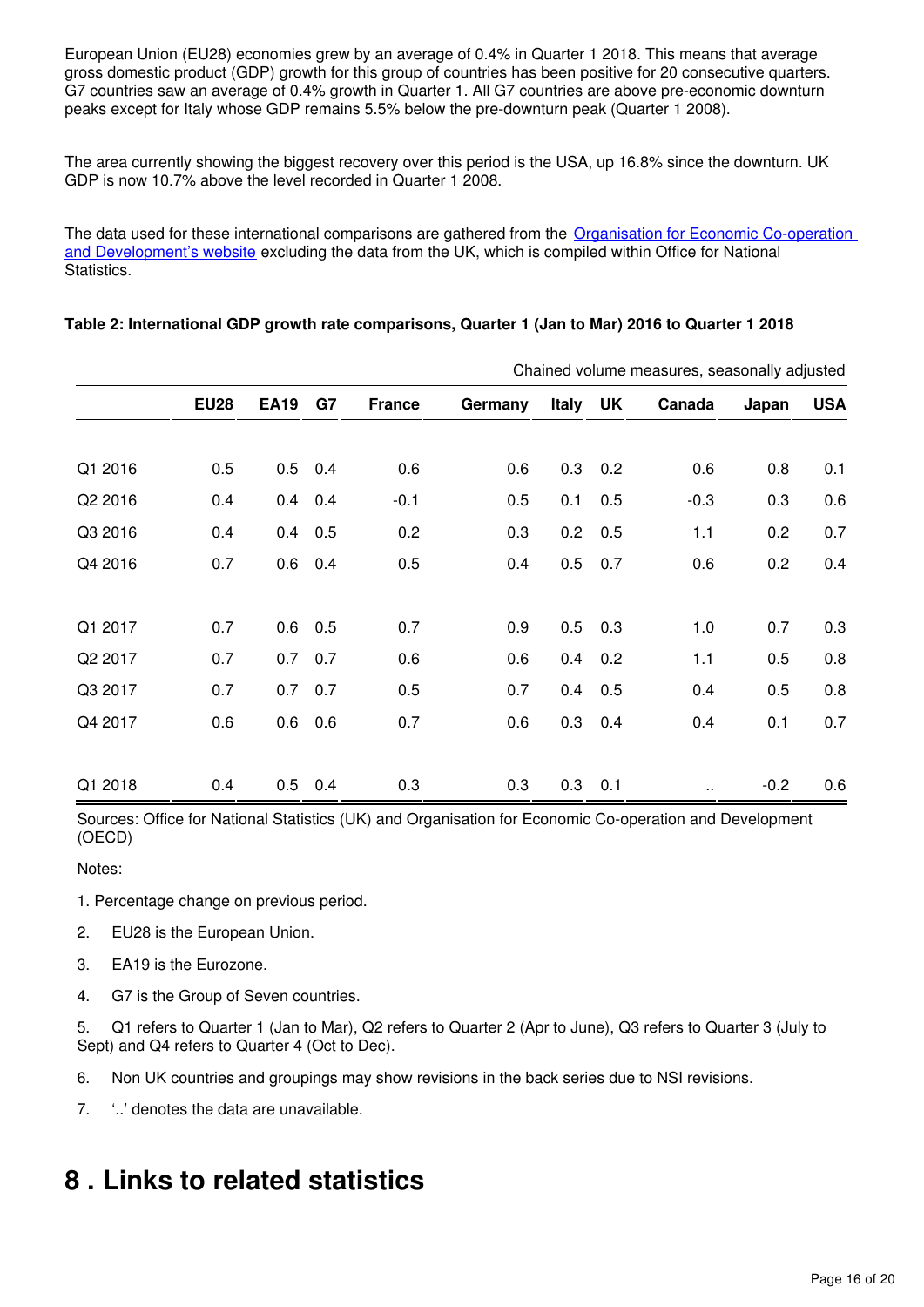## **Release content**

All data in this bulletin are seasonally adjusted estimates. Non-seasonally adjusted data are available within the UK Economic Accounts (UKEA). These data can be downloaded directly from the [UKEA dataset](http://www.ons.gov.uk/economy/nationalaccounts/uksectoraccounts/datasets/unitedkingdomeconomicaccountsuktotaleconomy) and on the [UKEA main aggregates](http://www.ons.gov.uk/economy/nationalaccounts/uksectoraccounts/datasets/unitedkingdomeconomicaccountsmainaggregates) dataset table. Data published in the UKEA reflect data as published on 29 March 2018 and will be next updated on 29 June 2018 when the Quarter 2 (Apr to June) 2018 quarterly national accounts release and UKEA will become consistent.

## **Economic context**

A[monthly economic commentary](https://www.ons.gov.uk/economy/nationalaccounts/uksectoraccounts/articles/monthlyeconomiccommentary/previousReleases) has been published alongside this release, presenting new analysis on the latest economic data.

## **Business investment**

Further details on business investment along with revision triangles and a real time database are available within the datasets of the Business investment release[,](https://www.ons.gov.uk/economy/grossdomesticproductgdp/bulletins/businessinvestment/previousReleases) published on 25 May 2018.

## **Index of Services**

The Index of Services publication was published on 25 May 2018 and includes data for March 2018.

## <span id="page-16-0"></span>**9 . Are there any upcoming changes?**

## **Blue Book 2018**

The next quarterly national accounts (29 June 2018) release will be consistent with the UK National Accounts, The Blue Book 2018, which will be published on 31 July 2018. The annual Blue Book includes a number of improvements to data sources and methods; we have published a number of articles detailing these changes and their impact on the national accounts:

- an article discussing the *impact on GDP current price and chained volume measure annual and quarterly* [estimates: 1997 to 2016](https://www.ons.gov.uk/releases/nationalaccountsarticlesimpactongdpcurrentpriceandchainedvolumemeasureannualandquarterlyestimates1997to2016) was published on 8 May 2018; it provided estimates of the total impact of all the improvements to current price and chained volume measure (CVM or "real") gross domestic product (GDP) up to 2016
- on 8 May 2018 we also published an article providing UK trade data impact from new developments, 1997 [to 2016](https://www.ons.gov.uk/economy/nationalaccounts/uksectoraccounts/articles/nationalaccountsarticles/uktradedataimpactassessmentfromnewdevelopments1997to2016); it contained an impact assessment of provisional UK trade data following implementation of new trade systems and subsequent developments

A list of all **National Accounts articles** is available.

## **New model for publishing GDP**

An article [introducing a new publication model for GDP](https://www.ons.gov.uk/economy/grossdomesticproductgdp/articles/introducinganewpublicationmodelforgdp/2018-04-27) was published on 27 April 2018. It provided detail of the upcoming changes to the GDP publication model as well as the benefits and trade-offs and the impact on data content.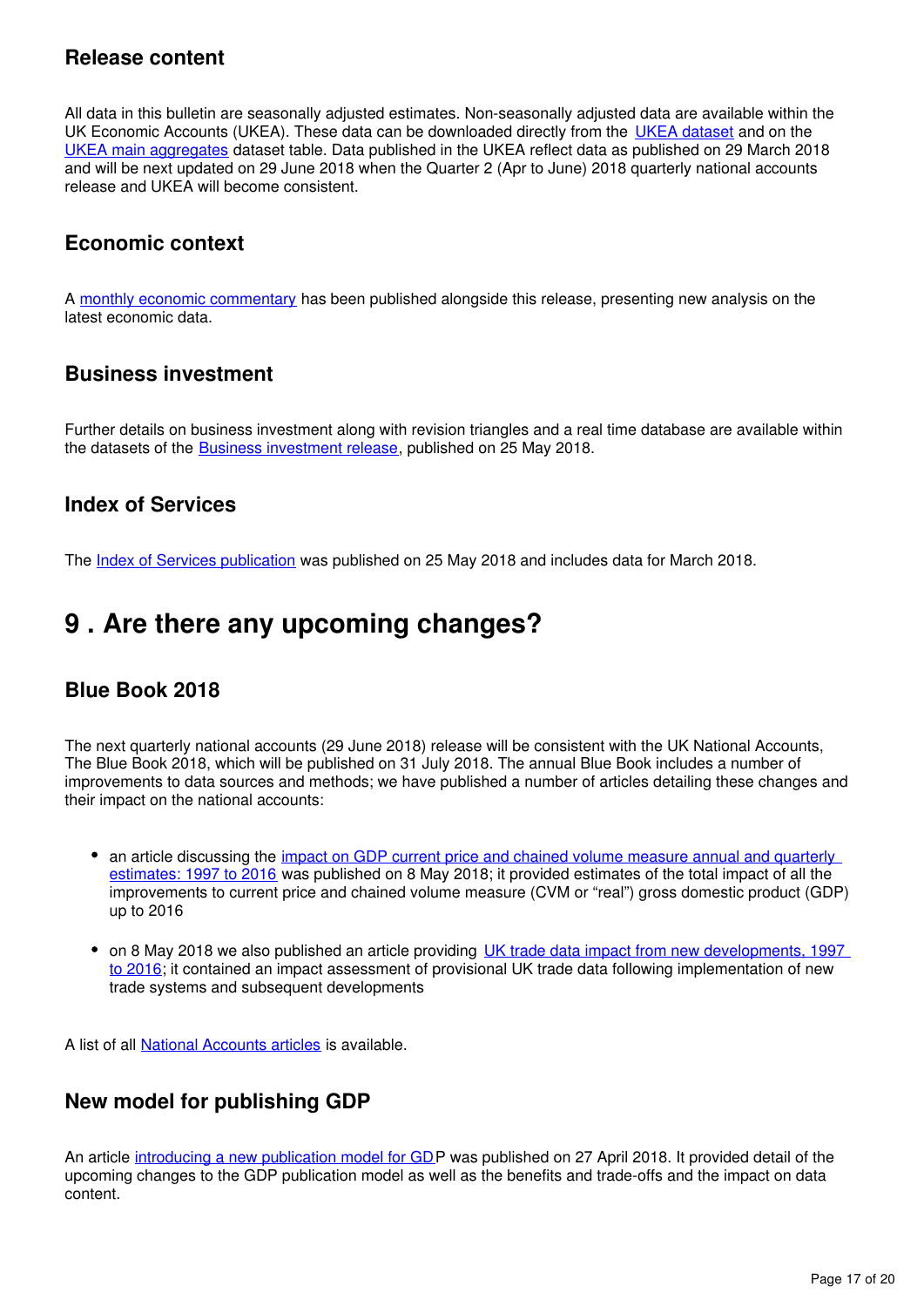In summary, for the first time, an estimate of monthly GDP will be published on 10 July 2018 (for the reference period of May) and there will be two quarterly estimates of GDP per quarter rather than the current three; the preliminary estimate of GDP will be deferred by around two weeks and the second estimate of GDP will be brought forward by two weeks to form the new first estimate released six weeks after the end of the quarter. The income and expenditure approaches to GDP will be made available in this new first estimate, two weeks earlier than presently. The first estimate of quarterly GDP (for Quarter 2 (Apr to June) 2018) under this new model will be published on 10 August 2018.

## **Future of the Business investment provisional estimate**

As of August 2018, the dedicated Business investment provisional results bulletin will no longer be produced. Gross fixed capital formation (GFCF) and business investment high-level commentary will be included instead within the new first quarterly estimate of GDP bulletin and the GDP publication tables will be expanded to include current price as well as chained volume measure data in all quarterly GDP releases. All other current business investment release material will be released approximately one week after the first quarterly estimate of GDP.

There are no plans currently to change the format and content of the Business investment revised results bulletin published alongside the quarterly national accounts other than the normal evolution of a bulletin.

Further information on this change can be found in the [Business investment January to March 2018 provisional](https://www.ons.gov.uk/economy/grossdomesticproductgdp/bulletins/businessinvestment/previousReleases)  [results release.](https://www.ons.gov.uk/economy/grossdomesticproductgdp/bulletins/businessinvestment/previousReleases)

## **International Passenger Survey**

The International Passenger Survey (IPS) is in the process of transferring data collection from paper forms to tablet computers. Initial analysis of the new data suggests there may be discontinuities arising from the change in mode of collection. These new data will not be used in headline trade or other national accounts estimates until we have produced a consistent time series on the new basis. More information is available in the Overseas travel [and tourism release.](https://www.ons.gov.uk/releases/overseastravelandtourismmonthlyprovisionalresultsdec2017)

## <span id="page-17-0"></span>**10 . Quality and methodology**

The [Gross Domestic Product \(GDP\) Quality and Methodology Information report](https://www.ons.gov.uk/economy/grossdomesticproductgdp/qmis/grossdomesticproductgdpqmi) contains important information on:

- the strengths and limitations of the data and how it compares with related data
- uses and users of the data
- how the output was created
- the quality of the output including the accuracy of the data

The national accounts are drawn together using data from many different sources. This ensures that the national accounts are comprehensive and provide different perspectives on the economy, for example, sales by retailers and purchases by households.

### **Important quality issues**

There are common pitfalls in interpreting data series and these include: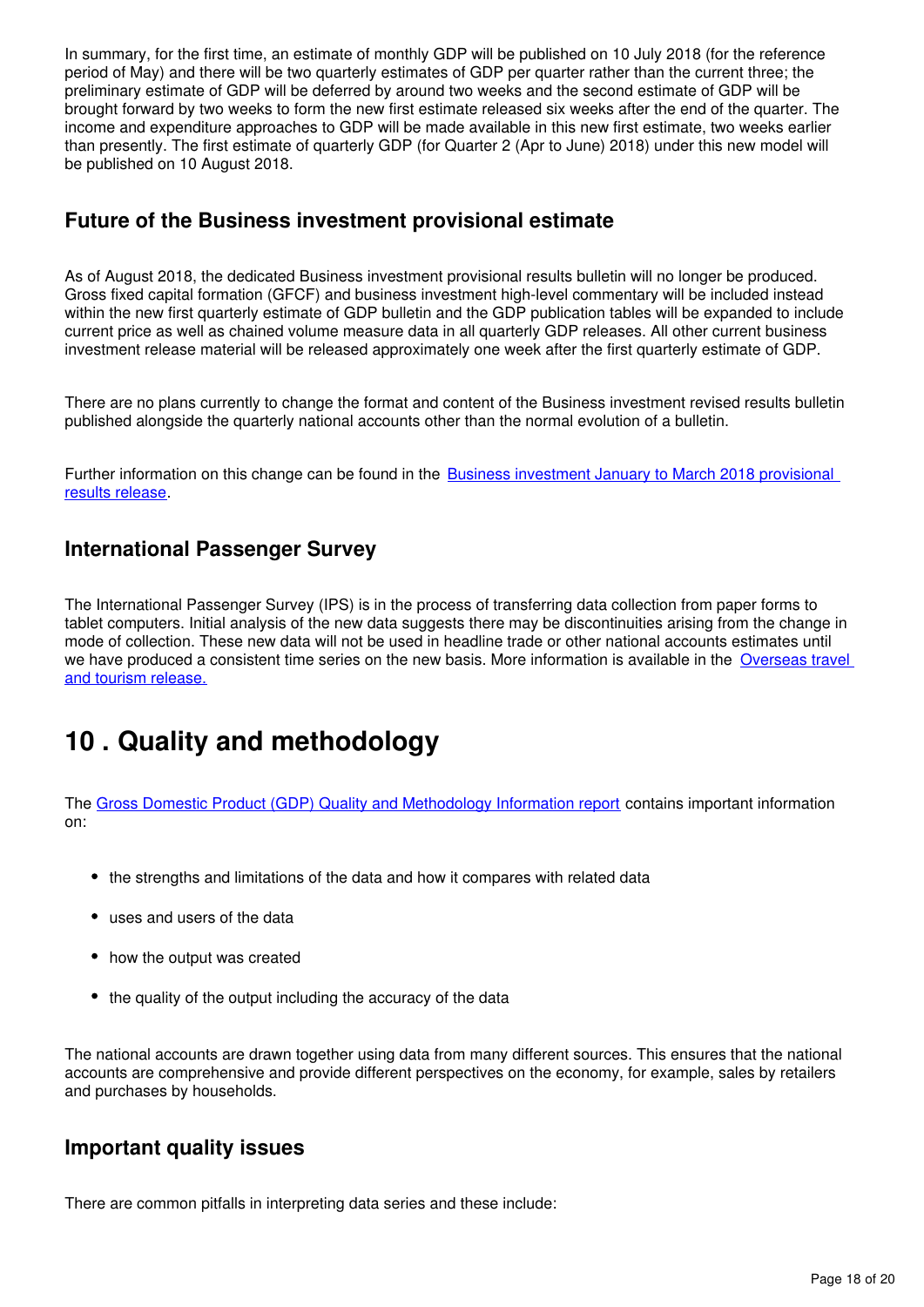- expectations of accuracy and reliability in early estimates are often too high
- revisions are an inevitable consequence of the trade-off between timeliness and accuracy
- early estimates are based on incomplete data

Very few statistical revisions arise as a result of "errors" in the popular sense of the word. All estimates, by definition, are subject to statistical "error".

Many different approaches can be used to summarise revisions; the "Validation and quality assurance" section in the [Quality and Methodology Information report](http://www.ons.gov.uk/economy/grossdomesticproductgdp/qmis/grossdomesticproductgdpqmi) analyses the mean average revision and the mean absolute revision for GDP estimates over data publication iterations.

## **Reaching the GDP balance**

The different data content and quality of the three approaches – the output approach, the expenditure approach and the income approach – dictates the approach taken in balancing quarterly data. In the UK, there are more data available on output in the short-term than in either of the other two approaches. However, to obtain the best estimate of GDP (the published figure), the estimates from all three approaches are balanced to produce an average, except in the latest quarter where the output data takes the lead due to its larger data content.

Information on the methods we use for [Balancing the output, income and expenditure approaches to measuring](http://webarchive.nationalarchives.gov.uk/20160105160709/http:/www.ons.gov.uk/ons/rel/naa1-rd/united-kingdom-national-accounts/the-blue-book--2012-edition/art---balancing-the-three-approaches-to-measuring-gdp.html)  [GDP](http://webarchive.nationalarchives.gov.uk/20160105160709/http:/www.ons.gov.uk/ons/rel/naa1-rd/united-kingdom-national-accounts/the-blue-book--2012-edition/art---balancing-the-three-approaches-to-measuring-gdp.html) is available.

Alignment adjustments, found in Table M of the [second estimate of GDP datasets](https://www.ons.gov.uk/economy/grossdomesticproductgdp/datasets/uksecondestimateofgdpdatatables) in this release, have a target limit of plus or minus £2,000 million on any quarter. To achieve a balanced GDP dataset through alignment, balancing adjustments are applied to the expenditure and income components of GDP as required. They are applied to the individual components where data content is particularly weak in a given quarter due to a higher level of forecast content.

The size and direction of the quarterly alignment adjustments in Quarter 1 2018 indicate that in this quarter the level of expenditure is higher than the level of output and income is lower than the level of output.

Table 3 shows the balancing adjustments applied to the GDP estimates in this publication.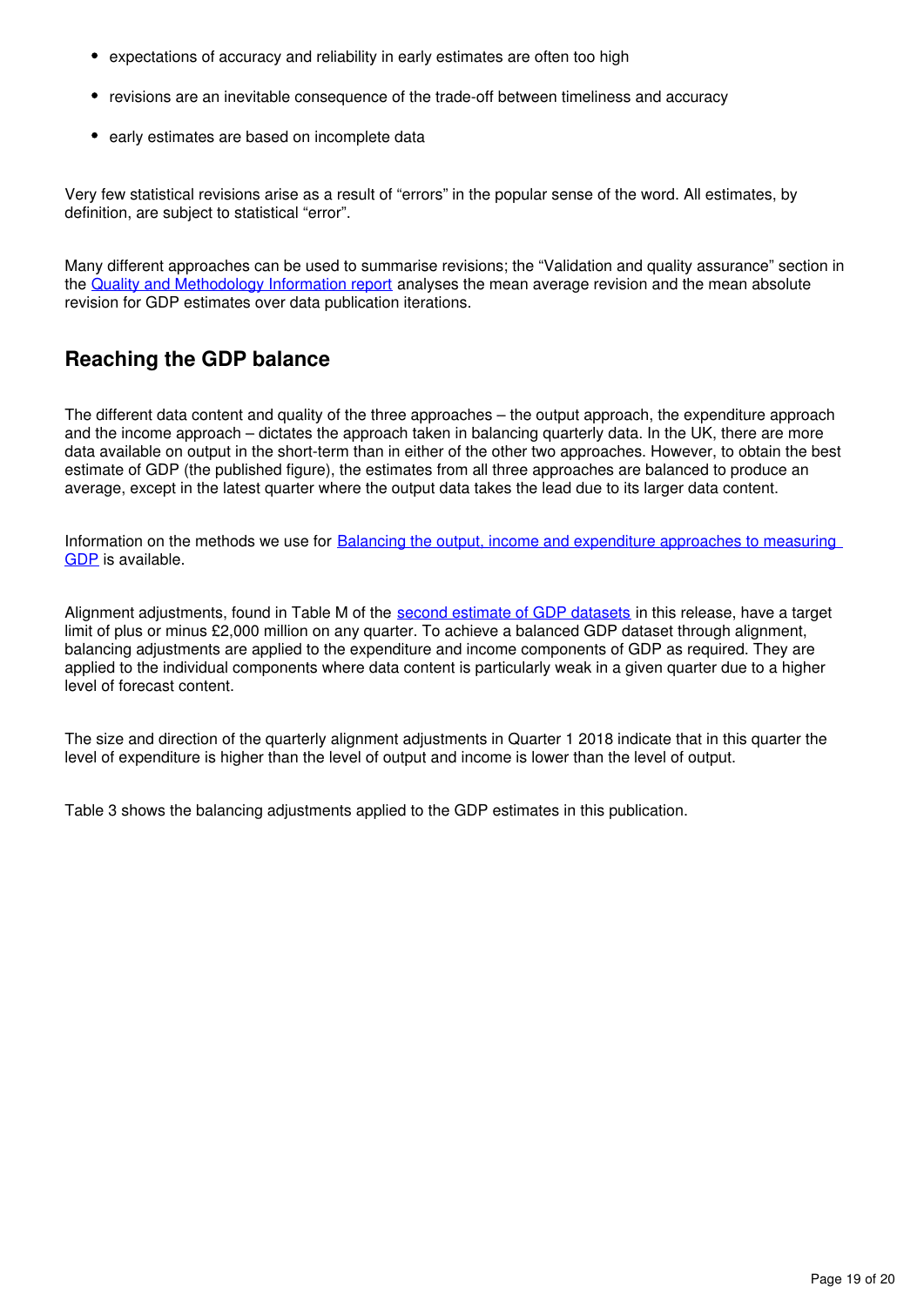| GDP measurement approach and component adjustment applied to |                        | Q1 2018 |
|--------------------------------------------------------------|------------------------|---------|
| <b>Expenditure</b>                                           |                        |         |
| Household final consumption expenditure                      | <b>Current prices</b>  | $-300$  |
|                                                              | Chained volume measure | $-300$  |
| Trade in Services (imports)                                  | <b>Current prices</b>  | 850     |
|                                                              | Chained volume measure | 850     |
| Non-profit institutions serving households expenditure       | <b>Current price</b>   | $-150$  |
|                                                              | Chained volume measure | $-150$  |
| Income                                                       |                        |         |
| Private non-financial corporations                           | Current price          | -500    |

Source: Office for National Statistics

Notes:

1. Adjustments are in £ million.

2. Q1 refers to Quarter 1 (Jan to Mar), Q2 refers to Quarter 2 (Apr to June), Q3 refers to Quarter 3 (July to Sept) and Q4 refers to Quarter 4 (Oct to Dec).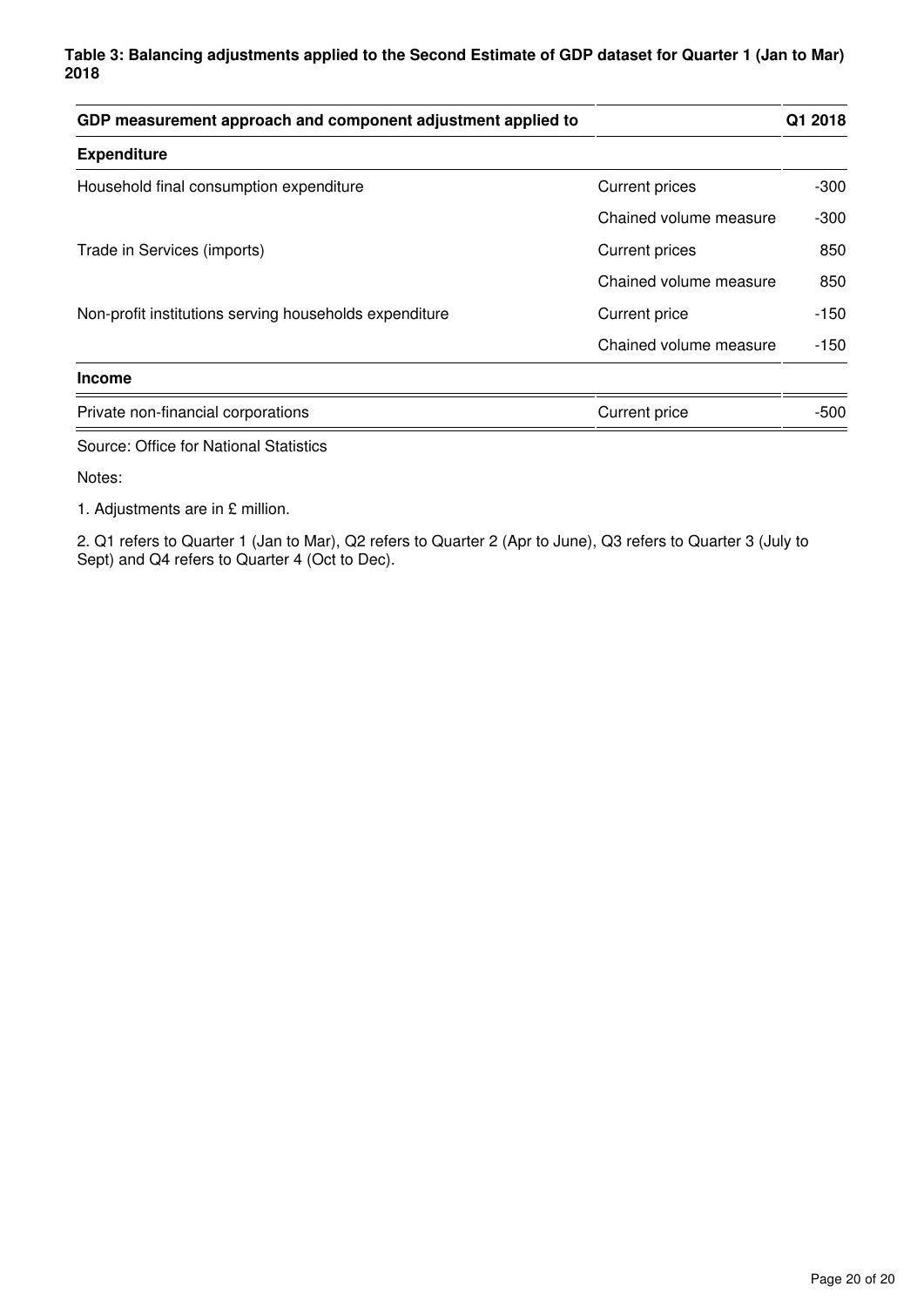## **A1 Gross domestic product and gross value added<sup>1</sup>**

 $2015 = 100$ 

|                                                   | Value indices at current prices                                             |                                         |                                                         | Chained volume indices                  |                                         |                                                | Implied deflators <sup>2</sup>                   |                                                               |
|---------------------------------------------------|-----------------------------------------------------------------------------|-----------------------------------------|---------------------------------------------------------|-----------------------------------------|-----------------------------------------|------------------------------------------------|--------------------------------------------------|---------------------------------------------------------------|
|                                                   | Gross domestic<br>product at<br>market prices                               | Gross value<br>added at<br>basic prices | Gross domestic<br>product at<br>market prices           | Gross value<br>added at<br>basic prices | Market sector<br>gross value<br>added   | Gross<br>domestic<br>expenditure               | Gross domestic<br>product at<br>market<br>prices | Gross value<br>added at<br>basic<br>prices                    |
| 2014<br>2015<br>2016<br>2017                      | YBEU<br>97.3<br>100.0<br>103.9<br>107.9                                     | YBEX<br>97.3<br>100.0<br>103.9<br>107.8 | YBEZ<br>97.7<br>100.0<br>101.9<br>103.8                 | CGCE<br>97.6<br>100.0<br>101.7<br>103.5 | L48H<br>97.3<br>100.0<br>102.9<br>105.2 | <b>YBFV</b><br>99.9<br>100.0<br>101.6<br>103.6 | <b>YBGB</b><br>99.5<br>100.0<br>102.0<br>104.0   | CGBV<br>99.7<br>100.0<br>102.1<br>104.1                       |
| <b>Seasonally adjusted</b>                        |                                                                             |                                         |                                                         |                                         |                                         |                                                |                                                  |                                                               |
| 2014 Q4                                           | 98.2                                                                        | 98.1                                    | 98.8                                                    | 99.0                                    | 99.0                                    | 99.7                                           | 99.4                                             | 99.1                                                          |
| 2015 Q1<br>Q2<br>Q3<br>Q4                         | 98.8<br>100.3<br>100.3<br>100.6                                             | 98.9<br>100.4<br>100.2<br>100.5         | 99.2<br>99.8<br>100.2<br>100.9                          | 99.3<br>99.9<br>100.1<br>100.8          | 99.3<br>99.9<br>100.1<br>100.8          | 99.6<br>100.7<br>100.3<br>99.4                 | 99.6<br>100.5<br>100.1<br>99.8                   | $99.6$<br>100.5<br>100.2<br>99.8                              |
| 2016 Q1<br>Q <sub>2</sub><br>Q3<br>Q4             | 102.1<br>103.3<br>104.5<br>105.8                                            | 102.0<br>103.3<br>104.5<br>105.7        | 101.1<br>101.6<br>102.1<br>102.9                        | 100.9<br>101.4<br>101.9<br>102.7        | 101.5<br>102.4<br>103.2<br>104.3        | 100.5<br>101.3<br>102.1<br>102.5               | 101.0<br>101.7<br>102.3<br>102.9                 | 101.0<br>101.9<br>102.6<br>102.9                              |
| 2017 Q1<br>Q <sub>2</sub><br>Q3<br>Q <sub>4</sub> | 106.7<br>107.3<br>108.4<br>109.1                                            | 106.7<br>107.4<br>108.2<br>109.1        | 103.2<br>103.5<br>104.0<br>104.4                        | 103.0<br>103.2<br>103.7<br>104.1        | 104.7<br>104.9<br>105.4<br>105.9        | 103.1<br>103.4<br>103.7<br>104.1               | 103.4<br>103.7<br>104.2<br>104.5                 | 103.6<br>104.0<br>104.3<br>104.7                              |
| 2018 Q1                                           | 109.5                                                                       | 109.8                                   | 104.5                                                   | 104.2                                   | 105.9                                   | 104.4                                          | 104.8                                            | 105.3                                                         |
|                                                   | Percentage change, latest year on previous year                             |                                         |                                                         |                                         |                                         |                                                |                                                  |                                                               |
| 2014<br>2015<br>2016<br>2017                      | <b>IHYM</b><br>4.8<br>2.8<br>3.9<br>3.8                                     | KGL6<br>4.7<br>2.8<br>3.9<br>3.8        | <b>IHYP</b><br>3.1<br>2.3<br>1.9<br>1.8                 | KGM7<br>3.5<br>$2.5$<br>1.7<br>1.8      | L489<br>3.9<br>2.7<br>2.9<br>2.3        | KH7D<br>1.2<br>0.1<br>1.6<br>1.9               | <b>IHYS</b><br>1.7<br>0.5<br>2.0<br>2.0          | KGM4<br>1.2<br>$0.3$<br>$2.1$<br>2.0                          |
|                                                   | Percentage change, latest quarter on previous quarter                       |                                         |                                                         |                                         |                                         |                                                |                                                  |                                                               |
| 2014 Q4                                           | <b>IHYN</b><br>0.1                                                          | KGL8<br>$-0.1$                          | <b>IHYQ</b><br>0.8                                      | KGM9<br>1.0                             | 1.2                                     | KH7E<br>$-0.6$                                 | <b>IHYT</b><br>$-0.6$                            | $KGM5$ <sub>-1.2</sub>                                        |
| 2015 Q1<br>Q2<br>Q3<br>Q <sub>4</sub>             | 0.6<br>1.6<br>0.4                                                           | 0.8<br>1.5<br>$-0.1$<br>0.3             | 0.3<br>0.6<br>0.4<br>0.7                                | 0.3<br>0.6<br>0.2<br>0.7                | 0.3<br>0.6<br>0.3<br>0.7                | $-0.1$<br>1.1<br>$-0.4$<br>$-0.8$              | 0.2<br>1.0<br>$-0.4$<br>$-0.4$                   | $\begin{array}{c} 0.5 \\ 0.9 \end{array}$<br>$-0.3$<br>$-0.4$ |
| 2016 Q1<br>Q <sub>2</sub><br>Q3<br>Q <sub>4</sub> | 1.5<br>1.2<br>1.1<br>1.3                                                    | 1.4<br>1.3<br>1.2<br>1.1                | 0.2<br>0.5<br>$\begin{array}{c} 0.5 \\ 0.7 \end{array}$ | 0.2<br>0.5<br>0.5<br>0.7                | 0.7<br>0.9<br>0.8<br>1.0                | 1.1<br>0.7<br>0.9<br>0.3                       | 1.3<br>0.7<br>0.6<br>0.5                         | 1.3<br>0.8<br>$0.7 \\ 0.3$                                    |
| 2017 Q1<br>Q <sub>2</sub><br>Q3<br>Q4             | 0.8<br>0.6<br>0.9<br>0.7                                                    | 1.0<br>0.6<br>0.8<br>0.8                | $0.3 \ 0.2$<br>0.5<br>0.4                               | $\substack{0.3 \\ 0.3}$<br>0.5<br>0.4   | 0.4<br>0.2<br>0.5<br>0.5                | 0.6<br>0.3<br>0.3<br>0.4                       | 0.5<br>0.3<br>0.5<br>0.3                         | 0.7<br>0.4<br>0.3<br>0.4                                      |
| 2018 Q1                                           | 0.3                                                                         | 0.7                                     | 0.1                                                     | 0.1                                     | 0.1                                     | 0.3                                            | 0.2                                              | 0.6                                                           |
|                                                   | Percentage change, latest quarter on corresponding quarter of previous year |                                         |                                                         |                                         |                                         |                                                |                                                  |                                                               |
| 2014 Q4                                           | <b>IHYO</b><br>$4.\overline{3}$                                             | KGM <sub>2</sub><br>4.3                 | <b>IHYR</b><br>3.3                                      | KGN3<br>4.2                             | L48D<br>4.7                             | KH7F<br>0.7                                    | <b>IHYU</b><br>1.0                               | KGM6<br>0.1                                                   |
| 2015 Q1<br>Q <sub>2</sub><br>Q3<br>Q4             | 3.3<br>$3.\overline{2}$<br>$^{2.3}_{2.5}$                                   | 3.6<br>3.3<br>2.0<br>2.5                | 2.7<br>2.5<br>2.1<br>2.1                                | 3.3<br>2.9<br>2.1<br>1.7                | 3.7<br>3.1<br>2.3<br>1.8                | 0.1<br>0.5<br>$-0.2$                           | 0.6<br>0.7<br>0.1<br>0.4                         | $0.3 \\ 0.4$<br>$-0.1$<br>0.7                                 |
| 2016 Q1<br>$_{\rm Q3}^{\rm Q2}$<br>Q <sub>4</sub> | 3.4<br>3.0<br>4.2<br>5.2                                                    | 3.1<br>2.9<br>$4.\overline{3}$<br>5.1   | 1.9<br>1.8<br>2.0<br>2.0                                | 1.6<br>1.5<br>1.8<br>1.9                | 2.2<br>2.6<br>3.1<br>3.5                | 0.9<br>0.5<br>1.9<br>3.1                       | 1.4<br>1.2<br>2.2<br>3.1                         | 1.5<br>$1.4$<br>2.4<br>3.1                                    |
| 2017 Q1<br>Q <sub>2</sub><br>$^{Q3}_{Q4}$         | 4.5<br>3.9<br>3.7<br>3.1                                                    | 4.6<br>4.0<br>$\frac{3.5}{3.2}$         | 2.1<br>1.9<br>1.8<br>1.4                                | 2.1<br>1.9<br>1.8<br>1.4                | 3.2<br>2.4<br>2.1<br>1.5                | 2.5<br>2.1<br>1.5<br>$1.6$                     | 2.4<br>2.0<br>1.9<br>1.6                         | $2.5$<br>$2.1$<br>$1.7$<br>$1.7$                              |
| 2018 Q1                                           | 2.6                                                                         | 2.9                                     | 1.2                                                     | 1.2                                     | 1.2                                     | 1.3                                            | 1.4                                              | 1.7                                                           |

1 Estimates cannot be regarded as accurate to the last digit shown.

2 Based on the sum of expenditure components of GDP at current prices and

in chained volume terms.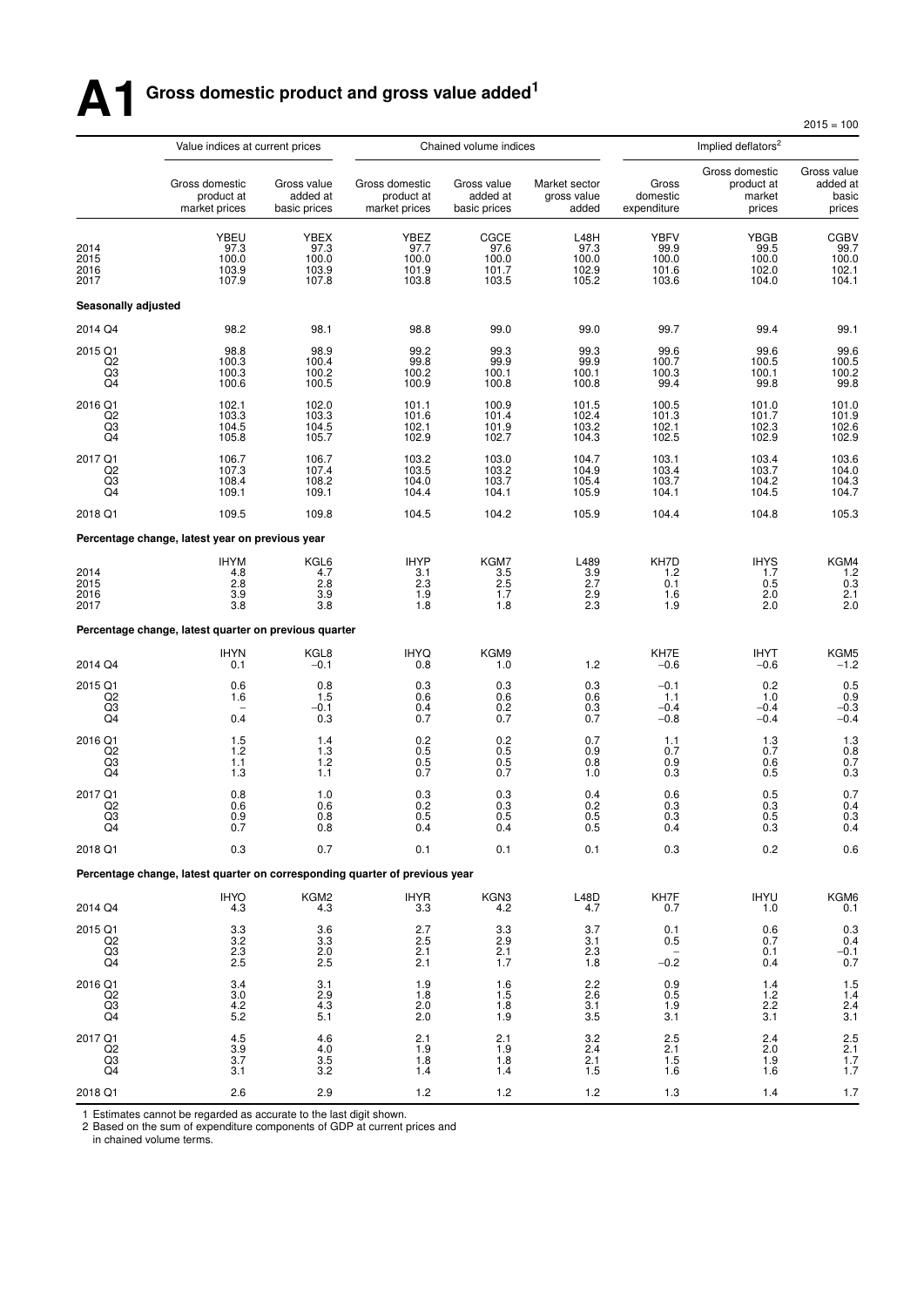# **A2 Gross domestic product and gross value added<sup>1</sup>**

|                                                               |                                                                             |                                                         | £ million<br>Chained volume measures (Reference year 2015) |                                                   |                                                         |                                                         |                                                                      |  |  |  |  |
|---------------------------------------------------------------|-----------------------------------------------------------------------------|---------------------------------------------------------|------------------------------------------------------------|---------------------------------------------------|---------------------------------------------------------|---------------------------------------------------------|----------------------------------------------------------------------|--|--|--|--|
|                                                               |                                                                             | At current prices                                       |                                                            |                                                   |                                                         |                                                         |                                                                      |  |  |  |  |
|                                                               | Gross domestic<br>product at<br>market prices                               | less<br><b>Basic price</b><br>adjustment <sup>2</sup>   | Gross value<br>added at<br>basic prices                    | Gross domestic<br>product at<br>market prices     | less<br><b>Basic price</b><br>adjustment <sup>2</sup>   | Gross value<br>added at<br>basic prices                 | Gross value<br>added excluding<br>oil & gas <sup>3</sup>             |  |  |  |  |
| 2014<br>2015<br>2016<br>2017                                  | YBHA<br>1837062<br>1888737<br>1 963 311<br>2 037 638                        | <b>NTAP</b><br>198 340<br>203 800<br>213 485<br>220 905 | ABML<br>1 638 722<br>1 684 937<br>1749826<br>1816733       | ABMI<br>1845444<br>1888737<br>1925 299<br>1959707 | <b>NTAO</b><br>201 472<br>203 800<br>211 541<br>215 361 | ABMM<br>1 644 002<br>1684937<br>1 713 758<br>1744346    | KLS <sub>2</sub><br>1 630 293<br>1 669 628<br>1 697 908<br>1 728 731 |  |  |  |  |
| Seasonally adjusted                                           |                                                                             |                                                         |                                                            |                                                   |                                                         |                                                         |                                                                      |  |  |  |  |
| 2014 Q4                                                       | 463 704                                                                     | 50 336                                                  | 413 368                                                    | 466 727                                           | 49 4 85                                                 | 417 178                                                 | 413779                                                               |  |  |  |  |
| 2015 Q1<br>Q2<br>$\overline{Q}3$                              | 466 329<br>473 601<br>473 571<br>475 236                                    | 49 737<br>50 891<br>51 445<br>51 727                    | 416 592<br>422 710<br>422 126<br>423 509                   | 468 326<br>471 018<br>472 980<br>476 413          | 49 929<br>50 301<br>51 520<br>52 050                    | 418 359<br>420 702<br>421 478<br>424 398                | 414 746<br>416 784<br>417 732<br>420 366                             |  |  |  |  |
| 2016 Q1<br>Q <sub>2</sub><br>Q <sub>3</sub><br>Q <sub>4</sub> | 482 226<br>487 939<br>493 386<br>499 760                                    | 52 720<br>52 978<br>53 127<br>54 660                    | 429 506<br>434 961<br>440 259<br>445 100                   | 477 421<br>479 693<br>482 288<br>485 897          | 52 363<br>52702<br>53 037<br>53 439                     | 425 058<br>426 991<br>429 251<br>432 458                | 421 194<br>423 018<br>425 015<br>428 681                             |  |  |  |  |
| 2017 Q1<br>Q2<br>Q <sub>3</sub><br>Q4                         | 503 945<br>506 852<br>511 649<br>515 192                                    | 54 483<br>54 646<br>55 954<br>55 822                    | 449 462<br>452 206<br>455 695<br>459 370                   | 487 422<br>488 624<br>490 876<br>492 785          | 53 605<br>53 709<br>53 925<br>54 122                    | 433 817<br>434 915<br>436 951<br>438 663                | 429 920<br>431 004<br>432 932<br>434 875                             |  |  |  |  |
| 2018 Q1                                                       | 516913                                                                      | 54 383                                                  | 462 530                                                    | 493 271                                           | 54 172                                                  | 439 099                                                 | 435 176                                                              |  |  |  |  |
|                                                               | Percentage change, latest year on previous year                             |                                                         |                                                            |                                                   |                                                         |                                                         |                                                                      |  |  |  |  |
| 2014<br>2015<br>2016<br>2017                                  | <b>IHYM</b><br>4.8<br>2.8<br>3.9<br>3.8                                     |                                                         | KGL6<br>4.7<br>2.8<br>3.9<br>3.8                           | <b>IHYP</b><br>3.1<br>2.3<br>1.9<br>1.8           |                                                         | KGM7<br>$\frac{3.5}{2.5}$<br>1.7<br>1.8                 | KLH8<br>3.6<br>2.4<br>1.7<br>1.8                                     |  |  |  |  |
|                                                               | Percentage change, latest quarter on previous quarter                       |                                                         |                                                            |                                                   |                                                         |                                                         |                                                                      |  |  |  |  |
| 2014 Q4                                                       | <b>IHYN</b><br>0.1                                                          |                                                         | KGL8<br>$-0.1$                                             | <b>IHYQ</b><br>0.8                                |                                                         | KGM9<br>1.0                                             | 1.0                                                                  |  |  |  |  |
| 2015 Q1<br>Q <sub>2</sub><br>$^{Q3}_{Q4}$                     | 0.6<br>1.6<br>0.4                                                           |                                                         | 0.8<br>1.5<br>$-0.1$<br>0.3                                | 0.3<br>0.6<br>0.4<br>0.7                          |                                                         | 0.3<br>0.6<br>${}^{0.2}_{0.7}$                          | 0.2<br>$0.5 \\ 0.2$<br>0.6                                           |  |  |  |  |
| 2016 Q1<br>Q2<br>Q3<br>Q <sub>4</sub>                         | 1.5<br>$1.2$<br>1.1<br>1.3                                                  |                                                         | 1.4<br>1.3<br>1.2<br>1.1                                   | 0.2<br>0.5<br>0.5<br>0.7                          |                                                         | 0.2<br>$0.5$<br>0.5<br>0.7                              | 0.2<br>0.4<br>0.5<br>0.9                                             |  |  |  |  |
| 2017 Q1<br>Q <sub>2</sub><br>Q3<br>Q <sub>4</sub>             | 0.8<br>0.6<br>0.9<br>0.7                                                    |                                                         | 1.0<br>0.6<br>0.8<br>0.8                                   | $0.3 \ 0.2$<br>0.5<br>0.4                         |                                                         | $\begin{array}{c} 0.3 \\ 0.3 \end{array}$<br>0.5<br>0.4 | $0.3$<br>$0.3$<br>0.4<br>0.4                                         |  |  |  |  |
| 2018 Q1                                                       | 0.3                                                                         |                                                         | 0.7                                                        | 0.1                                               |                                                         | 0.1                                                     | 0.1                                                                  |  |  |  |  |
|                                                               | Percentage change, latest quarter on corresponding quarter of previous year |                                                         |                                                            |                                                   |                                                         |                                                         |                                                                      |  |  |  |  |
| 2014 Q4                                                       | <b>IHYO</b><br>4.3                                                          |                                                         | KGM2<br>4.3                                                | <b>IHYR</b><br>3.3                                |                                                         | KGN3<br>4.2                                             | KLH9<br>4.3                                                          |  |  |  |  |
| 2015 Q1<br>Q <sub>2</sub><br>$\overline{Q}3$                  | $\frac{3.3}{3.2}$<br>$^{2.3}_{2.5}$                                         |                                                         | 3.6<br>3.3<br>2.0<br>2.5                                   | 2.7<br>2.5<br>2.1<br>2.1                          |                                                         | 3.3<br>2.9<br>2.1<br>1.7                                | 3.3<br>2.8<br>2.0<br>1.6                                             |  |  |  |  |
| 2016 Q1<br>Q <sub>2</sub><br>Q <sub>3</sub><br>Q4             | $3.4$<br>$3.0$<br>4.2<br>5.2                                                |                                                         | 3.1<br>2.9<br>4.3<br>5.1                                   | 1.9<br>1.8<br>2.0<br>2.0                          |                                                         | 1.6<br>1.5<br>1.8<br>1.9                                | $1.6$<br>$1.5$<br>1.7<br>2.0                                         |  |  |  |  |
| 2017 Q1<br>Q2<br>$\overline{Q3}$<br>$\overline{Q4}$           | 4.5<br>3.9<br>3.7<br>3.1                                                    |                                                         | 4.6<br>4.0<br>3.5<br>3.2                                   | 2.1<br>1.9<br>1.8<br>1.4                          |                                                         | $^{2.1}_{1.9}$<br>1.8<br>1.4                            | $^{2.1}_{1.9}$<br>1.9<br>1.4                                         |  |  |  |  |
| 2018 Q1                                                       | 2.6                                                                         |                                                         | 2.9                                                        | 1.2                                               |                                                         | 1.2                                                     | 1.2                                                                  |  |  |  |  |

1 Estimates are given to the nearest £ million but cannot be regarded as ac-curate to this degree.

2 Taxes on products less subsidies.

3 Calculated by using gross value added at basic prices minus extraction of cr ude petroleum and natural gas.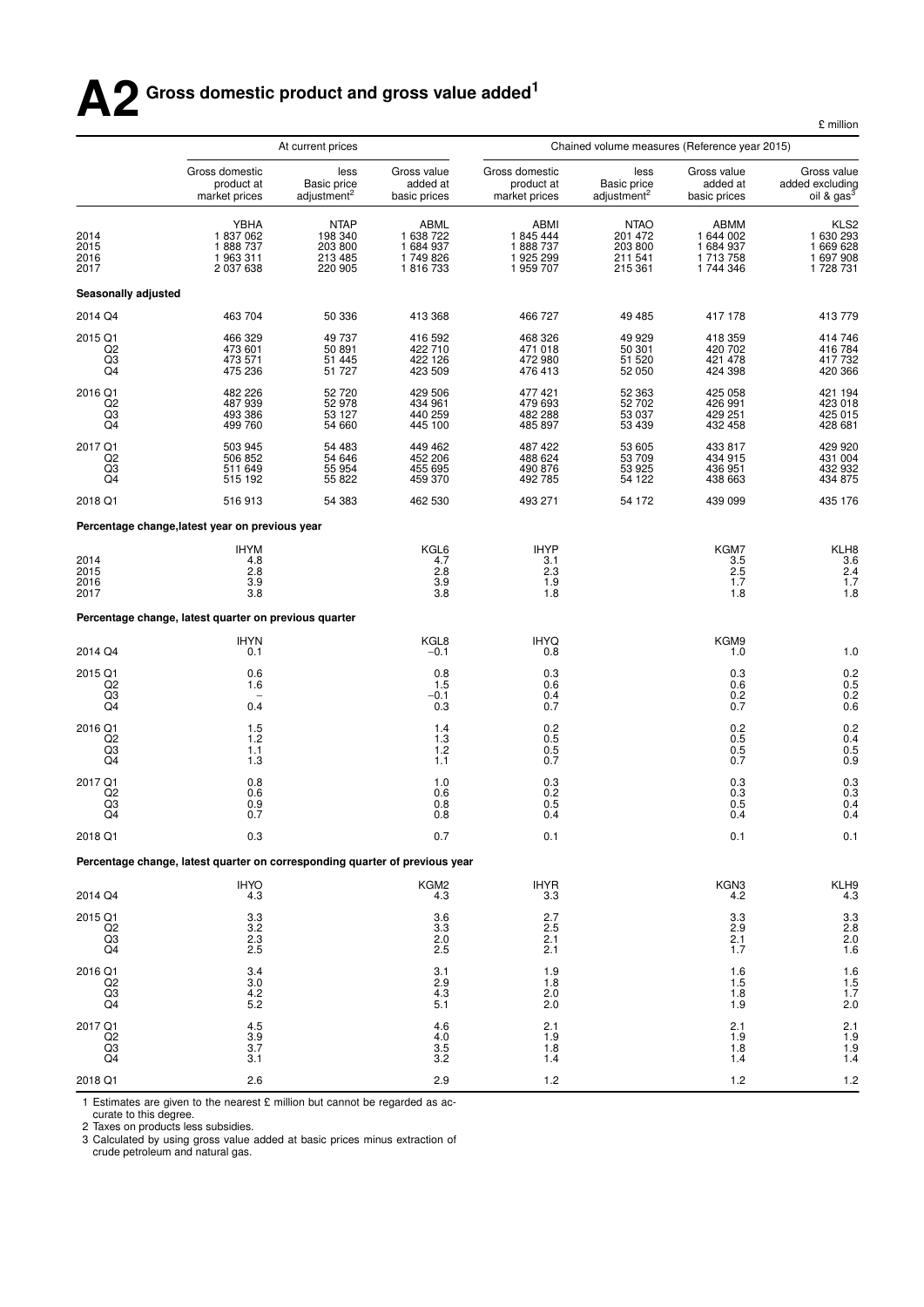## **B1** Gross value added at chained volume measures basic prices, by category of output<sup>1,2</sup>

|                                                                             |                                                                    |                                                            |                                                       |                                         |                                        |                                              |                                                |                                                           |                                                           |                                                      |                                                     |                                                                  |                                              | $2015 = 100$                                             |
|-----------------------------------------------------------------------------|--------------------------------------------------------------------|------------------------------------------------------------|-------------------------------------------------------|-----------------------------------------|----------------------------------------|----------------------------------------------|------------------------------------------------|-----------------------------------------------------------|-----------------------------------------------------------|------------------------------------------------------|-----------------------------------------------------|------------------------------------------------------------------|----------------------------------------------|----------------------------------------------------------|
|                                                                             |                                                                    |                                                            |                                                       | Production                              |                                        |                                              |                                                | Service industries                                        |                                                           |                                                      |                                                     |                                                                  |                                              |                                                          |
| 2015 Weights <sup>3</sup>                                                   | Agri-<br>culture,<br>forestry,<br>and<br>fishing<br>$\overline{7}$ | Mining &<br>quarrying<br>inc oil<br>& gas<br>extract<br>12 | Manu-<br>facturing<br>101                             | Electric,<br>gas,<br>steam &<br>17      | Water<br>supply,<br>air sewerage<br>10 | Total<br>140                                 | Constr-<br>uction<br>61                        | Distri-<br>bution,<br>hotels &<br>restaura-<br>nts<br>137 | Transport<br>storage<br>and<br>commu-<br>nications<br>104 | <b>Business</b><br>services<br>and<br>finance<br>329 | Govern-<br>ment and<br>other<br>services<br>222     | Total<br>793                                                     | Gross<br>value<br>added <sup>4</sup><br>1000 | Gross<br>value<br>added<br>excluding<br>oil & gas<br>991 |
| 2014<br>2015<br>2016<br>2017                                                | L <sub>2KL</sub><br>98.8<br>100.0<br>94.4<br>94.0                  | L <sub>2</sub> KR<br>92.5<br>100.0<br>100.0<br>99.5        | L <sub>2</sub> KX<br>100.0<br>100.0<br>100.9<br>103.5 | L2MW<br>99.0<br>100.0<br>102.6<br>101.8 | 96.7<br>100.0<br>105.2<br>107.7        | L2N2 L2KQ<br>98.8<br>100.0<br>101.3<br>103.2 | <b>L2N8</b><br>95.7<br>100.0<br>103.9<br>109.8 | L <sub>2</sub> PZ<br>95.5<br>100.0<br>104.7<br>106.6      | KI8M<br>96.2<br>100.0<br>104.7<br>108.3                   | <b>KI8O</b><br>97.7<br>100.0<br>102.2<br>104.0       | KI8Q<br>99.1<br>100.0<br>100.6<br>100.6             | L <sub>2</sub> N <sub>C</sub><br>97.5<br>100.0<br>102.5<br>104.1 | CGCE<br>97.6<br>100.0<br>101.7<br>103.5      | KLH7<br>97.6<br>100.0<br>101.7<br>103.5                  |
| Seasonally adjusted                                                         |                                                                    |                                                            |                                                       |                                         |                                        |                                              |                                                |                                                           |                                                           |                                                      |                                                     |                                                                  |                                              |                                                          |
| 2014 Q4                                                                     | 101.9                                                              | 92.9                                                       | 100.7                                                 | 99.4                                    | 96.5                                   | 99.3                                         | 97.9                                           | 97.6                                                      | 98.5                                                      | 99.2                                                 | 100.0                                               | 99.1                                                             | 99.0                                         | 99.1                                                     |
| 2015 Q1<br>Q2<br>Q3<br>Q4                                                   | 100.0<br>100.7<br>100.3<br>99.0                                    | 93.9<br>102.2<br>103.6<br>100.3                            | 100.6<br>100.0<br>99.6<br>99.8                        | 101.8<br>99.6<br>100.2<br>98.5          | 97.0<br>100.9<br>100.8<br>101.3        | 99.7<br>100.3<br>100.2<br>99.8               | 99.4<br>100.1<br>99.7<br>100.8                 | 98.6<br>99.6<br>100.2<br>101.5                            | 98.6<br>99.7<br>100.6<br>101.1                            | 99.4<br>99.7<br>100.2<br>100.7                       | 99.6<br>100.0<br>99.8<br>100.6                      | 99.2<br>99.8<br>100.1<br>100.9                                   | 99.3<br>99.9<br>100.1<br>100.8               | 99.4<br>99.9<br>100.1<br>100.7                           |
| 2016 Q1<br>Q2<br>Q3<br>Q4                                                   | 95.1<br>94.1<br>93.9<br>94.6                                       | 97.8<br>100.2<br>105.5<br>96.5                             | 99.8<br>101.2<br>100.6<br>102.1                       | 99.8<br>105.4<br>101.0<br>104.1         | 102.7<br>105.4<br>105.8<br>107.0       | 99.8<br>101.9<br>101.4<br>102.2              | 101.2<br>102.8<br>104.1<br>107.4               | 103.0<br>103.9<br>105.1<br>106.8                          | 102.6<br>103.0<br>105.8<br>107.4                          | 101.4<br>102.0<br>102.5<br>103.0                     | 100.9<br>100.6<br>100.5                             | 101.7<br>102.0<br>102.9<br>100.2 103.4                           | 100.9<br>101.4<br>101.9<br>102.7             | 100.9<br>101.3<br>101.8<br>102.7                         |
| 2017 Q1<br>Q2<br>Q3<br>Q4                                                   | 93.8<br>93.7<br>94.8<br>93.9                                       | 99.1<br>100.0<br>102.0<br>97.0                             | 102.6<br>102.6<br>103.7<br>105.0                      | 101.0<br>101.1<br>102.7<br>102.3        | 109.3<br>108.1<br>106.9<br>106.5       | 102.6<br>102.6<br>103.6<br>104.1             | 109.9<br>109.5<br>110.0<br>109.9               | 106.1<br>106.5<br>107.0<br>106.9                          | 107.0<br>108.2<br>108.5<br>109.6                          | 103.4<br>103.5<br>104.1<br>104.7                     | 100.7<br>100.7<br>100.5<br>100.6                    | 103.6<br>103.9<br>104.2<br>104.6                                 | 103.0<br>103.2<br>103.7<br>104.1             | 103.0<br>103.3<br>103.7<br>104.2                         |
| 2018 Q1                                                                     | 92.6                                                               | 99.2                                                       | 105.2                                                 | 104.9                                   |                                        | 105.4 104.7                                  | 106.9                                          | 106.9                                                     | 110.0                                                     | 105.2                                                |                                                     | 100.7 104.9                                                      | 104.2                                        | 104.3                                                    |
| Percentage change, latest year on previous year                             |                                                                    |                                                            |                                                       |                                         |                                        |                                              |                                                |                                                           |                                                           |                                                      |                                                     |                                                                  |                                              |                                                          |
| 2014<br>2015<br>2016<br>2017                                                | L3BB<br>12.2<br>1.2<br>$-5.6$<br>$-0.4$                            | L3BH<br>0.6<br>8.1<br>$\overline{a}$<br>$-0.5$             | L3BN<br>2.9<br>$\overline{\phantom{a}}$<br>0.9<br>2.5 | L3DM<br>$-5.8$<br>1.0<br>2.6<br>$-0.8$  | L3DQ<br>0.6<br>3.4<br>5.2<br>2.3       | L3BG<br>1.5<br>1.2<br>1.3<br>1.9             | L3DW<br>9.0<br>4.4<br>3.9<br>5.7               | L3GP<br>4.7<br>4.7<br>4.7<br>1.8                          | KI8L<br>2.7<br>4.0<br>4.7<br>3.5                          | KI8N<br>3.8<br>2.4<br>2.2<br>1.7                     | KI8P<br>2.4<br>0.9<br>0.6<br>0.1                    | L3E2<br>3.4<br>2.6<br>2.5<br>1.5                                 | KGM7<br>3.5<br>2.5<br>1.7<br>1.8             | KLH8<br>3.6<br>$2.4$<br>1.7<br>1.8                       |
| Percentage change, latest quarter on previous quarter                       |                                                                    |                                                            |                                                       |                                         |                                        |                                              |                                                |                                                           |                                                           |                                                      |                                                     |                                                                  |                                              |                                                          |
| 2014 Q4                                                                     | 2.3                                                                | 1.4                                                        | 0.4                                                   | $-1.8$                                  | 1.2                                    | 0.3                                          | 0.4                                            | 1.8                                                       | 1.8                                                       | 1.1                                                  | 0.6                                                 | 1.2                                                              | KGM9<br>1.0                                  | 1.0                                                      |
| 2015 Q1<br>$^{Q2}_{Q3}$<br>Q4                                               | $-1.8$<br>0.6<br>$-0.3$<br>$-1.3$                                  | 1.0<br>8.8<br>1.4<br>$-3.1$                                | $-0.1$<br>$-0.6$<br>$-0.4$<br>0.1                     | 2.4<br>$-2.2$<br>0.7<br>$-1.8$          | 0.5<br>4.0<br>0.5                      | 0.3<br>0.6<br>$-0.4$                         | 1.6<br>0.7<br>$-0.4$<br>1.2                    | 1.0<br>1.0<br>0.6<br>1.3                                  | 0.1<br>1.1<br>0.9<br>0.5                                  | 0.2<br>0.4<br>0.4<br>0.6                             | $-0.4$<br>0.4<br>$-0.1$<br>0.8                      | 0.1<br>0.6<br>0.4<br>0.7                                         | 0.3<br>0.6<br>0.2<br>0.7                     | 0.2<br>$0.5 \\ 0.2$<br>0.6                               |
| 2016 Q1<br>Q <sub>2</sub><br>Q3<br>Q4                                       | $-4.0$<br>$-1.0$<br>$-0.2$<br>0.7                                  | $-2.5$<br>2.4<br>5.3<br>$-8.5$                             | $\overline{\phantom{a}}$<br>1.4<br>$-0.6$<br>1.5      | 1.4<br>5.6<br>$-4.2$<br>3.1             | 1.3<br>2.7<br>0.3<br>1.2               | $\overline{a}$<br>2.1<br>$-0.5$<br>0.8       | 0.4<br>1.6<br>1.2<br>3.2                       | 1.5<br>0.9<br>1.2<br>1.6                                  | 1.5<br>0.4<br>2.8<br>1.5                                  | 0.7<br>0.5<br>0.6<br>0.4                             | 0.3<br>$-0.3$<br>$\overline{\phantom{a}}$<br>$-0.3$ | 0.8<br>0.3<br>0.8<br>0.6                                         | 0.2<br>0.5<br>0.5<br>0.7                     | 0.2<br>0.4<br>0.5<br>0.9                                 |
| 2017 Q1<br>Q2<br>Q3<br>Q4                                                   | $-0.8$<br>$-0.1$<br>1.1<br>$-1.0$                                  | $^{2.7}_{0.9}$<br>2.0<br>$-4.9$                            | 0.5<br>$\overline{\phantom{0}}$<br>1.1<br>1.3         | $-3.0$<br>0.1<br>1.5<br>$-0.4$          | 2.1<br>$-1.1$<br>$-1.1$<br>$-0.4$      | 0.4<br>1.0<br>0.4                            | 2.4<br>$-0.4$<br>0.4<br>$-0.1$                 | $-0.6$<br>0.4<br>0.5<br>$-0.1$                            | $-0.3$<br>1.1<br>0.3<br>1.1                               | 0.4<br>0.1<br>0.5<br>0.6                             | 0.5<br>$-0.2$<br>0.1                                | ${}^{0.2}_{0.3}$<br>0.3<br>0.4                                   | $\substack{0.3 \\ 0.3}$<br>0.5<br>0.4        | $\begin{array}{c} 0.3 \\ 0.3 \\ 0.4 \end{array}$<br>0.4  |
| 2018 Q1                                                                     | $-1.4$                                                             | 2.2                                                        | 0.2                                                   | 2.5                                     | $-1.0$                                 | 0.6                                          | $-2.7$                                         | $-0.1$                                                    | 0.4                                                       | 0.4                                                  | 0.1                                                 | 0.3                                                              | 0.1                                          | 0.1                                                      |
| Percentage change, latest quarter on corresponding quarter of previous year |                                                                    |                                                            |                                                       |                                         |                                        |                                              |                                                |                                                           |                                                           |                                                      |                                                     |                                                                  |                                              |                                                          |
| 2014 Q4                                                                     | L3ZZ<br>13.6                                                       | L427<br>$-0.4$                                             | <b>L42D</b><br>2.9                                    | <b>L44C</b><br>$-3.4$                   | L44G<br>$-2.5$                         | L426<br>1.3                                  | L44M<br>8.4                                    | L47F<br>5.9                                               | KII2<br>5.5                                               | KIH <sub>9</sub><br>4.5                              | KIH <sub>8</sub><br>2.9                             | L44Q<br>4.4                                                      | KGN3<br>4.2                                  | KLH9<br>4.3                                              |
| 2015 Q1<br>Q2<br>Q3<br>Q4                                                   | 4.4<br>2.8<br>0.7<br>$-2.8$                                        | 1.3<br>10.4<br>13.1<br>7.9                                 | 1.4<br>0.2<br>$-0.7$<br>$-0.9$                        | 4.4<br>1.5<br>$-1.0$<br>$-0.9$          | $-1.9$<br>5.1<br>5.7<br>5.0            | 1.4<br>1.8<br>1.2<br>0.5                     | 7.0<br>5.7<br>2.2<br>3.0                       | 5.4<br>4.9<br>4.5<br>4.0                                  | 5.0<br>4.7<br>3.9<br>2.6                                  | $\frac{3.4}{2.6}$<br>2.1<br>1.5                      | 1.4<br>1.2<br>0.5<br>0.6                            | $\frac{3.4}{2.9}$<br>2.3<br>1.8                                  | 3.3<br>2.9<br>2.1<br>1.7                     | $\begin{array}{c} 3.3 \\ 2.8 \\ 2.0 \end{array}$<br>1.6  |
| 2016 Q1<br>$^{Q2}_{Q3}$<br>Q4                                               | $-5.0$<br>$-6.5$<br>$-6.4$<br>$-4.4$                               | 4.2<br>$-1.9$<br>1.8<br>$-3.8$                             | $-0.8$<br>1.2<br>0.9<br>2.3                           | $-1.9$<br>$^{5.9}_{0.7}$<br>5.7         | 5.9<br>$\frac{4.5}{4.9}$<br>5.6        | 0.1<br>1.7<br>1.2<br>2.4                     | 1.8<br>$^{2.8}_{4.5}$<br>6.5                   | 4.5<br>$^{4.3}_{4.9}$<br>5.2                              | 4.0<br>$\frac{3.3}{5.2}$<br>6.3                           | 2.1<br>$^{2.2}_{2.3}$<br>2.2                         | 1.3<br>0.6<br>0.7<br>$-0.4$                         | 2.5<br>$^{2.3}_{2.7}$<br>2.5                                     | 1.6<br>1.5<br>1.8<br>1.9                     | $\begin{array}{c} 1.6 \\ 1.5 \\ 1.7 \end{array}$<br>2.0  |
| 2017 Q1<br>Q2<br>$^{Q3}_{Q4}$                                               | $-1.3$<br>$-0.4$<br>0.9<br>$-0.8$                                  | 1.3<br>$-0.2$<br>$-3.3$<br>0.6                             | 2.9<br>1.3<br>$\frac{3.1}{2.9}$                       | 1.2<br>$-4.1$<br>1.7<br>$-1.7$          | 6.4<br>2.5<br>1.1<br>$-0.5$            | 2.8<br>0.6<br>2.2<br>1.9                     | 8.6<br>6.5<br>$\frac{5.6}{2.3}$                | 3.0<br>2.5<br>${}^{1.8}_{0.2}$                            | 4.3<br>5.0<br>$^{2.5}_{2.1}$                              | 2.0<br>1.6<br>1.6<br>1.7                             | $-0.2$<br>0.1<br>$-0.1$<br>0.4                      | 1.9<br>1.8<br>1.3<br>1.1                                         | 2.1<br>1.9<br>1.8<br>1.4                     | $^{2.1}_{1.9}$<br>$\frac{1.9}{1.4}$                      |
| 2018 Q1                                                                     | $-1.3$                                                             | 0.1                                                        | 2.5                                                   | 3.9                                     | $-3.5$                                 | 2.0                                          | $-2.7$                                         | 0.7                                                       | 2.8                                                       | 1.7                                                  | $\overline{\phantom{a}}$                            | $1.2$                                                            | 1.2                                          | $1.2$                                                    |

1 Estimates cannot be regarded as accurate to the last digit shown.

2 Components of output are valued at basic prices, which excludes taxes and

includes subsidies on products. 3 Weights may not sum to the total due to rounding.

4 This is a balanced index of UK GVA taking into account data from the Income and Expenditure approaches. Thus it will not necessarily be the weighted sum of the industrial indices.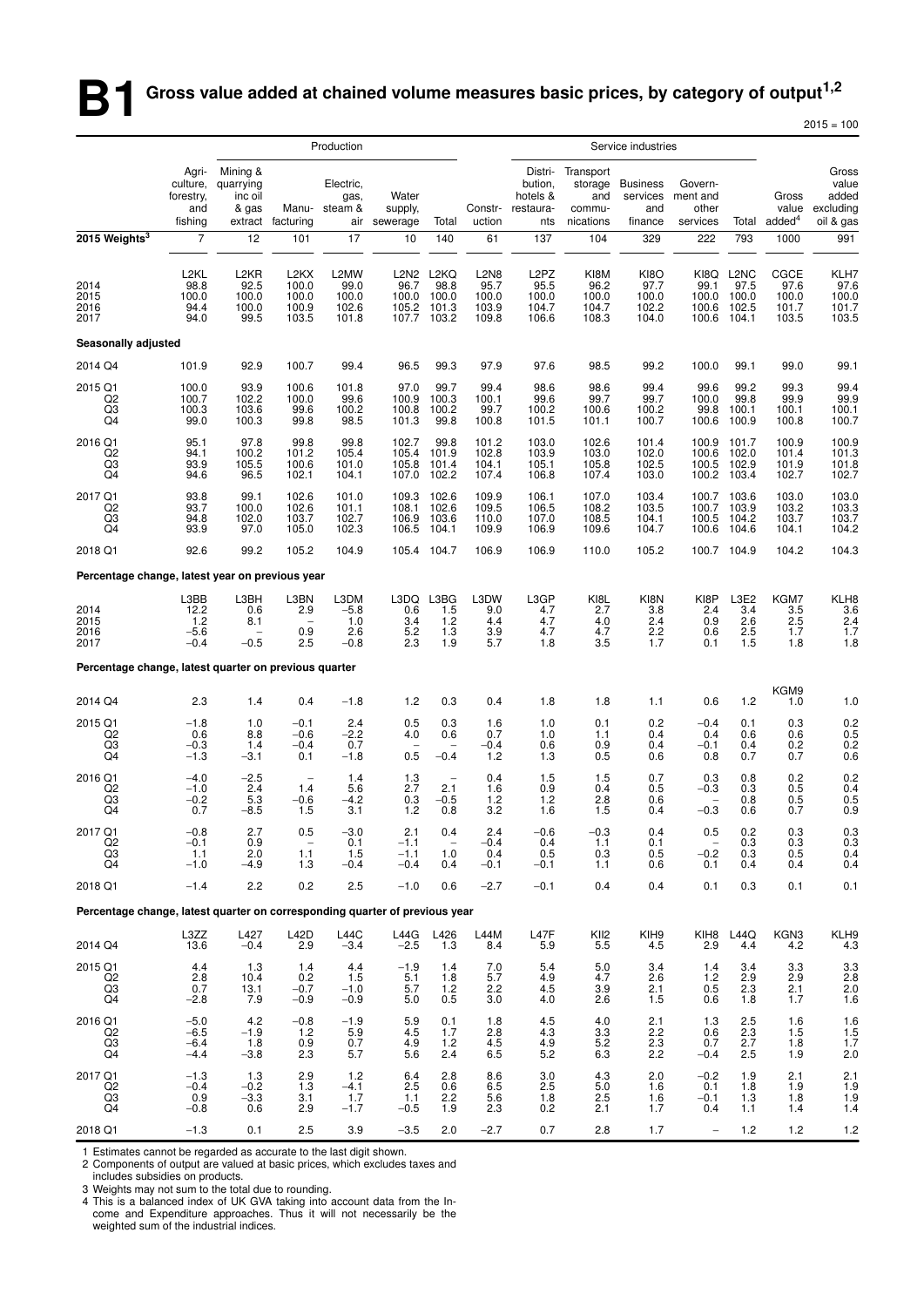**B2** Gross value added at chained volume measures basic prices, by category of output<sup>1,2</sup>

 $2015 = 100$ 

|                                                                                 |                                                  |                                                         |                                                      |                                             |                                                      | Service industries                                   |                                                                 |                                                       |                                                      |                                                                 |                                                          |
|---------------------------------------------------------------------------------|--------------------------------------------------|---------------------------------------------------------|------------------------------------------------------|---------------------------------------------|------------------------------------------------------|------------------------------------------------------|-----------------------------------------------------------------|-------------------------------------------------------|------------------------------------------------------|-----------------------------------------------------------------|----------------------------------------------------------|
|                                                                                 | Wholesale<br>and retail<br>trade                 | Transport,<br>storage<br>information<br>comms           | Accommodati-<br>on & food<br>services                | Financial<br>and<br>insurance<br>activities | Real estate                                          | Professional<br>scientific<br>admin &<br>support     | Public<br>admin,<br>defence.<br>social<br>security              | Education                                             | Health<br>and<br>social<br>work                      | Other<br>$s$ ervices <sup>4</sup>                               | Total<br>services                                        |
| 2015 Weights <sup>3</sup>                                                       | 108                                              | 104                                                     | 29                                                   | 68                                          | 139                                                  | 122                                                  | 47                                                              | 61                                                    | 74                                                   | 41                                                              | 793                                                      |
| 2014<br>2015<br>2016<br>2017                                                    | L2NE<br>95.6<br>100.0<br>104.9<br>107.0          | KI8M<br>96.2<br>100.0<br>104.7<br>108.3                 | L <sub>2</sub> NQ<br>95.2<br>100.0<br>104.0<br>105.4 | L2O6<br>103.2<br>100.0<br>100.4<br>100.3    | L <sub>2</sub> OC<br>97.3<br>100.0<br>100.8<br>101.6 | L <sub>2</sub> OH<br>94.9<br>100.0<br>104.9<br>108.6 | L <sub>2</sub> P <sub>8</sub><br>101.8<br>100.0<br>98.6<br>99.1 | L <sub>2</sub> PA<br>$98.3$<br>100.0<br>99.9<br>101.1 | L <sub>2</sub> PC<br>98.7<br>100.0<br>102.2<br>102.7 | L <sub>2</sub> Q <sub>5</sub><br>97.9<br>100.0<br>100.8<br>98.0 | L2NC<br>97.5<br>100.0<br>102.5<br>104.1                  |
| Seasonally adjusted                                                             |                                                  |                                                         |                                                      |                                             |                                                      |                                                      |                                                                 |                                                       |                                                      |                                                                 |                                                          |
| 2014 Q4                                                                         | 97.8                                             | 98.5                                                    | 97.2                                                 | 103.4                                       | 98.1                                                 | 98.0                                                 | 101.8                                                           | 99.0                                                  | 100.0                                                | 99.2                                                            | 99.1                                                     |
| 2015 Q1<br>Q <sub>2</sub><br>Q3<br>Q <sub>4</sub>                               | 98.6<br>99.7<br>100.3<br>101.4                   | 98.6<br>99.7<br>100.6<br>101.1                          | 98.8<br>99.3<br>99.8<br>102.0                        | 102.5<br>99.7<br>98.4<br>99.4               | 98.9<br>100.0<br>100.6<br>100.6                      | 98.1<br>99.5<br>100.8<br>101.6                       | 101.0<br>100.4<br>99.4<br>99.2                                  | 99.5<br>100.0<br>100.2<br>100.3                       | 98.9<br>100.0<br>100.4<br>100.7                      | 99.2<br>99.5<br>98.7<br>102.6                                   | 99.2<br>99.8<br>100.1<br>100.9                           |
| 2016 Q1<br>$^{Q2}_{Q3}$<br>Q <sub>4</sub>                                       | 103.4<br>104.1<br>105.1<br>107.1                 | 102.6<br>103.0<br>105.8<br>107.4                        | 101.8<br>103.3<br>105.1<br>105.7                     | 99.8<br>100.0<br>101.2<br>100.5             | 101.1<br>100.8<br>100.6<br>100.6                     | 102.6<br>104.4<br>105.5<br>106.9                     | 99.0<br>98.5<br>98.5<br>98.5                                    | 100.1<br>99.8<br>99.6<br>100.0                        | 102.3<br>102.3<br>102.3<br>102.0                     | 101.6<br>101.1<br>101.2<br>99.3                                 | 101.7<br>$102.0$<br>$102.9$<br>$103.4$                   |
| 2017 Q1<br>Q2<br>$^{Q3}_{Q4}$                                                   | 106.0<br>106.7<br>107.5<br>107.6                 | 107.0<br>108.2<br>108.5<br>109.6                        | 106.3<br>105.6<br>105.1<br>104.6                     | 100.9<br>100.4<br>100.5<br>99.7             | 101.1<br>101.5<br>101.7<br>102.1                     | 107.5<br>107.6<br>108.9<br>110.5                     | 98.7<br>99.2<br>99.1<br>99.2                                    | 100.9<br>100.9<br>101.2<br>101.4                      | 102.4<br>102.5<br>102.6<br>103.3                     | 99.6<br>98.9<br>97.2<br>96.2                                    | 103.6<br>103.9<br>104.2<br>104.6                         |
| 2018 Q1                                                                         | 107.6                                            | 110.0                                                   | 104.3                                                | 100.0                                       | 102.3                                                | 111.3                                                | 99.0                                                            | 101.5                                                 | 103.6                                                | 96.5                                                            | 104.9                                                    |
| Percentage change, latest year on previous year                                 |                                                  |                                                         |                                                      |                                             |                                                      |                                                      |                                                                 |                                                       |                                                      |                                                                 |                                                          |
| 2014<br>2015<br>2016<br>2017                                                    | L3E4<br>5.2<br>4.6<br>4.9<br>2.0                 | KI8L<br>2.7<br>4.0<br>4.7<br>3.5                        | L3EG<br>2.9<br>5.1<br>4.0<br>1.4                     | L3EU<br>$-1.2$<br>$-3.1$<br>0.4<br>$-0.1$   | L3F2<br>3.1<br>2.8<br>0.8<br>0.8                     | L3F7<br>7.7<br>5.4<br>4.9<br>3.6                     | L3FW<br>$-1.6$<br>$-1.8$<br>$-1.4$<br>0.4                       | L3FY<br>1.8<br>1.8<br>$-0.1$<br>1.2                   | L3G2<br>3.6<br>1.3<br>$2.\overline{2}$<br>0.4        | L3GT<br>6.3<br>2.2<br>0.8<br>$-2.8$                             | L3E2<br>3.4<br>2.6<br>2.5<br>1.5                         |
| Percentage change, latest quarter on previous quarter                           |                                                  |                                                         |                                                      |                                             |                                                      |                                                      |                                                                 |                                                       |                                                      |                                                                 |                                                          |
| 2014 Q4                                                                         | 1.8                                              | 1.8                                                     | 1.8                                                  | 0.5                                         | 0.3                                                  | 2.3                                                  | $\overline{\phantom{a}}$                                        | 0.3                                                   | 0.9                                                  | 1.3                                                             | 1.2                                                      |
| 2015 Q1<br>$_{\text{Q3}}^{\text{Q2}}$<br>Q <sub>4</sub>                         | 0.8<br>1.1<br>0.6<br>1.0                         | 0.1<br>1.1<br>0.9 0.5                                   | 1.7<br>0.5<br>0.6<br>2.2                             | $-0.9$<br>$-2.7$<br>$-1.4$<br>1.1           | 0.8<br>1.1<br>0.6                                    | 0.1<br>1.5<br>$1.2$<br>0.9                           | $-0.8$<br>$-0.6$<br>$-1.0$<br>$-0.2$                            | 0.5<br>0.5<br>0.2<br>0.1                              | $-1.1$<br>1.1<br>$0.5 \\ 0.2$                        | $\overline{\phantom{0}}$<br>0.3<br>-0.7<br>3.9                  | 0.1<br>$0.6$<br>$0.4$<br>$0.7$                           |
| 2016 Q1<br>Q2<br>$\frac{Q3}{Q4}$                                                | 2.0<br>0.7<br>1.0<br>1.8                         | 1.5<br>0.4<br>2.8<br>1.5                                | $-0.3$<br>1.6<br>1.7<br>0.6                          | 0.4<br>0.2<br>1.2<br>$-0.7$                 | 0.5<br>$-0.4$<br>$-0.2$<br>0.1                       | 1.0<br>1.7<br>1.0<br>1.4                             | $-0.2$<br>$-0.5$<br>$\overline{a}$<br>$\qquad \qquad -$         | $-0.1$<br>$-0.3$<br>$-0.2$<br>0.4                     | 1.6<br>$\qquad \qquad -$<br>$-0.3$                   | $-1.0$<br>$-0.5$<br>0.1<br>$-1.9$                               | $\begin{array}{c} 0.8 \\ 0.3 \\ 0.8 \\ 0.6 \end{array}$  |
| 2017 Q1<br>Q2<br>Q3<br>Q4                                                       | $-1.0$<br>0.7<br>0.7<br>$\overline{\phantom{a}}$ | $-0.3$<br>1.1<br>0.3<br>1.1                             | 0.6<br>-0.7<br>$-0.4$<br>$-0.5$                      | 0.3<br>-0.4<br>$-0.8$                       | 0.4<br>0.4<br>0.2<br>0.4                             | 0.5<br>0.1<br>$1.2$<br>1.5                           | 0.2<br>0.5<br>$-0.1$<br>0.1                                     | 1.0<br>-0.1<br>0.3<br>0.2                             | 0.4<br>0.1<br>0.1<br>0.7                             | 0.2<br>$-0.7$<br>$-1.7$<br>$-1.0$                               | 0.2<br>$\frac{0.3}{0.3}$<br>0.4                          |
| 2018 Q1                                                                         | $\qquad \qquad -$                                | 0.4                                                     | $-0.3$                                               | 0.3                                         | 0.2                                                  | 0.7                                                  | $-0.2$                                                          | 0.1                                                   | 0.4                                                  | 0.2                                                             | 0.3                                                      |
| Percentage change, latest quarter on corresponding quarter of the previous year |                                                  |                                                         |                                                      |                                             |                                                      |                                                      |                                                                 |                                                       |                                                      |                                                                 |                                                          |
| 2014 Q4                                                                         | <b>L44S</b><br>6.1                               | KII2<br>5.5                                             | L456<br>5.3                                          | L45K<br>0.3                                 | L45Q<br>3.0                                          | <b>L45V</b><br>8.7                                   | L46M<br>$-0.8$                                                  | L46O<br>2.3                                           | L46Q<br>3.9                                          | <b>L47J</b><br>6.5                                              | $\begin{array}{c} \text{L44Q} \\ \text{4.4} \end{array}$ |
| 2015 Q1<br>Q <sub>2</sub><br>Q <sub>3</sub><br>Q4                               | 5.3<br>4.9<br>4.5<br>3.7                         | 5.0<br>4.7<br>3.9<br>2.6                                | 5.9<br>4.9<br>4.6<br>5.0                             | $-0.5$<br>$-3.7$<br>$-4.4$<br>$-3.9$        | 2.7<br>3.0<br>2.9<br>2.6                             | 6.6<br>6.0<br>5.2<br>3.7                             | $-0.9$<br>$-1.3$<br>$-2.3$<br>$-2.6$                            | 2.5<br>1.9<br>1.5<br>1.2                              | 1.3<br>2.0<br>1.3<br>0.6                             | 2.8<br>1.6<br>0.8<br>3.4                                        | $3.4$<br>$2.9$<br>$2.3$<br>$1.8$                         |
| 2016 Q1<br>Q2<br>$^{Q3}_{Q4}$                                                   | 4.9<br>4.4<br>4.8<br>5.6                         | 4.0<br>3.3<br>$\begin{array}{c} 5.2 \\ 6.3 \end{array}$ | 3.0<br>4.1<br>5.3<br>3.6                             | $-2.6$<br>0.3<br>$^{2.9}_{1.1}$             | 2.3<br>0.8<br>0.1                                    | 4.6<br>4.9<br>4.7<br>5.2                             | $-2.0$<br>$-1.9$<br>$-0.9$<br>$-0.7$                            | 0.6<br>$-0.2$<br>$-0.6$<br>$-0.3$                     | 3.4<br>2.3<br>$\frac{1.9}{1.3}$                      | 2.4<br>1.6<br>$\frac{2.5}{-3.2}$                                | 2.5<br>2.3<br>2.7<br>2.5                                 |
| 2017 Q1<br>Q2<br>$\frac{Q3}{Q4}$                                                | 2.6<br>$2.\overline{5}$<br>2.3<br>0.5            | 4.3<br>5.0<br>2.5<br>2.1                                | 4.5<br>2.2<br>$\overline{\phantom{0}}$<br>$-1.0$     | 1.0<br>0.4<br>$-0.8$<br>$-0.9$              | 0.7<br>1.1<br>1.5                                    | 4.7<br>3.1<br>3.3<br>3.4                             | $-0.3$<br>0.8<br>0.6<br>0.7                                     | 0.8<br>1.1<br>1.6<br>1.4                              | 0.2<br>0.2<br>0.2<br>1.2                             | $-2.0$<br>$-2.2$<br>-3.9<br>$-3.1$                              | $\frac{1.9}{1.8}$<br>1.3<br>1.1                          |
| 2018 Q1                                                                         | 1.4                                              | 2.8                                                     | $-1.9$                                               | $-0.9$                                      | 1.2                                                  | 3.6                                                  | 0.4                                                             | 0.5                                                   | 1.2                                                  | $-3.1$                                                          | $1.2$                                                    |

1 Estimates cannot be regarded as accurate to the last digit shown.

2 Components of output are valued at basic prices, which excludes taxes and

includes subsidies on production. 3 Weights may not sum to the total due to rounding.

4 Comprising sections R, S and T of SIC(2007).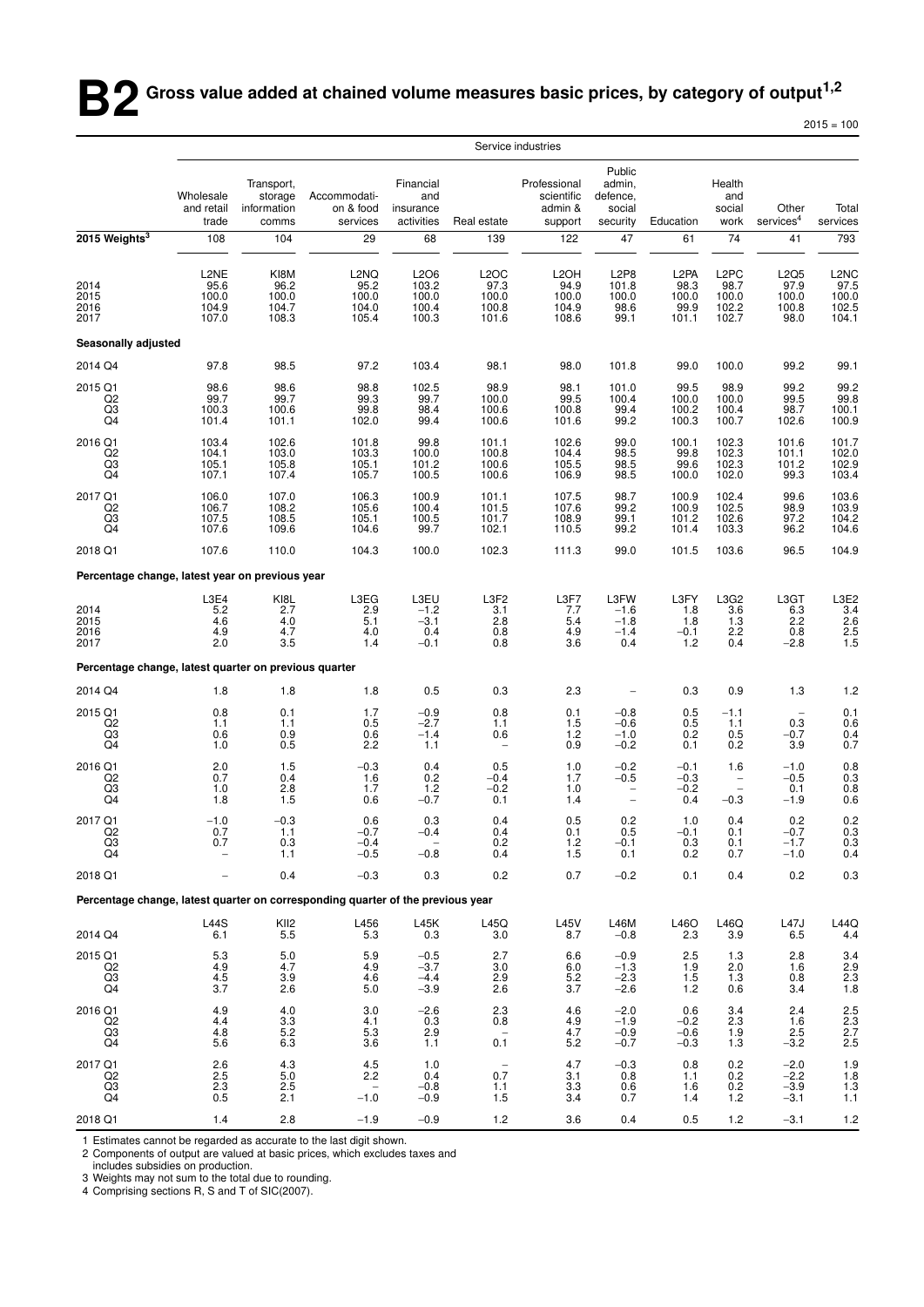£ million

|                                                   | National expenditure on goods and services at market prices                 |                                             |                                                                                                     |                                                      |                                                        |                                          |                                                                                                             |                                                                                                             |                                  |                                                                          |                                                                                                                                                                                               |                                                                               |                                            |                                                                                  |                                                                           |
|---------------------------------------------------|-----------------------------------------------------------------------------|---------------------------------------------|-----------------------------------------------------------------------------------------------------|------------------------------------------------------|--------------------------------------------------------|------------------------------------------|-------------------------------------------------------------------------------------------------------------|-------------------------------------------------------------------------------------------------------------|----------------------------------|--------------------------------------------------------------------------|-----------------------------------------------------------------------------------------------------------------------------------------------------------------------------------------------|-------------------------------------------------------------------------------|--------------------------------------------|----------------------------------------------------------------------------------|---------------------------------------------------------------------------|
|                                                   | Final consumption expenditure                                               |                                             |                                                                                                     |                                                      |                                                        | Gross capital formation                  |                                                                                                             |                                                                                                             |                                  |                                                                          |                                                                                                                                                                                               |                                                                               |                                            | Statisti-                                                                        |                                                                           |
|                                                   | House-<br>holds                                                             | Non-prof-<br>instit-<br>utions <sup>2</sup> | it General<br>govern-                                                                               | ment formation                                       | Gross Of which<br>capital investme-<br>$nt^3$          | inven-<br>tories <sup>4</sup>            | Of which<br>adjust-                                                                                         | Acquisit-<br>ions less<br>fixed business Change in alignment disposals<br>of<br>ment valuables <sup>5</sup> |                                  | Total<br>Total exports                                                   | Gross<br>final<br>expend-                                                                                                                                                                     | less<br>Total                                                                 | iture imports balance <sup>6</sup>         | cal<br>pancy<br>diture)                                                          | Gross<br>discre- domestic<br>product<br>Trade (expen- at market<br>prices |
| 2014<br>2015<br>2016<br>2017                      | ABJQ<br>1 143 919<br>1 181 868<br>1 235 357<br>1 282 038                    | HAYE                                        | <b>NMRP</b><br>56 625 359 014 300 965<br>56 614 362 062<br>57 022 369 660<br>57 554 375 104 343 599 | <b>NPQS</b><br>313 189<br>323 761                    | <b>NPEK</b><br>170 551<br>179 697<br>181726<br>190 107 | CAEX<br>13 268<br>7812<br>7 7 1 4<br>733 | <b>DMUN</b><br>$\overline{\phantom{a}}$<br>$\overline{\phantom{a}}$<br>$\equiv$<br>$\overline{\phantom{a}}$ | <b>NPJQ</b>                                                                                                 | YBIL                             | <b>IKBH</b>                                                              | ABMF<br>102 1 873 893 518 925 2 392 818 555 756<br>-438 1 921 107 517 161 2 438 268 549 531<br>1 671 1 995 185 554 738 2 549 923 595 415<br>2 307 2 061 335 622 063 2 683 398 650 683 -28 620 | IKBI                                                                          | IKBJ<br>$-36831$<br>$-32370$<br>-40 677    | <b>GIXM</b><br>$\overline{\phantom{0}}$                                          | YBHA<br>$-1837062$<br>1888737<br>8 803 1 963 311<br>4 923 2 037 638       |
|                                                   | Seasonally adjusted                                                         |                                             |                                                                                                     |                                                      |                                                        |                                          |                                                                                                             |                                                                                                             |                                  |                                                                          |                                                                                                                                                                                               |                                                                               |                                            |                                                                                  |                                                                           |
| 2014 Q4                                           | 288 777                                                                     | 14 205                                      | 89 828                                                                                              | 76 013                                               | 42916                                                  | 2 4 9 7                                  | 1844                                                                                                        | 2 0 2 4                                                                                                     |                                  |                                                                          | 473 344 132 103 605 447 141 743                                                                                                                                                               |                                                                               | $-9640$                                    |                                                                                  | 463 704                                                                   |
| 2015 Q1<br>Q2<br>Q3<br>Q4                         | 291 252<br>293 798<br>296 915<br>299 903                                    | 14 151<br>14 110<br>14 133<br>14 2 20       | 89 873<br>90 743<br>91 264<br>90 182                                                                | 78 977<br>79 276<br>77 229<br>77 707                 | 45 755<br>45 461<br>44 064<br>44 417                   | $-466$<br>1 7 7 5<br>2795<br>3708        | 1461<br>$-955$<br>$-1.386$<br>880                                                                           | 2615<br>$-281$<br>$-539$<br>$-2233$                                                                         |                                  | 476 402 129 619<br>479 421 130 724<br>481 797 127 267<br>483 487 129 551 | 606 021 139 692<br>610 145 136 544<br>609 064 135 493<br>613 038 137 802                                                                                                                      |                                                                               | $-100073$<br>$-5820$<br>$-8226$<br>$-8251$ | $\overline{\phantom{m}}$<br>$\overline{\phantom{0}}$<br>$\overline{\phantom{0}}$ | 466 329<br>473 601<br>473 571<br>475 236                                  |
| 2016 Q1<br>Q2<br>Q3<br>Q4                         | 302 573<br>307 133<br>311 243<br>314 408                                    | 14 248<br>14 290<br>14 233<br>14 251        | 91 666<br>92 300<br>92 608<br>93 086                                                                | 78 956<br>80 561<br>81 706<br>82 538                 | 44 973<br>45 251<br>45 860<br>45 642                   | 2 1 9 4<br>$-217$<br>4 2 3 2<br>1 505    | 885<br>$-2000$<br>1647<br>$-532$                                                                            | 733<br>$-792$<br>3 1 4 5<br>$-1415$                                                                         |                                  | 490 370 129 958<br>493 275 136 799<br>507 167 138 604<br>504 373 149 377 | 620 328 139 716<br>630 074 144 426<br>645 771 154 937<br>653 750 156 336                                                                                                                      |                                                                               | $-9758$<br>$-7627$<br>$-16333$<br>$-6959$  | 1 6 1 4<br>2 2 9 1<br>2 5 5 2<br>2 3 4 6                                         | 482 226<br>487 939<br>493 386<br>499 760                                  |
| 2017 Q1<br>Q <sub>2</sub><br>Q3<br>Q4             | 317747<br>319 163<br>321 134<br>323 994                                     | 14 299<br>14 3 84<br>14 4 28<br>14 4 43     | 93 261<br>93 997<br>93 668<br>94 178                                                                | 83 337<br>85 581<br>86 836<br>87 845                 | 46 883<br>47 188<br>48 095<br>47 941                   | 2 2 6 5<br>$-1.391$<br>$-735$<br>594     | 123<br>$-2728$<br>542<br>2 0 6 3                                                                            | $-117$<br>584<br>695<br>1 1 4 5                                                                             |                                  | 510 792 151 254<br>512 318 154 393<br>516 026 158 280<br>522 199 158 136 | 662 046 160 198<br>666 711 161 242<br>674 306 163 468<br>680 335 165 775                                                                                                                      |                                                                               | $-8944$<br>$-6849$<br>$-5188$<br>$-7639$   | 2 0 9 7<br>1 3 8 3<br>811<br>632                                                 | 503 945<br>506 852<br>511 649<br>515 192                                  |
| 2018 Q1                                           | 326 132                                                                     | 14 3 30                                     | 95 255                                                                                              | 88 616                                               | 48 169                                                 | $-935$                                   | $-1981$                                                                                                     | 610                                                                                                         |                                  |                                                                          | 524 008 156 182 680 190 163 901                                                                                                                                                               |                                                                               | $-7719$                                    | 624                                                                              | 516913                                                                    |
|                                                   | Percentage change, latest year on previous year                             |                                             |                                                                                                     |                                                      |                                                        |                                          |                                                                                                             |                                                                                                             |                                  |                                                                          |                                                                                                                                                                                               |                                                                               |                                            |                                                                                  |                                                                           |
| 2014<br>2015<br>2016<br>2017                      | KGY7<br>4.1<br>3.3<br>4.5<br>3.8                                            | KGZ8<br>4.0<br>0.7<br>0.9                   | KH <sub>2</sub> C<br>3.1<br>0.8<br>2.1<br>1.5                                                       | KG6O<br>8.6<br>4.1<br>3.4<br>6.1                     | KG6N<br>5.7<br>5.4<br>1.1<br>4.6                       |                                          |                                                                                                             |                                                                                                             | KGX3<br>4.8<br>2.5<br>3.9<br>3.3 | KH <sub>2</sub> O<br>$-0.2$<br>$-0.3$<br>7.3<br>12.1                     | KGV7<br>3.7<br>1.9<br>4.6<br>5.2                                                                                                                                                              | KH3H<br>0.1<br>$-1.1$<br>8.3<br>9.3                                           |                                            |                                                                                  | <b>IHYM</b><br>4.8<br>2.8<br>3.9<br>3.8                                   |
|                                                   | Percentage change, latest quarter on previous quarter                       |                                             |                                                                                                     |                                                      |                                                        |                                          |                                                                                                             |                                                                                                             |                                  |                                                                          |                                                                                                                                                                                               |                                                                               |                                            |                                                                                  |                                                                           |
| 2014 Q4                                           | KGY8<br>$-0.2$                                                              | KGZ9<br>$-0.1$                              | KH <sub>2</sub> D<br>$-1.0$                                                                         | KG6W<br>0.6                                          | KG6V<br>0.6                                            |                                          |                                                                                                             |                                                                                                             | KGX4<br>0.1                      | KH <sub>2</sub> P<br>3.0                                                 | KGV8<br>0.7                                                                                                                                                                                   | KH3I<br>2.6                                                                   |                                            |                                                                                  | <b>IHYN</b><br>0.1                                                        |
| 2015 Q1<br>$^{Q2}_{Q3}$<br>Q4                     | 0.9<br>0.9<br>1.1<br>1.0                                                    | $-0.4$<br>$-0.3$<br>0.2<br>0.6              | 0.1<br>1.0<br>0.6<br>$-1.2$                                                                         | 3.9<br>0.4<br>$-2.6$<br>0.6                          | 6.6<br>$-0.6$<br>$-3.1$<br>0.8                         |                                          |                                                                                                             |                                                                                                             | 0.6<br>0.6<br>0.5<br>0.4         | $-1.9$<br>0.9<br>$-2.6$<br>1.8                                           | 0.1<br>0.7<br>$-0.2$<br>0.7                                                                                                                                                                   | $-1.4$<br>$-2.3$<br>$-0.8$<br>1.7                                             |                                            |                                                                                  | 0.6<br>1.6<br>0.4                                                         |
| 2016 Q1<br>Q2<br>Q3<br>Q4                         | 0.9<br>1.5<br>1.3<br>1.0                                                    | 0.2<br>0.3<br>$-0.4$<br>0.1                 | 1.6<br>0.7<br>0.3<br>0.5                                                                            | 1.6<br>2.0<br>1.4<br>1.0                             | 1.3<br>0.6<br>$1.3 - 0.5$                              |                                          |                                                                                                             |                                                                                                             | 1.4<br>0.6<br>2.8<br>$-0.6$      | 0.3<br>5.3<br>1.3<br>7.8                                                 | $1.2$<br>1.6<br>$^{2.5}_{1.2}$                                                                                                                                                                | 1.4<br>3.4<br>$\!\!\!\!\begin{array}{c} 7.3 \\ 0.9 \end{array}\!\!\!\!\!\!\!$ |                                            |                                                                                  | 1.5<br>1.2<br>$\frac{1}{1}$ .3                                            |
| 2017 Q1<br>Q2<br>Q3<br>Q4                         | 1.1<br>0.4<br>0.6<br>0.9                                                    | 0.3<br>0.6<br>0.3<br>0.1                    | 0.2<br>0.8<br>$-0.4$<br>0.5                                                                         | 1.0<br>2.7<br>1.5<br>1.2                             | 2.7<br>0.7<br>1.9<br>$-0.3$                            |                                          |                                                                                                             |                                                                                                             | $1.3$<br>0.3<br>0.7<br>1.2       | 1.3<br>2.1<br>2.5<br>$-0.1$                                              | 1.3<br>0.7<br>1.1<br>0.9                                                                                                                                                                      | 2.5<br>0.7<br>1.4<br>1.4                                                      |                                            |                                                                                  | $0.8 \\ 0.6$<br>$0.9$<br>$0.7$                                            |
| 2018 Q1                                           | 0.7                                                                         | $-0.8$                                      | 1.1                                                                                                 | 0.9                                                  | 0.5                                                    |                                          |                                                                                                             |                                                                                                             | 0.3                              | $-1.2$                                                                   | $\overline{\phantom{a}}$                                                                                                                                                                      | $-1.1$                                                                        |                                            |                                                                                  | 0.3                                                                       |
|                                                   | Percentage change, latest quarter on corresponding quarter of previous year |                                             |                                                                                                     |                                                      |                                                        |                                          |                                                                                                             |                                                                                                             |                                  |                                                                          |                                                                                                                                                                                               |                                                                               |                                            |                                                                                  |                                                                           |
| 2014 Q4                                           | KGY9<br>$3.\overline{8}$                                                    | <b>KH22</b><br>2.6                          | KH2E<br>1.6                                                                                         | <b>KG76</b><br>5.2                                   | <b>KG75</b><br>$3.\overline{3}$                        |                                          |                                                                                                             |                                                                                                             | KGX5<br>3.3                      | KH <sub>2</sub> Q<br>4.2                                                 | KGV9<br>3.5                                                                                                                                                                                   | KH3J<br>0.8                                                                   |                                            |                                                                                  | IHYO<br>4.3                                                               |
| 2015 Q1<br>Q <sub>2</sub><br>Q3<br>Q <sub>4</sub> | $3.4$<br>$3.4$<br>2.6<br>3.9                                                | 0.9<br>$-0.4$<br>$-0.7$<br>0.1              | $0.6$<br>1.7<br>0.6<br>0.4                                                                          | $6.1$<br>$5.8$<br>2.2<br>2.2                         | $\frac{9.3}{5.4}$<br>3.3<br>3.5                        |                                          |                                                                                                             |                                                                                                             | $\frac{3.0}{3.1}$<br>1.9<br>2.1  | 2.0<br>$-0.6$<br>$-0.8$<br>$-1.9$                                        | $^{2.8}_{2.3}$<br>1.3<br>1.3                                                                                                                                                                  | $0.9 - 0.7$<br>$-1.9$<br>$-2.8$                                               |                                            |                                                                                  | $3.3$<br>$3.2$<br>$2.3$<br>2.5                                            |
| 2016 Q1<br>$\frac{Q2}{Q3}$<br>Q4                  | 3.9<br>$\begin{array}{c} 4.5 \\ 4.8 \end{array}$<br>4.8                     | 0.7<br>$^{1.3}_{0.7}$<br>0.2                | 2.0<br>1.7<br>1.5<br>3.2                                                                            | $\hspace{0.1mm}-\hspace{0.1mm}$<br>1.6<br>5.8<br>6.2 | $-1.7$<br>$-0.5$<br>4.1<br>2.8                         |                                          |                                                                                                             |                                                                                                             | 2.9<br>$^{2.9}_{5.3}$<br>4.3     | 0.3<br>4.6<br>8.9<br>15.3                                                | 2.4<br>3.3<br>6.0<br>6.6                                                                                                                                                                      | 5.8<br>14.4<br>13.4                                                           |                                            |                                                                                  | 3.4<br>$3.0$<br>$4.2$<br>$5.2$                                            |
| 2017 Q1<br>Q2<br>$^{Q3}_{Q4}$                     | 5.0<br>3.9<br>$\substack{3.2\\ 3.0}$                                        | 0.4<br>0.7<br>1.4<br>1.3                    | 1.7<br>1.8<br>1.1<br>1.2                                                                            | 5.5<br>6.2<br>6.3<br>6.4                             | 4.2<br>4.3<br>4.9<br>5.0                               |                                          |                                                                                                             |                                                                                                             | 4.2<br>3.9<br>1.7<br>3.5         | 16.4<br>12.9<br>14.2<br>5.9                                              | 6.7<br>5.8<br>4.4<br>4.1                                                                                                                                                                      | 14.7<br>11.6<br>$\begin{array}{c} 5.5 \\ 6.0 \end{array}$                     |                                            |                                                                                  | 4.5<br>3.9<br>$\frac{3.7}{3.1}$                                           |
| 2018 Q1                                           | 2.6                                                                         | 0.2                                         | 2.1                                                                                                 | 6.3                                                  | 2.7                                                    |                                          |                                                                                                             |                                                                                                             | 2.6                              | 3.3                                                                      | 2.7                                                                                                                                                                                           | 2.3                                                                           |                                            |                                                                                  | 2.6                                                                       |

1 Estimates are given to the nearest  $\epsilon$  million, but cannot be regarded as accurate to this degree.

2 Non-profit institutions serving households.

5 Acquisitions less disposals of valuables can be a volatile series due to the inclusion of non-monetary gold, but any volatility is likely to be GDP neutral as this is offset in UK trade figures.

investment in the UK' bulletin.

4 Quarterly alignment adjustment included in this series.

3 A further breakdown of business investment can be found in the 'Business 6 Trade balance is calculated by using exports of goods and services minus imports of goods and services.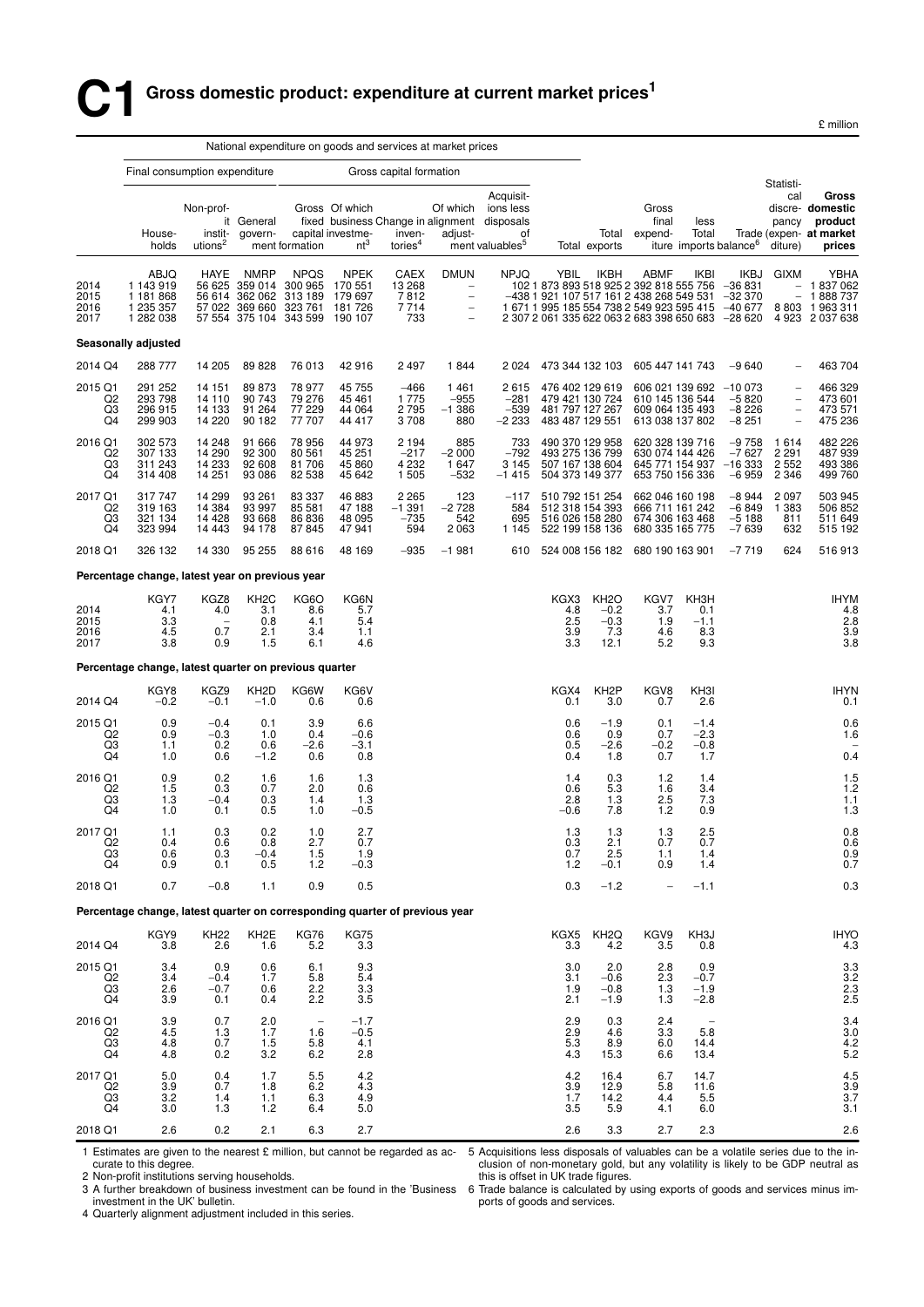## **C**2 Gross domestic product by category of expenditure: chained volume measures<sup>1</sup>

Reference year 2015, £ million

|                                                   | National expenditure on goods and services at market prices                 |                                                        |                                                  |                                                                            |                                                                                |                                               |                                                                                                                             |                                                             |                                               |                                                                          |                                                                                                                                                                                                       |                                  |                                            |                                                                           |                                                                           |
|---------------------------------------------------|-----------------------------------------------------------------------------|--------------------------------------------------------|--------------------------------------------------|----------------------------------------------------------------------------|--------------------------------------------------------------------------------|-----------------------------------------------|-----------------------------------------------------------------------------------------------------------------------------|-------------------------------------------------------------|-----------------------------------------------|--------------------------------------------------------------------------|-------------------------------------------------------------------------------------------------------------------------------------------------------------------------------------------------------|----------------------------------|--------------------------------------------|---------------------------------------------------------------------------|---------------------------------------------------------------------------|
|                                                   | Final consumption expenditure                                               |                                                        |                                                  |                                                                            |                                                                                | Gross capital formation                       |                                                                                                                             |                                                             |                                               |                                                                          |                                                                                                                                                                                                       |                                  |                                            | Statisti-                                                                 |                                                                           |
|                                                   | House-<br>holds                                                             | Non-prof-<br>instit-<br>utions <sup>2</sup>            | it General<br>govern-                            | ment formation                                                             | Gross Of which<br>capital investme-<br>$nt^3$                                  | inven-<br>tories <sup>4</sup>                 | Of which<br>fixed business Change in alignment disposals<br>adjust-                                                         | Acquisit-<br>ions less<br>of<br>ment valuables <sup>5</sup> |                                               | Total exports                                                            | Gross<br>final<br>Total expend-                                                                                                                                                                       | less<br>Total                    | iture imports balance <sup>6</sup>         | cal<br>pancy<br>diture)                                                   | Gross<br>discre- domestic<br>product<br>Trade (expen- at market<br>prices |
| 2014<br>2015<br>2016<br>2017                      | ABJR<br>1 150 513<br>1 181 868<br>1 218 393<br>1 239 465                    | HAYO                                                   | <b>NMRY</b><br>57 081 359 884                    | <b>NPQT</b><br>304 735<br>56 614 362 062 313 189<br>56 546 365 112 318 779 | <b>NPEL</b><br>173 239<br>179 697<br>178 835<br>56 543 365 597 331 654 183 182 | CAFU<br>5 5 4 8<br>7812<br>3 1 5 3<br>$-5084$ | <b>DMUM</b><br>$\overline{\phantom{m}}$<br>$\overline{\phantom{a}}$<br>$\overline{\phantom{a}}$<br>$\overline{\phantom{a}}$ | <b>NPJR</b>                                                 | YBIM                                          | IKBK                                                                     | ABMG<br>-24 1 875 361 492 660 2 367 507 522 796<br>-438 1 921 107 517 161 2 438 268 549 531<br>1 602 1 963 585 529 172 2 492 757 576 084 -46 912<br>2 276 1 990 451 559 138 2 549 589 594 626 -35 488 | <b>IKBL</b>                      | <b>IKBM</b><br>$-30136$<br>$-32370$        | <b>GIXS</b>                                                               | ABMI<br>$-1845444$<br>$-1888737$<br>8 626 1 925 299<br>4 744 1 959 707    |
|                                                   | Seasonally adjusted                                                         |                                                        |                                                  |                                                                            |                                                                                |                                               |                                                                                                                             |                                                             |                                               |                                                                          |                                                                                                                                                                                                       |                                  |                                            |                                                                           |                                                                           |
| 2014 Q4                                           | 289 219                                                                     | 14 204                                                 | 90 046                                           | 76 544                                                                     | 43 356                                                                         | 6987                                          | 1857                                                                                                                        | 358                                                         |                                               | 474 877 127 463                                                          | 602 390 135 583                                                                                                                                                                                       |                                  | $-8120$                                    |                                                                           | 466 727                                                                   |
| 2015 Q1<br>Q2<br>Q3<br>Q4                         | 292 140<br>294 126<br>297 203<br>298 399                                    | 14 124<br>14 217<br>14 047<br>14 2 26                  | 90 011<br>90 592<br>90 892<br>90 567             | 78 709<br>79 802<br>77 293<br>77 385                                       | 45 624<br>45 685<br>44 175<br>44 213                                           | 9 3 8 5<br>$-4126$<br>$-1205$<br>3758         | 1 4 6 5<br>$-954$<br>$-1.389$<br>878                                                                                        | 449<br>$-145$<br>$-199$<br>$-543$                           |                                               | 478 308 127 450<br>476 053 129 988<br>480 564 128 669<br>486 182 131 054 | 605 754 137 349<br>606 145 135 244<br>609 192 136 303<br>617 177 140 635                                                                                                                              |                                  | $-9899$<br>$-5256$<br>$-7634$<br>$-9581$   | $\qquad \qquad -$<br>$\overline{\phantom{0}}$<br>$\overline{\phantom{0}}$ | 468 326<br>471 018<br>472 980<br>476 413                                  |
| 2016 Q1<br>Q <sub>2</sub><br>Q3<br>Q4             | 300 668<br>303 899<br>306 469<br>307 357                                    | 14 153<br>14 150<br>14 130<br>14 113                   | 91 441<br>91 209<br>91 224<br>91 238             | 77963<br>79 510<br>80 380<br>80 926                                        | 44 191<br>44 518<br>45 093<br>45 033                                           | 2 7 9 5<br>$-824$<br>1 2 5 2<br>$-70$         | 874<br>$-1967$<br>1610<br>$-517$                                                                                            | 697<br>$-812$<br>3 1 2 2<br>$-1405$                         |                                               | 487 717 129 066<br>487 132 132 698<br>496 577 130 305<br>492 159 137 103 | 616 783 140 960<br>619 830 142 389<br>626 882 147 089<br>629 262 145 646                                                                                                                              |                                  | $-11894$<br>$-9691$<br>$-16784$<br>$-8543$ | 1 5 9 8<br>2 2 5 2<br>2 4 9 5<br>2 2 8 1                                  | 477 421<br>479 693<br>482 288<br>485 897                                  |
| 2017 Q1<br>Q <sub>2</sub><br>Q3<br>Q <sub>4</sub> | 308 571<br>309 393<br>310 336<br>311 165                                    | 14 118<br>14 144<br>14 147<br>14 134                   | 91 110<br>91 403<br>91 337<br>91 747             | 81 455<br>82 824<br>83 24 2<br>84 133                                      | 45 171<br>45 728<br>46 083<br>46 200                                           | 341<br>$-2639$<br>$-2026$<br>$-760$           | 123<br>$-2625$<br>525<br>1977                                                                                               | $-120$<br>581<br>679<br>1 1 3 6                             |                                               | 495 475 136 893<br>495 706 139 450<br>497 715 142 013<br>501 555 140 782 | 632 368 146 974<br>635 156 147 865<br>639 728 149 630<br>642 337 150 157                                                                                                                              |                                  | $-100081$<br>$-8415$<br>$-7617$<br>$-9375$ | 2 0 2 8<br>1 3 3 3<br>778<br>605                                          | 487 422<br>488 624<br>490 876<br>492 785                                  |
| 2018 Q1                                           | 311 921                                                                     | 13 984                                                 | 92 239                                           | 84 919                                                                     | 46 097                                                                         | $-1762$                                       | $-1888$                                                                                                                     | 603                                                         |                                               |                                                                          | 501 904 140 060 641 964 149 288                                                                                                                                                                       |                                  | $-9228$                                    | 595                                                                       | 493 271                                                                   |
|                                                   | Percentage change, latest year on previous year                             |                                                        |                                                  |                                                                            |                                                                                |                                               |                                                                                                                             |                                                             |                                               |                                                                          |                                                                                                                                                                                                       |                                  |                                            |                                                                           |                                                                           |
| 2014<br>2015<br>2016<br>2017                      | KGZ5<br>2.2<br>2.7<br>3.1<br>1.7                                            | <b>KH26</b><br>1.5<br>$-0.8$<br>$-0.1$                 | KH <sub>2</sub><br>2.5<br>0.6<br>0.8<br>0.1      | KG7N<br>7.1<br>2.8<br>1.8<br>4.0                                           | KG7M<br>5.1<br>3.7<br>$-0.5$<br>2.4                                            |                                               |                                                                                                                             |                                                             | KGX9<br>3.6<br>2.4<br>2.2<br>1.4              | KH <sub>2U</sub><br>2.7<br>5.0<br>2.3<br>5.7                             | KGW <sub>5</sub><br>3.4<br>3.0<br>2.2<br>2.3                                                                                                                                                          | KH3N<br>4.5<br>5.1<br>4.8<br>3.2 |                                            |                                                                           | <b>IHYP</b><br>3.1<br>2.3<br>1.9<br>1.8                                   |
|                                                   | Percentage change, latest quarter on previous quarter                       |                                                        |                                                  |                                                                            |                                                                                |                                               |                                                                                                                             |                                                             |                                               |                                                                          |                                                                                                                                                                                                       |                                  |                                            |                                                                           |                                                                           |
| 2014 Q4                                           | KGZ6<br>$-0.2$                                                              | <b>KH27</b><br>$-0.3$                                  | KH <sub>2</sub> J<br>$-0.5$                      | KG7Q<br>$-0.6$                                                             | KG7P<br>$-0.8$                                                                 |                                               |                                                                                                                             |                                                             | KGY <sub>2</sub><br>0.7                       | KH <sub>2</sub> V<br>4.4                                                 | KGW6<br>1.5                                                                                                                                                                                           | KH <sub>3</sub> O<br>3.8         |                                            |                                                                           | <b>IHYQ</b><br>0.8                                                        |
| 2015 Q1<br>Q2<br>Q3<br>Q4                         | 1.0<br>0.7<br>1.0<br>0.4                                                    | $-0.6$<br>0.7<br>$-1.2$<br>1.3                         | $\overline{\phantom{m}}$<br>0.6<br>0.3<br>$-0.4$ | 2.8<br>1.4<br>$-3.1$<br>0.1                                                | 5.2<br>0.1<br>$-3.3$<br>0.1                                                    |                                               |                                                                                                                             |                                                             | 0.7<br>$-0.5$<br>0.9<br>1.2                   | $\overline{\phantom{a}}$<br>2.0<br>$-1.0$<br>1.9                         | 0.6<br>0.1<br>0.5<br>1.3                                                                                                                                                                              | 1.3<br>$-1.5$<br>0.8<br>3.2      |                                            |                                                                           | 0.3<br>0.6<br>0.4<br>0.7                                                  |
| 2016 Q1<br>Q2<br>Q3<br>Q4                         | 0.8<br>1.1<br>0.8<br>0.3                                                    | $-0.5$<br>$\overline{\phantom{a}}$<br>$-0.1$<br>$-0.1$ | 1.0<br>$-0.3$<br>$\bar{a}$                       | 0.7<br>2.0<br>1.1<br>0.7                                                   | 0.7<br>1.3<br>$-0.1$                                                           |                                               |                                                                                                                             |                                                             | 0.3<br>$-0.1$<br>1.9<br>$-0.9$                | $-1.5$<br>2.8<br>$-1.8$<br>5.2                                           | $-0.1$<br>0.5<br>1.1<br>0.4                                                                                                                                                                           | 0.2<br>1.0<br>3.3<br>$-1.0$      |                                            |                                                                           | $0.2 \\ 0.5$<br>0.5<br>0.7                                                |
| 2017 Q1<br>Q2<br>Q3<br>Q4                         | 0.4<br>0.3<br>0.3<br>0.3                                                    | 0.2<br>$\overline{\phantom{0}}$<br>$-0.1$              | $-0.1$<br>0.3<br>$-0.1$<br>0.4                   | 0.7<br>1.7<br>0.5<br>1.1                                                   | 0.3<br>$1.2$<br>0.8<br>0.3                                                     |                                               |                                                                                                                             |                                                             | 0.7<br>$\overline{\phantom{0}}$<br>0.4<br>0.8 | $-0.2$<br>1.9<br>1.8<br>$-0.9$                                           | 0.5<br>0.4<br>0.7<br>0.4                                                                                                                                                                              | 0.9<br>0.6<br>1.2<br>0.4         |                                            |                                                                           | $\begin{array}{c} 0.3 \\ 0.2 \\ 0.5 \end{array}$<br>0.4                   |
| 2018 Q1                                           | 0.2                                                                         | $-1.1$                                                 | 0.5                                              | 0.9                                                                        | $-0.2$                                                                         |                                               |                                                                                                                             |                                                             | 0.1                                           | $-0.5$                                                                   | $-0.1$                                                                                                                                                                                                | $-0.6$                           |                                            |                                                                           | 0.1                                                                       |
|                                                   | Percentage change, latest quarter on corresponding quarter of previous year |                                                        |                                                  |                                                                            |                                                                                |                                               |                                                                                                                             |                                                             |                                               |                                                                          |                                                                                                                                                                                                       |                                  |                                            |                                                                           |                                                                           |
| 2014 Q4                                           | KGZ7<br>2.0                                                                 | <b>KH28</b><br>0.1                                     | KH <sub>2</sub> K<br>1.7                         | KG7T<br>4.1                                                                | KG7S<br>2.8                                                                    |                                               |                                                                                                                             |                                                             | KGY3<br>2.6                                   | KH <sub>2</sub> W<br>7.7                                                 | KGW7<br>3.7                                                                                                                                                                                           | KH3P<br>5.1                      |                                            |                                                                           | <b>IHYR</b><br>3.3                                                        |
| 2015 Q1<br>Q <sub>2</sub><br>Q3<br>Q4             | 2.4<br>$^{2.8}_{2.5}$<br>3.2                                                | $-1.7$<br>$-0.3$<br>$-1.4$<br>0.2                      | 0.9<br>0.5<br>0.5<br>0.6                         | 4.8<br>4.9<br>0.4<br>1.1                                                   | 8.0<br>4.0<br>1.1<br>2.0                                                       |                                               |                                                                                                                             |                                                             | 2.9<br>2.6<br>1.9<br>2.4                      | 6.9<br>5.0<br>5.3<br>2.8                                                 | 3.7<br>3.1<br>2.6<br>2.5                                                                                                                                                                              | 7.1<br>5.4<br>4.4<br>3.7         |                                            |                                                                           | 2.7<br>$2.5$<br>$2.1$<br>2.1                                              |
| 2016 Q1<br>Q <sub>2</sub><br>Q3<br>Q4             | 2.9<br>3.3<br>3.1<br>3.0                                                    | 0.2<br>$-0.5$<br>0.6<br>$-0.8$                         | 1.6<br>0.7<br>0.4<br>0.7                         | $-0.9$<br>$-0.4$<br>4.0<br>4.6                                             | $-3.1$<br>$-2.6$<br>2.1<br>1.9                                                 |                                               |                                                                                                                             |                                                             | 2.0<br>2.3<br>3.3<br>1.2                      | 1.3<br>2.1<br>1.3<br>4.6                                                 | 1.8<br>2.3<br>2.9<br>2.0                                                                                                                                                                              | 2.6<br>5.3<br>7.9<br>3.6         |                                            |                                                                           | 1.9<br>1.8<br>$2.0$<br>$2.0$                                              |
| 2017 Q1<br>Q <sub>2</sub><br>Q3<br>Q4             | 2.6<br>1.8<br>1.3<br>1.2                                                    | $-0.2$<br>$\overline{\phantom{a}}$<br>0.1<br>0.1       | $-0.4$<br>0.2<br>0.1<br>0.6                      | 4.5<br>4.2<br>3.6<br>4.0                                                   | $2.2$<br>2.7<br>2.2<br>2.6                                                     |                                               |                                                                                                                             |                                                             | 1.6<br>1.8<br>0.2<br>1.9                      | 6.1<br>5.1<br>9.0<br>2.7                                                 | 2.5<br>2.5<br>2.0<br>2.1                                                                                                                                                                              | 4.3<br>3.8<br>1.7<br>3.1         |                                            |                                                                           | $^{2.1}_{1.9}$<br>1.8<br>1.4                                              |
| 2018 Q1                                           | 1.1                                                                         | $-0.9$                                                 | 1.2                                              | 4.3                                                                        | 2.0                                                                            |                                               |                                                                                                                             |                                                             | 1.3                                           | 2.3                                                                      | 1.5                                                                                                                                                                                                   | 1.6                              |                                            |                                                                           | 1.2                                                                       |

1 Estimates are given to the nearest £ million but cannot be regarded as accurate to this degree.

2 Non-profit institutions serving households.

5 Acquisitions less disposals of valuables can be a volatile series due to the inclusion of non-monetary gold, but any volatility is likely to be GDP neutral as this is offset in UK trade figures.

3 A further breakdown of business investment can be found in the 'Business 6 Trade balance is calculated by using exports of goods and services minus iminvestment in the UK' bulletin.

4 Quarterly alignment adjustment included in this series.

ports of goods and services.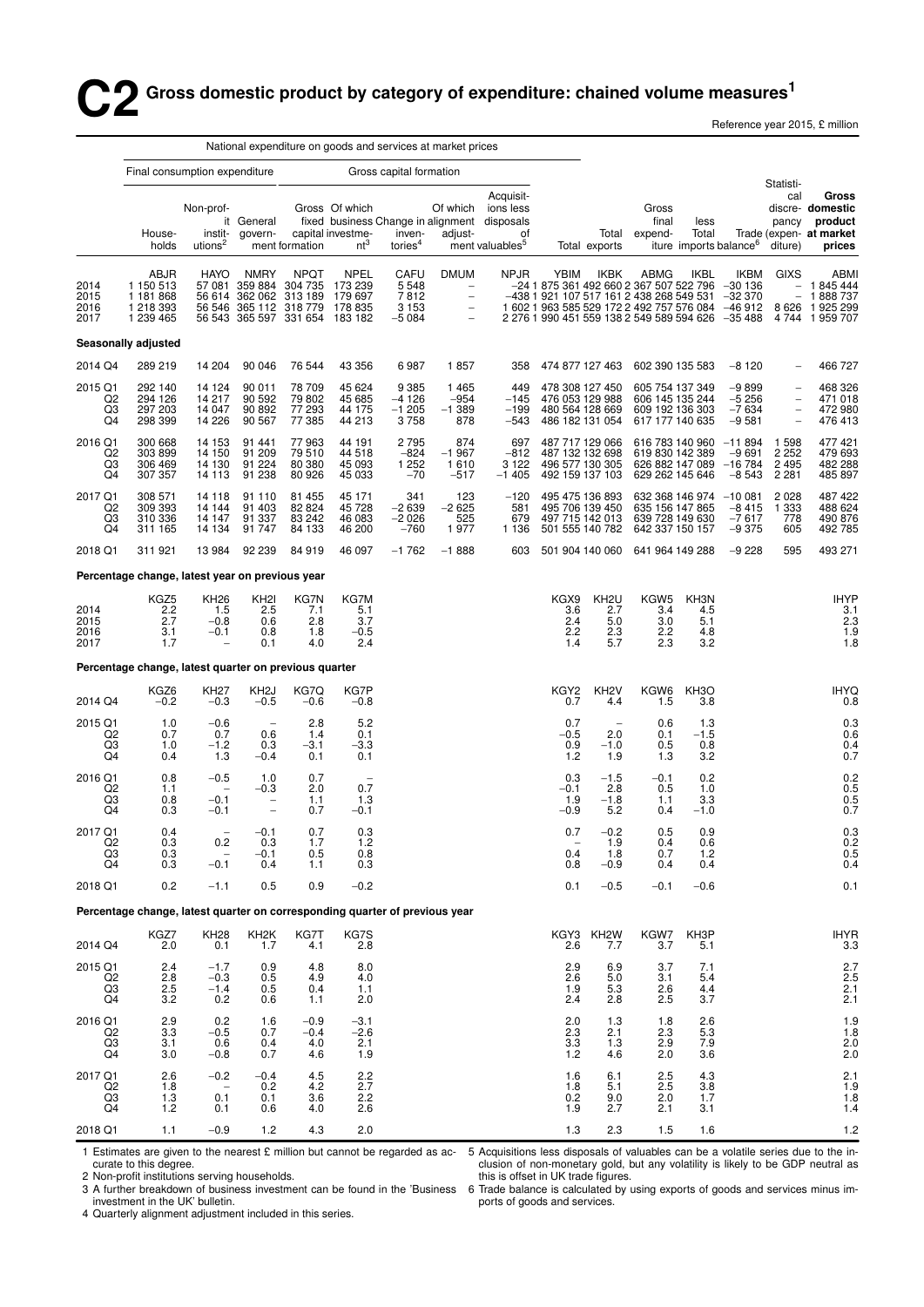## **O** Gross domestic product by category of income: current prices<sup>1</sup>

|                                        |                                                           |                                                                             |                                         |                                                            |                                                                       |                                                        |                                                      | £ million                                              |
|----------------------------------------|-----------------------------------------------------------|-----------------------------------------------------------------------------|-----------------------------------------|------------------------------------------------------------|-----------------------------------------------------------------------|--------------------------------------------------------|------------------------------------------------------|--------------------------------------------------------|
|                                        | Compen-<br>sation of<br>employees                         | Gross operating<br>surplus of<br>corporations <sup>2,3</sup>                | Of which<br>alignment<br>adjustment     | Other income <sup>4</sup>                                  | Gross value<br>added at factor<br>cost                                | Taxes on<br>products &<br>production less<br>subsidies | Statistical<br>discrepancy<br>(income)               | <b>Gross domestic</b><br>product at<br>market prices   |
| 2014<br>2015<br>2016<br>2017           | <b>DTWM</b><br>902 294<br>930 206<br>968 898<br>1 008 635 | <b>CGBZ</b><br>405 471<br>406 641<br>417 223<br>433 795                     | <b>DMUQ</b><br>$\overline{\phantom{0}}$ | CGBX<br>305 616<br>322 024<br>334 991<br>341 692           | <b>CGCB</b><br>1 613 381<br>1 658 871<br>1 721 112<br>1 784 122       | <b>CMVL</b><br>223 681<br>239 568<br>246 189           | <b>GIXQ</b><br>2631<br>7 3 2 7                       | YBHA<br>1 837 062<br>1 888 737<br>1963311<br>2 037 638 |
| Seasonally adjusted                    |                                                           |                                                                             |                                         |                                                            |                                                                       |                                                        |                                                      |                                                        |
| 2014 Q4                                | 228 675                                                   | 100 844                                                                     | $-354$                                  | 77 474                                                     | 406 993                                                               | 56 711                                                 |                                                      | 463 704                                                |
| 2015 Q1<br>Q2<br>Q3<br>Q <sub>4</sub>  | 229 827<br>231 757<br>233 301<br>235 321                  | 102 153<br>104 191<br>100 348<br>99 949                                     | $-751$<br>1933<br>801<br>$-1983$        | 78 552<br>80 076<br>81 795<br>81 601                       | 410 532<br>416 024<br>415 444<br>416 871                              | 55 797<br>57 577<br>58 127<br>58 365                   | $\overline{\phantom{0}}$<br>$\overline{\phantom{0}}$ | 466 329<br>473 601<br>473 571<br>475 236               |
| 2016 Q1<br>$\overline{Q}2$<br>Q3<br>Q4 | 235 851<br>241 614<br>244 928<br>246 505                  | 104 946<br>102 242<br>103 544<br>106 491                                    | 1988<br>$-2002$<br>$-1746$<br>1760      | 82 135<br>83 843<br>84 369<br>84 644                       | 422 932<br>427 699<br>432 841<br>437 640                              | 58 974<br>59 704<br>59 784<br>61 106                   | 320<br>536<br>761<br>1014                            | 482 226<br>487 939<br>493 386<br>499 760               |
| 2017 Q1<br>Q2<br>Q3<br>Q4              | 248 948<br>251 341<br>253 296<br>255 050                  | 108 854<br>107 207<br>108 380<br>109 354                                    | 1 5 9 4<br>$-2255$<br>$-738$<br>1 3 9 9 | 84 497<br>85 235<br>85 470<br>86 490                       | 442 299<br>443 783<br>447 146<br>450 894                              | 60 298<br>61 334<br>62 452<br>62 105                   | 1 348<br>1 735<br>2 0 5 1<br>2 1 9 3                 | 503 945<br>506 852<br>511 649<br>515 192               |
| 2018 Q1                                | 259 253                                                   | 107899                                                                      | 1749                                    | 86915                                                      | 454 067                                                               | 60 627                                                 | 2 2 1 9                                              | 516913                                                 |
|                                        |                                                           | Percentage change, latest year on previous year                             |                                         |                                                            |                                                                       |                                                        |                                                      |                                                        |
| 2014<br>2015<br>2016<br>2017           | KGI3<br>2.1<br>3.1<br>4.2<br>4.1                          | KH <sub>4</sub> V<br>9.6<br>0.3<br>2.6<br>4.0                               |                                         | KH6T<br>6.8<br>5.4<br>4.0<br>2.0                           | KH6N<br>4.8<br>2.8<br>3.8<br>3.7                                      | KH65<br>5.0<br>2.8<br>$\frac{4.2}{2.8}$                |                                                      | IHYM<br>4.8<br>2.8<br>3.9<br>3.8                       |
|                                        |                                                           | Percentage change, latest quarter on previous quarter                       |                                         |                                                            |                                                                       |                                                        |                                                      |                                                        |
| 2014 Q4                                | KGI4<br>1.3                                               | KH4W<br>$-3.9$                                                              |                                         | KH6U<br>0.9                                                | KH <sub>6</sub> O<br>$-0.1$                                           | <b>KH66</b><br>1.9                                     |                                                      | <b>IHYN</b><br>0.1                                     |
| 2015 Q1<br>Q2<br>Q3<br>Q <sub>4</sub>  | 0.5<br>0.8<br>0.7<br>0.9                                  | 1.3<br>2.0<br>$-3.7$<br>$-0.4$                                              |                                         | 1.4<br>1.9<br>2.1<br>$-0.2$                                | 0.9<br>1.3<br>$-0.1$<br>0.3                                           | $-1.6$<br>3.2<br>1.0<br>0.4                            |                                                      | 0.6<br>1.6<br>0.4                                      |
| 2016 Q1<br>Q2<br>Q3<br>Q4              | $^{0.2}_{2.4}$<br>1.4<br>0.6                              | $\begin{array}{c} 5.0 \\ -2.6 \end{array}$<br>1.3<br>2.8                    |                                         | $0.7$<br>$2.1$<br>0.6<br>0.3                               | $\frac{1.5}{1.1}$<br>1.2<br>1.1                                       | 1.0<br>1.2<br>0.1<br>2.2                               |                                                      | $\frac{1.5}{1.2}$<br>$1.1$<br>1.3                      |
| 2017 Q1<br>$^{Q2}_{Q3}$<br>Q4          | 1.0<br>1.0<br>0.8<br>0.7                                  | 2.2<br>$-1.5$<br>1.1<br>0.9                                                 |                                         | $-0.2$<br>$\begin{array}{c} 0.9 \\ 0.3 \end{array}$<br>1.2 | 1.1<br>$\!\!\!\begin{array}{c} 0.3 \\ 0.8 \end{array}\!\!\!\!$<br>0.8 | $-1.3$<br>1.7<br>1.8<br>$-0.6$                         |                                                      | 0.8<br>$0.6$<br>$0.9$<br>0.7                           |
| 2018 Q1                                | 1.6                                                       | $-1.3$                                                                      |                                         | 0.5                                                        | 0.7                                                                   | $-2.4$                                                 |                                                      | 0.3                                                    |
|                                        |                                                           | Percentage change, latest quarter on corresponding quarter of previous year |                                         |                                                            |                                                                       |                                                        |                                                      |                                                        |
| 2014 Q4                                | KGI5<br>2.2                                               | KH4X<br>7.4                                                                 |                                         | KH6V<br>6.8                                                | KH6P<br>4.3                                                           | <b>KH67</b><br>4.1                                     |                                                      | IHYO<br>4.3                                            |
| 2015 Q1<br>$^{Q2}_{Q3}$<br>Q4          | 2.6<br>$\begin{array}{c} 3.5 \\ 3.3 \end{array}$<br>2.9   | 4.7<br>2.0<br>$-4.\overline{3}$<br>$-0.9$                                   |                                         | 5.4<br>$^{4.2}_{6.5}$<br>$5.3\,$                           | 3.7<br>$\frac{3.3}{2.0}$<br>2.4                                       | 1.0<br>2.6<br>4.4<br>2.9                               |                                                      | 3.3<br>3.2<br>2.3<br>2.5                               |
| 2016 Q1<br>Q2<br>$^{Q3}_{Q4}$          | 2.6<br>4.3<br>5.0<br>4.8                                  | 2.7<br>$-1.9$<br>$\begin{array}{c} 3.2 \\ 6.5 \end{array}$                  |                                         | 4.6<br>4.7<br>$\frac{3.1}{3.7}$                            | 3.0<br>2.8<br>$\frac{4.2}{5.0}$                                       | 5.7<br>3.7<br>$^{2.9}_{4.7}$                           |                                                      | 3.4<br>$3.0$<br>$4.2$<br>$5.2$                         |
| 2017 Q1<br>Q2<br>Q3<br>Q4              | $\frac{5.6}{4.0}$<br>3.4<br>3.5                           | $3.7$<br>4.9<br>4.7<br>2.7                                                  |                                         | $^{2.9}_{1.7}$<br>1.3<br>2.2                               | $\frac{4.6}{3.8}$<br>3.3<br>3.0                                       | $^{2.2}_{2.7}$<br>4.5<br>1.6                           |                                                      | $\frac{4.5}{3.9}$<br>3.7<br>3.1                        |
| 2018 Q1                                | 4.1                                                       | $-0.9$                                                                      |                                         | 2.9                                                        | 2.7                                                                   | 0.5                                                    |                                                      | 2.6                                                    |

3 Includes the operating surplus of financial corporations, private non-financial<br>corporations and public corporations.<br>4 Includes mixed income and the operating surplus of the non-corporate sector.

1 Estimates are given to the nearest £ million but cannot be regarded as ac-curate to this degree. 2 Quar terly alignment adjustment included in this series.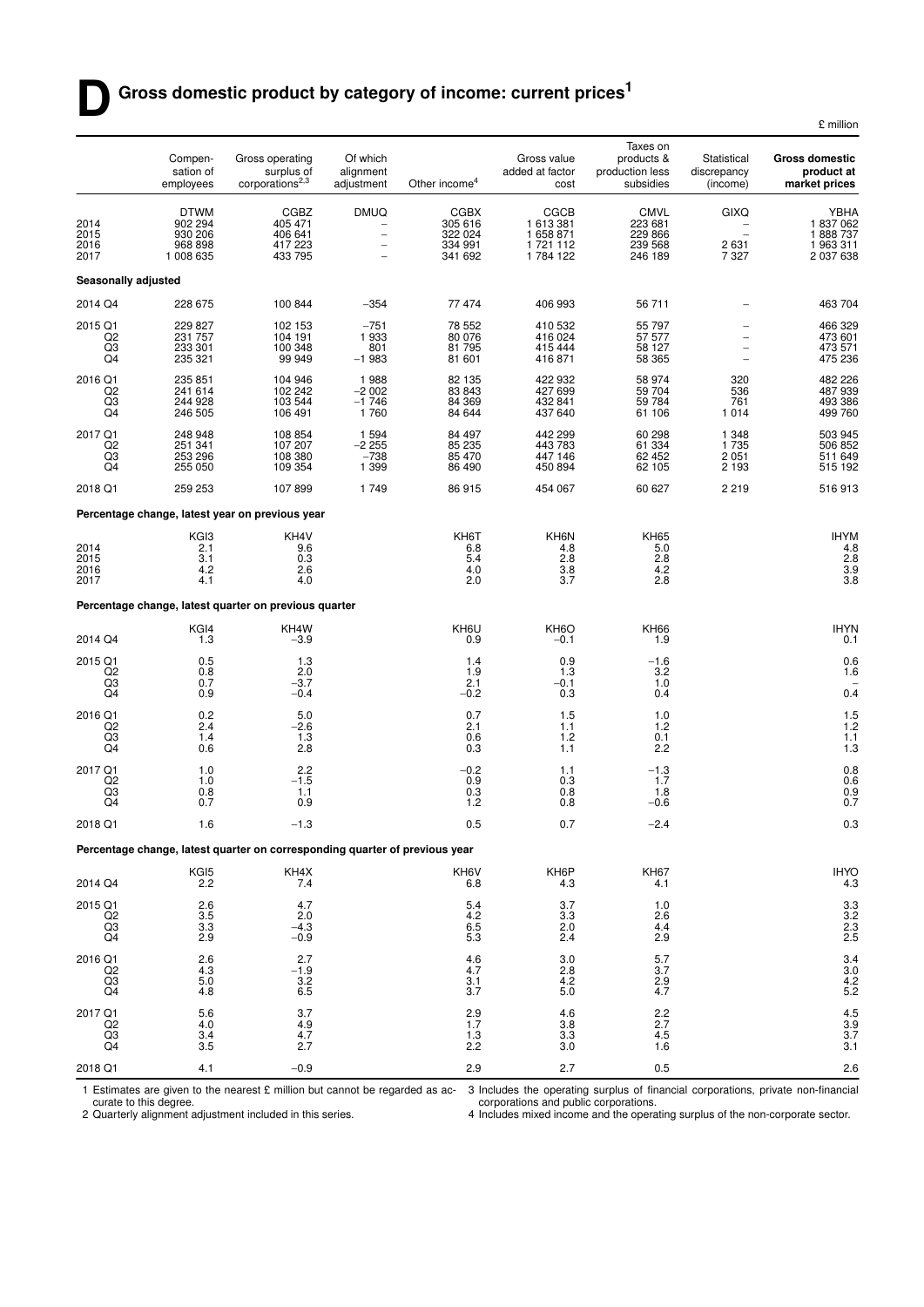## **H**<br>**H Exports and imports of goods and services**<br> **H Exports and imports of goods and services Current market prices**

|                                                                             |                                                         |                                                         |                                                      |                                                         |                                                         |                                                           |                                                                 |                                                      | £ million                                            |
|-----------------------------------------------------------------------------|---------------------------------------------------------|---------------------------------------------------------|------------------------------------------------------|---------------------------------------------------------|---------------------------------------------------------|-----------------------------------------------------------|-----------------------------------------------------------------|------------------------------------------------------|------------------------------------------------------|
|                                                                             |                                                         | Exports                                                 |                                                      |                                                         | Imports                                                 |                                                           |                                                                 | <b>Balance</b>                                       |                                                      |
|                                                                             | Goods                                                   | Services                                                | Total                                                | Goods                                                   | Services                                                | Total                                                     | Goods                                                           | Services                                             | Total <sup>1</sup>                                   |
| 2014<br>2015<br>2016<br>2017                                                | <b>BOKG</b><br>297 306<br>288 770<br>302 067<br>342 479 | <b>IKBB</b><br>221 619<br>228 391<br>252 671<br>279 584 | IKBH<br>518 925<br>517 161<br>554 738<br>622 063     | <b>BOKH</b><br>420 428<br>407 396<br>437 562<br>478 061 | <b>IKBC</b><br>135 328<br>142 135<br>157 853<br>172 622 | IKBI<br>555 756<br>549 531<br>595 415<br>650 683          | <b>BOKI</b><br>$-123122$<br>$-118626$<br>$-135495$<br>$-135582$ | <b>IKBD</b><br>86 291<br>86 256<br>94 818<br>106 962 | IKBJ<br>$-36831$<br>$-32370$<br>$-40677$<br>$-28620$ |
| Seasonally adjusted                                                         |                                                         |                                                         |                                                      |                                                         |                                                         |                                                           |                                                                 |                                                      |                                                      |
| 2014 Q4                                                                     | 74 583                                                  | 57 520                                                  | 132 103                                              | 108 429                                                 | 33 314                                                  | 141 743                                                   | $-33846$                                                        | 24 206                                               | $-9640$                                              |
| 2015 Q1<br>Q <sub>2</sub><br>Q3<br>Q4                                       | 72 159<br>74 490<br>71 012<br>71 109                    | 57 460<br>56 234<br>56 255<br>58 442                    | 129 619<br>130 724<br>127 267<br>129 551             | 105 371<br>101 312<br>99 802<br>100 911                 | 34 321<br>35 232<br>35 691<br>36 891                    | 139 692<br>136 544<br>135 493<br>137 802                  | -33 212<br>$-26822$<br>$-28790$<br>$-29802$                     | 23 139<br>21 002<br>20 564<br>21 551                 | $-10073$<br>$-5820$<br>$-8226$<br>$-8251$            |
| 2016 Q1<br>Q2<br>Q3<br>Q4                                                   | 69 916<br>74 991<br>74 951<br>82 209                    | 60 042<br>61 808<br>63 653<br>67 168                    | 129 958<br>136 799<br>138 604<br>149 377             | 101 935<br>105 626<br>114 720<br>115 281                | 37 781<br>38 800<br>40 217<br>41 055                    | 139 716<br>144 426<br>154 937<br>156 336                  | $-32019$<br>$-30635$<br>-39 769<br>$-33072$                     | 22 261<br>23 008<br>23 4 36<br>26 113                | $-9$ 758<br>$-7$ 627<br>$-16$ 333<br>$-6959$         |
| 2017 Q1<br>Q <sub>2</sub><br>$^{Q3}_{Q4}$                                   | 83 369<br>85 865<br>87 512<br>85 733                    | 67885<br>68 528<br>70 768<br>72 403                     | 151 254<br>154 393<br>158 280<br>158 136             | 117816<br>118 391<br>120 381<br>121 473                 | 42 382<br>42 851<br>43 087<br>44 302                    | 160 198<br>161 242<br>163 468<br>165 775                  | $-34447$<br>$-32526$<br>-32 869<br>$-35740$                     | 25 503<br>25 677<br>27 681<br>28 101                 | $-8944$<br>$-6849$<br>$-5188$<br>$-7639$             |
| 2018 Q1                                                                     | 85 762                                                  | 70 420                                                  | 156 182                                              | 120 366                                                 | 43 535                                                  | 163 901                                                   | $-34604$                                                        | 26 885                                               | $-7719$                                              |
| Percentage change, latest year on previous year                             |                                                         |                                                         |                                                      |                                                         |                                                         |                                                           |                                                                 |                                                      |                                                      |
| 2014<br>2015<br>2016<br>2017                                                | KG9K<br>$-1.6$<br>$-2.9$<br>4.6<br>13.4                 | KH35<br>1.8<br>3.1<br>10.6<br>10.7                      | KH <sub>2</sub> O<br>$-0.2$<br>$-0.3$<br>7.3<br>12.1 | KG9L<br>$-0.4$<br>$-3.1$<br>7.4<br>9.3                  | KH3W<br>1.5<br>5.0<br>11.1<br>9.4                       | KH3H<br>0.1<br>$-1.1$<br>8.3<br>9.3                       |                                                                 |                                                      |                                                      |
| Percentage change, latest quarter on previous quarter                       |                                                         |                                                         |                                                      |                                                         |                                                         |                                                           |                                                                 |                                                      |                                                      |
| 2014 Q4                                                                     | KG9O<br>2.1                                             | KH36<br>4.2                                             | KH <sub>2</sub> P<br>3.0                             | KG9P<br>3.7                                             | KH3X<br>$-0.7$                                          | KH3I<br>2.6                                               |                                                                 |                                                      |                                                      |
| 2015 Q1<br>Q <sub>2</sub><br>Q3<br>Q4                                       | $-3.3$<br>3.2<br>$-4.7$<br>0.1                          | $-0.1$<br>$-2.1$<br>3.9                                 | $-1.9$<br>0.9<br>$-2.6$<br>1.8                       | $-2.8$<br>$-3.9$<br>$-1.5$<br>1.1                       | 3.0<br>2.7<br>1.3<br>3.4                                | $-1.4$<br>$-2.3$<br>$-0.8$<br>1.7                         |                                                                 |                                                      |                                                      |
| 2016 Q1<br>Q <sub>2</sub><br>$^{Q3}_{Q4}$                                   | $-1.7$<br>7.3<br>$-0.1$<br>9.7                          | 2.7<br>2.9<br>3.0<br>5.5                                | 0.3<br>5.3<br>$\frac{1.3}{7.8}$                      | 1.0<br>3.6<br>8.6<br>0.5                                | 2.4<br>2.7<br>$\frac{3.7}{2.1}$                         | 1.4<br>3.4<br>${}^{7.3}_{0.9}$                            |                                                                 |                                                      |                                                      |
| 2017 Q1<br>Q <sub>2</sub><br>Q3<br>Q <sub>4</sub>                           | 1.4<br>3.0<br>1.9<br>$-2.0$                             | 1.1<br>0.9<br>3.3<br>2.3                                | $\frac{1.3}{2.1}$<br>2.5<br>$-0.1$                   | $^{2.2}_{0.5}$<br>1.7<br>0.9                            | $3.2$<br>$1.1$<br>0.6<br>2.8                            | $^{2.5}_{0.7}$<br>1.4<br>1.4                              |                                                                 |                                                      |                                                      |
| 2018 Q1                                                                     |                                                         | $-2.7$                                                  | $-1.2$                                               | $-0.9$                                                  | $-1.7$                                                  | $-1.1$                                                    |                                                                 |                                                      |                                                      |
| Percentage change, latest quarter on corresponding quarter of previous year |                                                         |                                                         |                                                      |                                                         |                                                         |                                                           |                                                                 |                                                      |                                                      |
| 2014 Q4                                                                     | KG9S<br>2.2                                             | KH <sub>37</sub><br>6.9                                 | KH <sub>2</sub> Q<br>$\overline{4.2}$                | KG9T<br>1.9                                             | $KH3Y$ <sup>-2.5</sup>                                  | KH3J<br>0.8                                               |                                                                 |                                                      |                                                      |
| 2015 Q1<br>Q2<br>Q3<br>Q4                                                   | $-3.6$<br>$-0.5$<br>$-2.8$<br>$-4.7$                    | 10.1<br>$-0.8$<br>1.9<br>1.6                            | $^{2.0}_{-0.6}$<br>$-0.8$<br>$-1.9$                  | $^{2.1}_{-2.7}$<br>$-4.6$<br>$-6.9$                     | $-2.5$<br>5.9<br>6.4<br>10.7                            | $0.9 - 0.7$<br>$-1.9$<br>$-2.8$                           |                                                                 |                                                      |                                                      |
| 2016 Q1<br>$^{Q2}_{Q3}$<br>Q4                                               | $-3.1$<br>0.7<br>5.5<br>15.6                            | 4.5<br>$\frac{9.9}{13.2}$<br>14.9                       | 0.3<br>4.6<br>8.9<br>15.3                            | $-3.3$<br>$4.3$<br>14.9<br>14.2                         | 10.1<br>$10.1$<br>12.7<br>11.3                          | $\qquad \qquad -$<br>5.8<br>14.4<br>13.4                  |                                                                 |                                                      |                                                      |
| 2017 Q1<br>Q <sub>2</sub><br>$^{Q3}_{Q4}$                                   | 19.2<br>14.5<br>$16.8$<br>4.3                           | 13.1<br>10.9<br>$\frac{11.2}{7.8}$                      | 16.4<br>12.9<br>$14.2$<br>5.9                        | 15.6<br>12.1<br>$\frac{4.9}{5.4}$                       | 12.2<br>10.4<br>$\frac{7.1}{7.9}$                       | 14.7<br>11.6<br>$\begin{array}{c} 5.5 \\ 6.0 \end{array}$ |                                                                 |                                                      |                                                      |
| 2018 Q1                                                                     | 2.9                                                     | 3.7                                                     | 3.3                                                  | 2.2                                                     | 2.7                                                     | 2.3                                                       |                                                                 |                                                      |                                                      |

1 Trade balance is calculated by using exports of goods and services minus imports of goods and services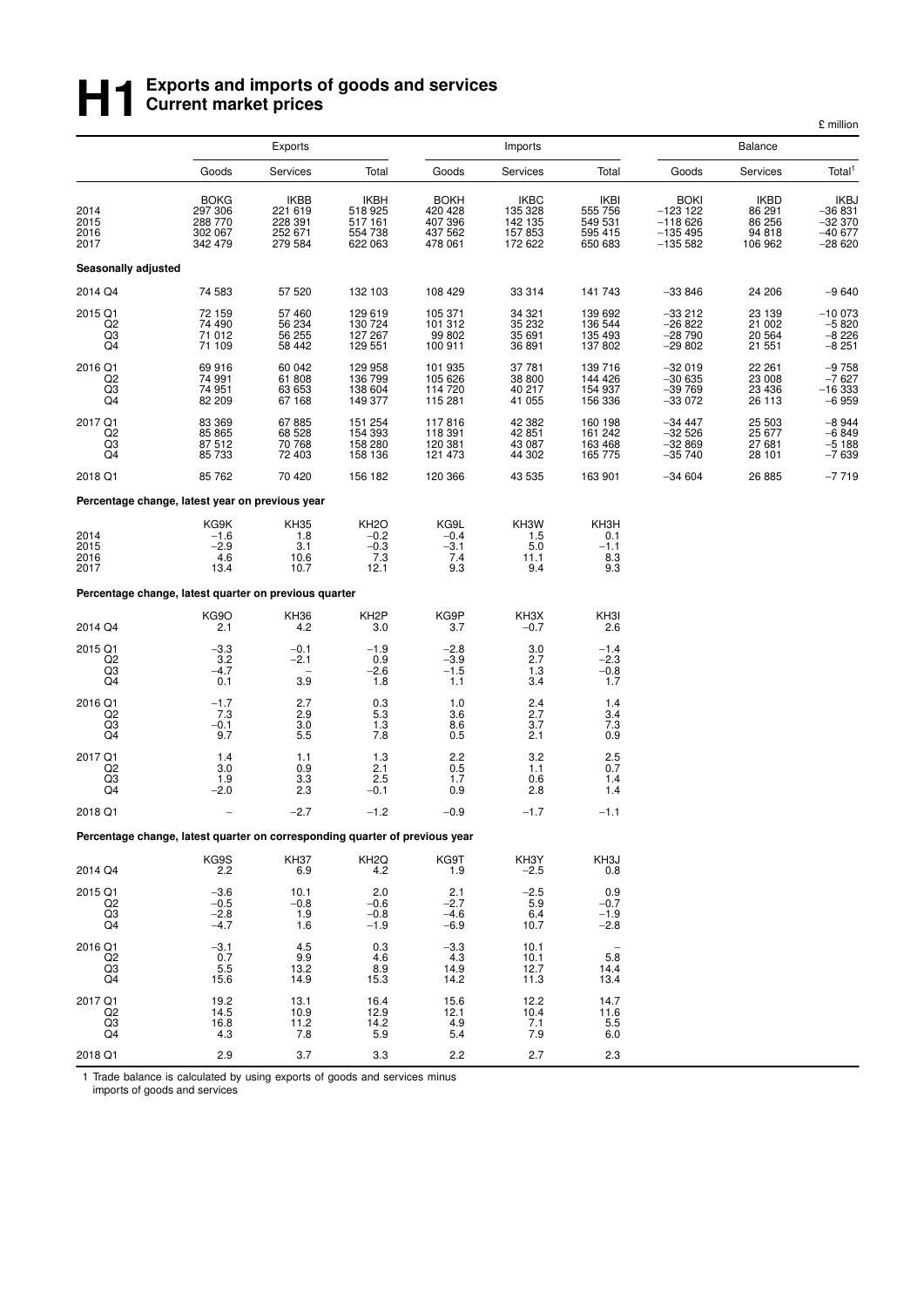## **H2** Exports and imports of goods and services<br> **H2** Chained volume measures **Chained volume measures**

|                                  |                                                                             |                                                  |                                                     | Reference year 2015, £ million                          |                                                         |                                                  |                                                              |  |  |
|----------------------------------|-----------------------------------------------------------------------------|--------------------------------------------------|-----------------------------------------------------|---------------------------------------------------------|---------------------------------------------------------|--------------------------------------------------|--------------------------------------------------------------|--|--|
|                                  |                                                                             | Exports                                          |                                                     |                                                         | Imports                                                 |                                                  | Balance                                                      |  |  |
|                                  | Goods                                                                       | Services                                         | Total                                               | Goods                                                   | Services                                                | Total                                            | Total <sup>1</sup>                                           |  |  |
| 2014<br>2015<br>2016<br>2017     | <b>BOKO</b><br>272 872<br>288 770<br>286 237<br>306 642                     | IKBE<br>219 969<br>228 391<br>242 935<br>252 496 | IKBK<br>492 660<br>517 161<br>529 172<br>559 138    | <b>BOKO</b><br>391 959<br>407 396<br>425 684<br>439 911 | <b>IKBF</b><br>130 680<br>142 135<br>150 400<br>154 715 | IKBL<br>522 796<br>549 531<br>576 084<br>594 626 | <b>IKBM</b><br>$-30$ 136<br>$-32370$<br>$-46912$<br>$-35488$ |  |  |
| Seasonally adjusted              |                                                                             |                                                  |                                                     |                                                         |                                                         |                                                  |                                                              |  |  |
| 2014 Q4                          | 70 689                                                                      | 56 888                                           | 127 463                                             | 103 271                                                 | 32 334                                                  | 135 583                                          | $-8120$                                                      |  |  |
| 2015 Q1<br>Q2<br>Q3<br>Q4        | 70 165<br>73 304<br>72 077<br>73 224                                        | 57 476<br>56 722<br>56 566<br>57 627             | 127 450<br>129 988<br>128 669<br>131 054            | 103 267<br>99 613<br>100 835<br>103 681                 | 33 970<br>35 693<br>35 517<br>36 955                    | 137 349<br>135 244<br>136 303<br>140 635         | $-9899$<br>$-5256$<br>$-7634$<br>$-9581$                     |  |  |
| 2016 Q1<br>Q2<br>Q3<br>Q4        | 70 446<br>72 763<br>69 168<br>73 860                                        | 58 620<br>59 935<br>61 137<br>63 243             | 129 066<br>132 698<br>130 305<br>137 103            | 103 159<br>104 574<br>109 814<br>108 137                | 37801<br>37815<br>37 275<br>37 509                      | 140 960<br>142 389<br>147 089<br>145 646         | $-11894$<br>$-9691$<br>$-16784$<br>$-8543$                   |  |  |
| 2017 Q1<br>Q2<br>$^{Q3}_{Q4}$    | 74 715<br>77519<br>78 470<br>75 938                                         | 62 178<br>61 931<br>63 543<br>64 844             | 136 893<br>139 450<br>142 013<br>140 782            | 108 912<br>109 469<br>110 986<br>110 544                | 38 062<br>38 396<br>38 644<br>39 613                    | 146 974<br>147 865<br>149 630<br>150 157         | $-100081$<br>$-8415$<br>$-7617$<br>$-9375$                   |  |  |
| 2018 Q1                          | 76 037                                                                      | 64 023                                           | 140 060                                             | 110 186                                                 | 39 102                                                  | 149 288                                          | $-9228$                                                      |  |  |
|                                  | Percentage change, latest year on previous year                             |                                                  |                                                     |                                                         |                                                         |                                                  |                                                              |  |  |
| 2014<br>2015<br>2016<br>2017     | KG9X<br>3.3<br>5.8<br>$-0.9$<br>7.1                                         | KH3B<br>1.7<br>3.8<br>6.4<br>3.9                 | KH <sub>2U</sub><br>$\frac{2.7}{5.0}$<br>2.3<br>5.7 | KG9W<br>4.4<br>3.9<br>4.5<br>3.3                        | <b>KH44</b><br>4.5<br>8.8<br>5.8<br>2.9                 | KH3N<br>4.5<br>5.1<br>4.8<br>3.2                 |                                                              |  |  |
|                                  | Percentage change, latest quarter on previous quarter                       |                                                  |                                                     |                                                         |                                                         |                                                  |                                                              |  |  |
| 2014 Q4                          | KGA2<br>5.2                                                                 | KH3C<br>3.2                                      | KH <sub>2</sub> V<br>4.4                            | KG9Z<br>5.4                                             | KH45<br>$-0.7$                                          | KH <sub>3</sub> O<br>3.8                         |                                                              |  |  |
| 2015 Q1<br>Q2<br>Q3<br>Q4        | $-0.7$<br>4.5<br>$-1.7$<br>1.6                                              | 1.0<br>$-1.3$<br>$-0.3$<br>1.9                   | 2.0<br>$-1.0$<br>1.9                                | $-3.5$<br>1.2<br>2.8                                    | 5.1<br>5.1<br>$-0.5$<br>4.0                             | 1.3<br>$-1.5$<br>0.8<br>3.2                      |                                                              |  |  |
| 2016 Q1<br>Q2<br>$^{Q3}_{Q4}$    | $-3.8$<br>3.3<br>$-4.9$<br>6.8                                              | 1.7<br>2.2<br>2.0<br>3.4                         | $-1.5$<br>2.8<br>$-1.8$<br>5.2                      | $-0.5$<br>1.4<br>5.0<br>$-1.5$                          | 2.3<br>$-1.4$<br>0.6                                    | 0.2<br>1.0<br>3.3<br>$-1.0$                      |                                                              |  |  |
| 2017 Q1<br>Q2<br>$\frac{Q3}{Q4}$ | 1.2<br>3.8<br>1.2<br>$-3.2$                                                 | $-1.7$<br>$-0.4$<br>2.6<br>2.0                   | $-0.2$<br>1.9<br>1.8<br>$-0.9$                      | 0.7<br>0.5<br>1.4<br>$-0.4$                             | 1.5<br>$0.9$<br>$0.6$<br>2.5                            | 0.9<br>0.6<br>1.2<br>0.4                         |                                                              |  |  |
| 2018 Q1                          | 0.1                                                                         | $-1.3$                                           | $-0.5$                                              | $-0.3$                                                  | $-1.3$                                                  | $-0.6$                                           |                                                              |  |  |
|                                  | Percentage change, latest quarter on corresponding quarter of previous year |                                                  |                                                     |                                                         |                                                         |                                                  |                                                              |  |  |
| 2014 Q4                          | KGA5<br>8.9                                                                 | KH3D<br>6.1                                      | KH <sub>2</sub> W<br>7.7                            | KGA4<br>6.8                                             | <b>KH46</b><br>0.3                                      | KH3P<br>5.1                                      |                                                              |  |  |
| 2015 Q1<br>Q2<br>Q3<br>Q4        | 4.3<br>8.2<br>7.3<br>3.6                                                    | 10.9<br>1.0<br>2.7<br>1.3                        | 6.9<br>5.0<br>5.3<br>2.8                            | $\frac{9.3}{3.5}$<br>2.9<br>0.4                         | 0.4<br>11.7<br>9.1<br>14.3                              | 7.1<br>5.4<br>4.4<br>3.7                         |                                                              |  |  |
| 2016 Q1<br>Q2<br>Q3<br>Q4        | 0.4<br>$-0.7$<br>$-4.0$<br>0.9                                              | 2.0<br>5.7<br>8.1<br>9.7                         | 1.3<br>2.1<br>1.3<br>4.6                            | $-0.1$<br>5.0<br>8.9<br>4.3                             | 11.3<br>$\frac{5.9}{4.9}$<br>1.5                        | 2.6<br>$\frac{5.3}{7.9}$<br>3.6                  |                                                              |  |  |
| 2017 Q1<br>Q2<br>$^{Q3}_{Q4}$    | 6.1<br>6.5<br>13.4<br>2.8                                                   | 6.1<br>3.3<br>$\frac{3.9}{2.5}$                  | 6.1<br>5.1<br>9.0<br>2.7                            | 5.6<br>4.7<br>1.1<br>2.2                                | 0.7<br>1.5<br>3.7<br>5.6                                | 4.3<br>3.8<br>1.7<br>3.1                         |                                                              |  |  |
| 2018 Q1                          | 1.8                                                                         | 3.0                                              | 2.3                                                 | 1.2                                                     | 2.7                                                     | 1.6                                              |                                                              |  |  |

1 Trade balance is calculated by using exports of goods and services minus imports of goods and services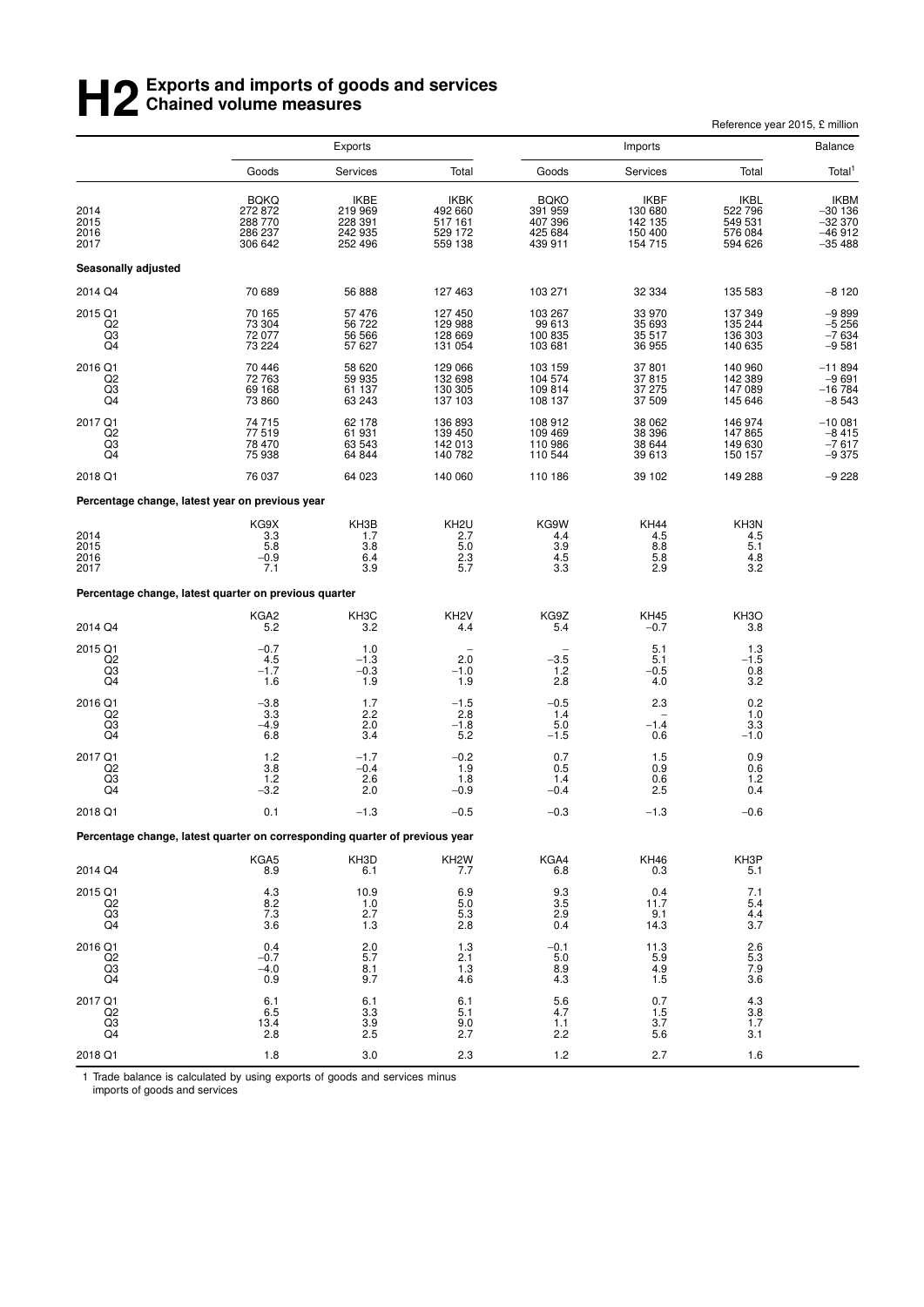### **Gross value added at basic prices: individual measures**

**L**

|                     |                                                                             | £ million                         |                              |                                | Index numbers $(2015 = 100)$      |                              |                                   |                                           |                              |  |  |
|---------------------|-----------------------------------------------------------------------------|-----------------------------------|------------------------------|--------------------------------|-----------------------------------|------------------------------|-----------------------------------|-------------------------------------------|------------------------------|--|--|
|                     | Expenditure-<br>based                                                       | At current prices                 |                              |                                | Value indices at current prices   |                              |                                   | Chained volume indices                    |                              |  |  |
|                     | estimate<br>at chained<br>volume<br>measures                                | Expenditure-<br>based<br>estimate | Income-<br>based<br>estimate | Residual<br>error <sup>1</sup> | Expenditure-<br>based<br>estimate | Income-<br>based<br>estimate | Expenditure-<br>based<br>estimate | Income-<br>based<br>estimate <sup>2</sup> | Output-<br>based<br>estimate |  |  |
|                     | CAGR                                                                        | CAGQ                              | CAGS                         | <b>DJDS</b>                    | <b>IHYA</b>                       | <b>IHYB</b>                  | <b>IHYC</b>                       | <b>IHYD</b>                               | <b>YBFR</b>                  |  |  |
| 2014                | 1 644 002                                                                   | 1 638 722                         | 1 638 722                    | $\overline{\phantom{a}}$       | 97.3                              | 97.3                         | 97.6                              | 97.6                                      | 97.6                         |  |  |
| 2015                | 1684937                                                                     | 1 684 937                         | 1 684 937                    | $\qquad \qquad -$              | 100.0                             | 100.0                        | 100.0                             | 100.0                                     | 100.0                        |  |  |
| 2016                | 1705132                                                                     | 1 741 023                         | 1 747 195                    | $-6172$                        | 103.3                             | 103.7                        | 101.2                             | 101.6                                     | 102.4                        |  |  |
| 2017                | 1739 602                                                                    | 1811810                           | 1809406                      | 2 4 0 4                        | 107.5                             | 107.4                        | 103.2                             | 103.1                                     | 104.2                        |  |  |
| Seasonally adjusted |                                                                             |                                   |                              |                                |                                   |                              |                                   |                                           |                              |  |  |
| 2014 Q4             | 417178                                                                      | 413 368                           | 413 368                      |                                | 98.1                              | 98.1                         | 99.0                              | 99.0                                      | 99.0                         |  |  |
| 2015 Q1             | 418 359                                                                     | 416 592                           | 416 592                      |                                | 98.9                              | 98.9                         | 99.3                              | 99.3                                      | 99.3                         |  |  |
| Q2                  | 420 702                                                                     | 422 710                           | 422 710                      |                                | 100.4                             | 100.4                        | 99.9                              | 99.9                                      | 99.9                         |  |  |
| Q3                  | 421 478                                                                     | 422 126                           | 422 126                      | $\overline{\phantom{a}}$       | 100.2                             | 100.2                        | 100.1                             | 100.1                                     | 100.1                        |  |  |
| Q4                  | 424 398                                                                     | 423 509                           | 423 509                      | $\overline{a}$                 | 100.5                             | 100.5                        | 100.8                             | 100.7                                     | 100.7                        |  |  |
| 2016 Q1             | 423 460                                                                     | 427 892                           | 429 186                      | $-1294$                        | 101.6                             | 101.9                        | 100.5                             | 100.8                                     | 101.4                        |  |  |
| Q2                  | 424 739                                                                     | 432 670                           | 434 425                      | $-1755$                        | 102.7                             | 103.1                        | 100.8                             | 101.2                                     | 102.0                        |  |  |
| Q3                  | 426 756                                                                     | 437 707                           | 439 498                      | $-1791$                        | 103.9                             | 104.3                        | 101.3                             | 101.7                                     | 102.7                        |  |  |
| Q4                  | 430 177                                                                     | 442 754                           | 444 086                      | $-1332$                        | 105.1                             | 105.4                        | 102.1                             | 102.4                                     | 103.4                        |  |  |
| 2017 Q1             | 431 789                                                                     | 447 365                           | 448 114                      | $-749$                         | 106.2                             | 106.4                        | 102.5                             | 102.7                                     | 103.8                        |  |  |
| Q2                  | 433 582                                                                     | 450 823                           | 450 471                      | 352                            | 107.0                             | 106.9                        | 102.9                             | 102.9                                     | 104.0                        |  |  |
| Q3                  | 436 173                                                                     | 454 884                           | 453 644                      | 1 2 4 0                        | 108.0                             | 107.7                        | 103.5                             | 103.3                                     | 104.4                        |  |  |
| Q4                  | 438 058                                                                     | 458 738                           | 457 177                      | 1561                           | 108.9                             | 108.5                        | 104.0                             | 103.6                                     | 104.8                        |  |  |
|                     |                                                                             |                                   |                              |                                |                                   |                              |                                   |                                           |                              |  |  |
| 2018 Q1             | 438 504                                                                     | 461 906                           | 460 311                      | 1595                           | 109.7                             | 109.3                        | 104.1                             | 103.7                                     | 104.9                        |  |  |
|                     | Percentage change, latest year on previous year                             |                                   |                              |                                |                                   |                              |                                   |                                           |                              |  |  |
|                     | KH4D                                                                        | <b>KH47</b>                       | <b>KH68</b>                  |                                | <b>KH47</b>                       | <b>KH68</b>                  | KH4D                              | KH6E                                      | <b>GDPQ</b>                  |  |  |
| 2014                | 3.5                                                                         | 4.7                               | 4.7                          |                                | 4.7                               | 4.7                          | 3.5                               | 3.5                                       | 3.5                          |  |  |
| 2015                | 2.5                                                                         | 2.8                               | 2.8                          |                                | 2.8                               | 2.8                          | 2.5                               | 2.5                                       | 2.5                          |  |  |
| 2016                | 1.2                                                                         | 3.3                               | 3.7                          |                                | 3.3<br>4.1                        | 3.7                          | 1.2                               | 1.6                                       | 2.4                          |  |  |
| 2017                | 2.0                                                                         | 4.1                               | 3.6                          |                                |                                   | 3.6                          | 2.0                               | 1.5                                       | 1.8                          |  |  |
|                     | Percentage change, latest quarter on previous quarter                       |                                   |                              |                                |                                   |                              |                                   |                                           |                              |  |  |
| 2014 Q4             | KH4F<br>1.0                                                                 | <b>KH49</b><br>$-0.1$             | KH6A<br>$-0.1$               |                                | <b>KH49</b><br>$-0.1$             | KH6A<br>$-0.1$               | KH4F<br>1.0                       | KH6G<br>1.0                               | 1.0                          |  |  |
|                     |                                                                             |                                   |                              |                                |                                   |                              |                                   |                                           |                              |  |  |
| 2015 Q1             | 0.3                                                                         | 0.8                               | 0.8                          |                                | 0.8                               | 0.8                          | 0.3                               | 0.3                                       | 0.3                          |  |  |
| Q2                  | 0.6                                                                         | 1.5                               | 1.5                          |                                | 1.5                               | 1.5                          | 0.6                               | 0.6                                       | 0.6                          |  |  |
| Q3                  | 0.2                                                                         | $-0.1$                            | $-0.1$                       |                                | $-0.1$                            | $-0.1$                       | 0.2                               | 0.2                                       | 0.2                          |  |  |
| Q4                  | 0.7                                                                         | 0.3                               | 0.3                          |                                | 0.3                               | 0.3                          | 0.7                               | 0.7                                       | 0.7                          |  |  |
| 2016 Q1             | $-0.2$                                                                      | 1.0                               | 1.3                          |                                | 1.0                               | 1.3                          | $-0.2$                            | 0.1                                       | 0.6                          |  |  |
| Q2                  | 0.3                                                                         | 1.1                               | 1.2                          |                                | 1.1                               | 1.2                          | 0.3                               | 0.4                                       | 0.7                          |  |  |
| Q3                  | 0.5                                                                         | 1.2                               | 1.2                          |                                | 1.2                               | 1.2                          | 0.5                               | 0.5                                       | 0.6                          |  |  |
| Q4                  | 0.8                                                                         | 1.2                               | 1.0                          |                                | 1.2                               | 1.0                          | 0.8                               | 0.7                                       | 0.8                          |  |  |
|                     |                                                                             |                                   |                              |                                |                                   |                              |                                   |                                           |                              |  |  |
| 2017 Q1             | 0.4                                                                         | 1.0                               | 0.9                          |                                | 1.0                               | 0.9                          | 0.4                               | 0.2                                       | 0.3                          |  |  |
| Q2<br>Q3            | 0.4<br>0.6                                                                  | 0.8<br>0.9                        | 0.5<br>0.7                   |                                | 0.8<br>0.9                        | 0.5<br>0.7                   | 0.4<br>0.6                        | 0.2<br>0.4                                | 0.2<br>0.4                   |  |  |
| Q4                  | 0.4                                                                         | 0.8                               | 0.8                          |                                | 0.8                               | 0.8                          | 0.4                               | 0.4                                       | 0.4                          |  |  |
|                     |                                                                             |                                   |                              |                                |                                   |                              |                                   |                                           |                              |  |  |
| 2018 Q1             | 0.1                                                                         | 0.7                               | 0.7                          |                                | 0.7                               | 0.7                          | 0.1                               | 0.1                                       | 0.1                          |  |  |
|                     | Percentage change, latest quarter on corresponding quarter of previous year |                                   |                              |                                |                                   |                              |                                   |                                           |                              |  |  |
| 2014 Q4             | KH4H<br>4.2                                                                 | KH4B<br>4.3                       | KH <sub>6</sub> C<br>4.3     |                                | KH4B<br>4.3                       | KH6C<br>4.3                  | KH4H<br>4.2                       | KH <sub>6</sub><br>4.2                    | <b>GDPR</b><br>4.2           |  |  |
|                     |                                                                             |                                   |                              |                                |                                   |                              |                                   |                                           |                              |  |  |
| 2015 Q1<br>Q2       | 3.3<br>2.9                                                                  | 3.6<br>3.3                        | 3.6<br>3.3                   |                                | 3.6<br>3.3                        | 3.6<br>3.3                   | 3.3<br>2.9                        | 3.3<br>2.9                                | 3.3<br>2.9                   |  |  |
| Q3                  | 2.1                                                                         | 2.0                               | 2.0                          |                                | 2.0                               | 2.0                          | 2.1                               | 2.1                                       | 2.1                          |  |  |
| Q4                  | 1.7                                                                         | 2.5                               | 2.5                          |                                | 2.5                               | 2.5                          | 1.7                               | 1.7                                       | 1.7                          |  |  |
| 2016 Q1             | 1.2                                                                         | 2.7                               | 3.0                          |                                | 2.7                               | 3.0                          | 1.2                               | 1.5                                       | 2.1                          |  |  |
| Q2                  | 1.0                                                                         | 2.4                               | 2.8                          |                                | 2.4                               | 2.8                          | $1.0$                             | 1.4                                       | 2.2                          |  |  |
| Q3                  | 1.3                                                                         | 3.7                               | 4.1                          |                                | 3.7                               | 4.1                          | 1.3                               | 1.7                                       | 2.6                          |  |  |
| Q4                  | 1.4                                                                         | 4.5                               | 4.9                          |                                | 4.5                               | 4.9                          | 1.4                               | 1.7                                       | 2.7                          |  |  |
|                     |                                                                             |                                   |                              |                                |                                   |                              |                                   |                                           |                              |  |  |
| 2017 Q1<br>Q2       | 2.0<br>2.1                                                                  | 4.6<br>4.2                        | 4.4<br>3.7                   |                                | 4.6<br>4.2                        | 4.4<br>3.7                   | 2.0<br>2.1                        | 1.8<br>1.6                                | 2.4<br>1.9                   |  |  |
| Q3                  | 2.2                                                                         | 3.9                               | 3.2                          |                                | 3.9                               | 3.2                          | 2.2                               | 1.5                                       | 1.7                          |  |  |
| Q4                  | 1.8                                                                         | 3.6                               | 2.9                          |                                | 3.6                               | 2.9                          | 1.8                               | 1.2                                       | 1.3                          |  |  |
|                     |                                                                             |                                   |                              |                                |                                   |                              |                                   |                                           |                              |  |  |
| 2018 Q1             | 1.6                                                                         | 3.3                               | 2.7                          |                                | 3.3                               | 2.7                          | 1.6                               | 1.0                                       | 1.1                          |  |  |

1 The residual error is, by convention, the amount by which the expenditure -based approach to measuring GDP exceeds the income-based estimate. It is also the sum of two components: the statistical discrepancy (expenditure) with sign reversed, and the statistical discrepancy (income) with natural sign.

2 Income data deflated by the implied GDP deflator, based on expenditure data.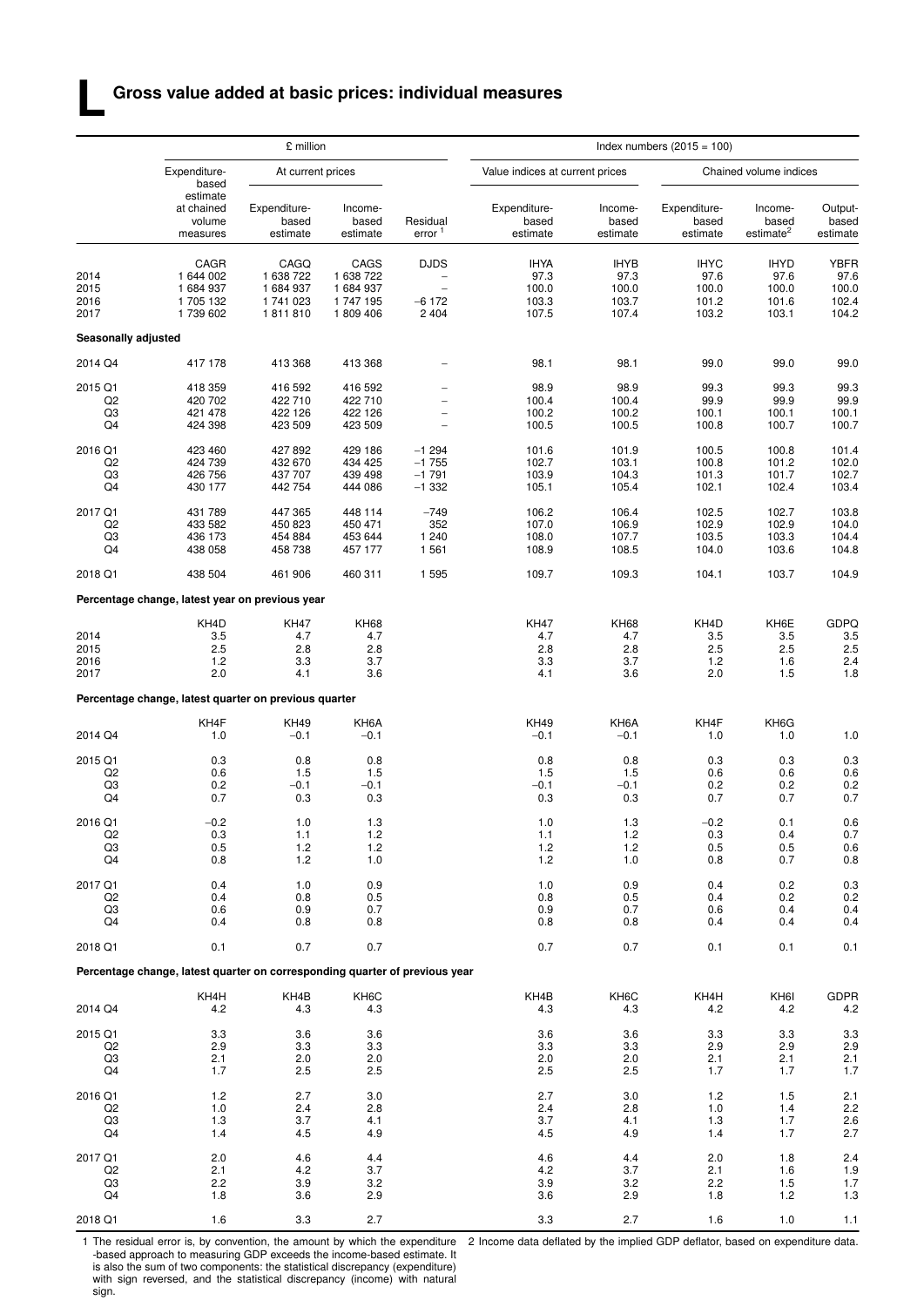# **MAlignment adjustments**

£ million

|                     |                   | Changes in inventories                           |                                                                               |  |
|---------------------|-------------------|--------------------------------------------------|-------------------------------------------------------------------------------|--|
|                     | At current prices | Chained volume measures<br>(Reference year 2015) | Gross operating surplus of<br>non-financial corporations<br>at current prices |  |
| Seasonally adjusted |                   |                                                  |                                                                               |  |
|                     | <b>DMUN</b>       | <b>DMUM</b>                                      | <b>DMUQ</b>                                                                   |  |
| 2014 Q4             | 1844              | 1857                                             | $-354$                                                                        |  |
| 2015 Q1             | 1461              | 1 4 6 5                                          | $-751$                                                                        |  |
| Q2                  | $-955$            | $-954$                                           | 1933                                                                          |  |
| Q3                  | $-1.386$          | $-1.389$                                         | 801                                                                           |  |
| Q4                  | 880               | 878                                              | $-1983$                                                                       |  |
| 2016 Q1             | 885               | 874                                              | 1988                                                                          |  |
| Q2                  | $-2000$           | $-1967$                                          | $-2002$                                                                       |  |
| Q3                  | 1647              | 1610                                             | $-1746$                                                                       |  |
| Q4                  | $-532$            | $-517$                                           | 1760                                                                          |  |
| 2017 Q1             | 123               | 123                                              | 1 5 9 4                                                                       |  |
| Q <sub>2</sub>      | $-2728$           | $-2625$                                          | $-2255$                                                                       |  |
| Q3                  | 542               | 525                                              | $-738$                                                                        |  |
| Q4                  | 2 0 6 3           | 1977                                             | 1 3 9 9                                                                       |  |
| 2018 Q1             | $-1981$           | $-1888$                                          | 1749                                                                          |  |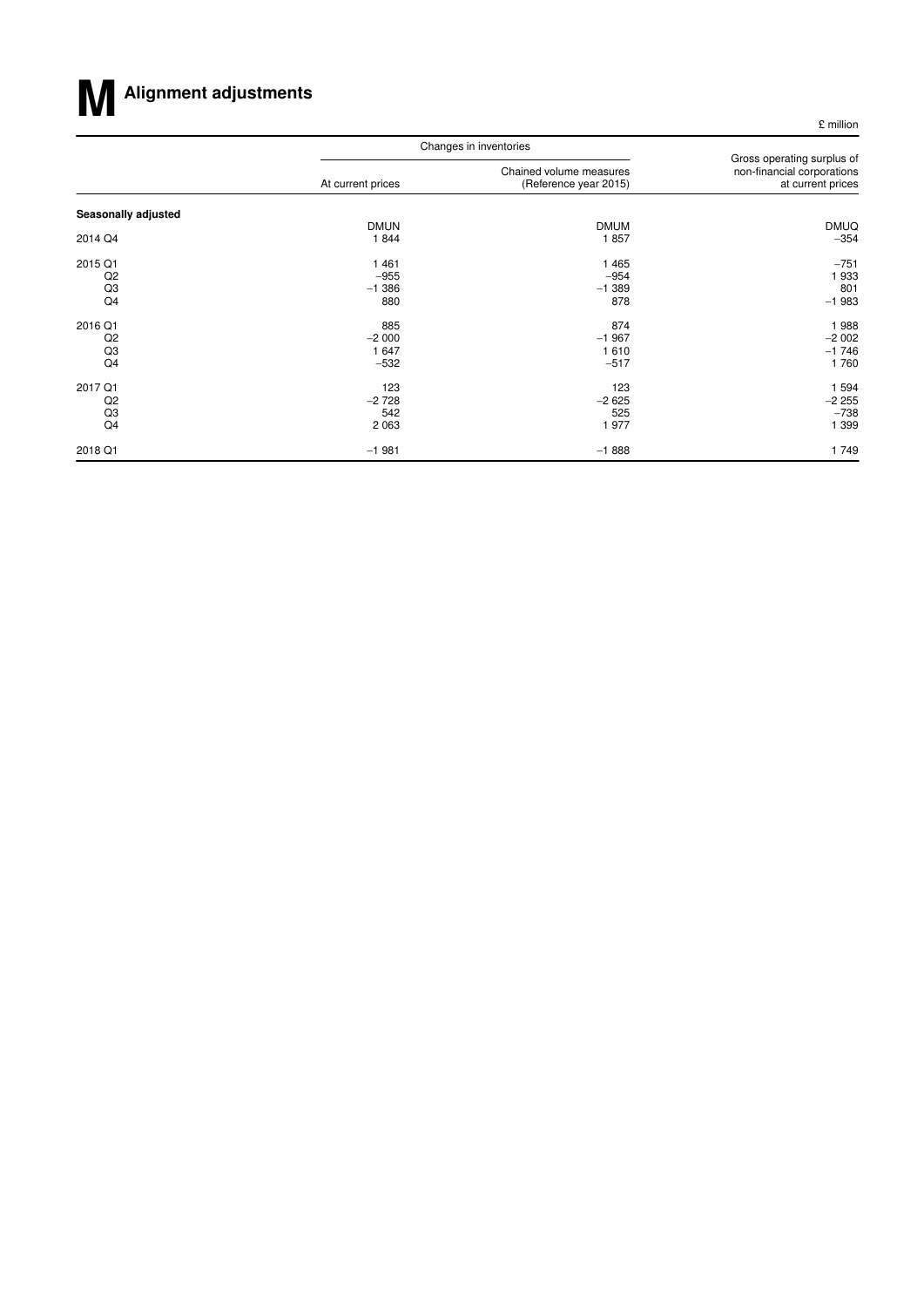|                                                   |                                                       |                                                                                   | <b>Current prices</b>                                |                                                                             |                                                                 | Chained Volume Measures (reference year 2015)        |                                                       |                                                              |                                                                 |                                                                 |
|---------------------------------------------------|-------------------------------------------------------|-----------------------------------------------------------------------------------|------------------------------------------------------|-----------------------------------------------------------------------------|-----------------------------------------------------------------|------------------------------------------------------|-------------------------------------------------------|--------------------------------------------------------------|-----------------------------------------------------------------|-----------------------------------------------------------------|
|                                                   | Gross<br>domestic<br>product<br>at market<br>prices   | Gross<br>domestic<br>product<br>at market<br>prices non<br>seasonally<br>adjusted | Gross<br>value<br>added<br>at basic<br>prices        | General<br>government<br>final<br>consumption<br>expenditure                | General<br>government<br>gross<br>fixed<br>capital<br>formation | Gross<br>domestic<br>product<br>at market<br>prices  | Gross<br>value<br>added<br>at basic<br>prices         | General<br>government<br>final<br>consumption<br>expenditure | General<br>government<br>gross<br>fixed<br>capital<br>formation | Implied<br>GDP<br>deflator<br>at market<br>prices <sup>34</sup> |
| 2014/15<br>2015/16<br>2016/17<br>2017/18          | YBHA<br>1852098<br>1 904 634<br>1985030<br>2 050 606  | <b>BKTL</b><br>1849131<br>1 902 281<br>1986 101<br>2 051 727                      | ABML<br>1 653 207<br>1 697 851<br>1769782<br>1829801 | <b>NMRP</b><br>359 590<br>363 855<br>371 255<br>377 098                     | RPZG<br>50 763<br>49 183<br>51 689<br>57 062                    | ABMI<br>1857956<br>1897832<br>1 935 300<br>1 965 556 | ABMM<br>1 657 511<br>1 691 636<br>1722 517<br>1749628 | <b>NMRY</b><br>360 701<br>363 492<br>364 781<br>366 726      | <b>DLWF</b><br>51 147<br>49 252<br>51 086<br>55 211             | L8GG<br>95.5527<br>96.1971<br>98.3132<br>100.0000               |
| Seasonally adjusted                               |                                                       |                                                                                   |                                                      |                                                                             |                                                                 |                                                      |                                                       |                                                              |                                                                 |                                                                 |
| 2014 Q4                                           | 463 704                                               | 468 248                                                                           | 413 368                                              | 89828                                                                       | 12 984                                                          | 466727                                               | 417 178                                               | 90 046                                                       | 12 998                                                          | 95.2329                                                         |
| 2015 Q1<br>Q <sub>2</sub><br>Q3<br>Q4             | 466 329<br>473 601<br>473 571<br>475 236              | 468 762<br>467 433<br>470 754<br>481788                                           | 416 592<br>422 710<br>422 126<br>423 509             | 89873<br>90 743<br>91 264<br>90 182                                         | 13 043<br>12 928<br>12 342<br>11 975                            | 468 326<br>471 018<br>472 980<br>476 413             | 418 359<br>420 702<br>421 478<br>424 398              | 90 011<br>90 592<br>90 892<br>90 567                         | 12 887<br>13 159<br>12 339<br>11 902                            | 95.4451<br>96.3794<br>95.9736<br>95.6170                        |
| 2016 Q1<br>Q <sub>2</sub><br>Q <sub>3</sub><br>Q4 | 482 226<br>487939<br>493 386<br>499 760               | 482 306<br>484 790<br>491 428<br>504 787                                          | 429 506<br>434 961<br>440 259<br>445 100             | 91 666<br>92 300<br>92 608<br>93 086                                        | 11 938<br>13 142<br>13 311<br>13 281                            | 477421<br>479 693<br>482 288<br>485 897              | 425 058<br>426 991<br>429 251<br>432 458              | 91 441<br>91 209<br>91 224<br>91 238                         | 11 852<br>13 102<br>13 129<br>12 844                            | 96.8185<br>97.5015<br>98.0595<br>98.5886                        |
| 2017 Q1<br>Q <sub>2</sub><br>Q3<br>Q <sub>4</sub> | 503 945<br>506 852<br>511 649<br>515 192              | 505 096<br>505 346<br>508 125<br>519 071                                          | 449 462<br>452 206<br>455 695<br>459 370             | 93 261<br>93 997<br>93 668<br>94 178                                        | 11 955<br>14 266<br>13 532<br>14 5 53                           | 487 422<br>488 624<br>490 876<br>492 785             | 433 817<br>434 915<br>436 951<br>438 663              | 91 110<br>91 403<br>91 337<br>91 747                         | 12 011<br>13 652<br>13 29 2<br>13910                            | 99.1031<br>99.4296<br>99.9102<br>100.2123                       |
| 2018 Q1                                           | 516913                                                | 519 185                                                                           | 462 530                                              | 95 255                                                                      | 14 711                                                          | 493 271                                              | 439 099                                               | 92 239                                                       | 14 357                                                          | 100.4480                                                        |
|                                                   |                                                       |                                                                                   |                                                      | Percentage change, latest financial year on previous financial year         |                                                                 |                                                      |                                                       |                                                              |                                                                 |                                                                 |
| 2014/15<br>2015/16<br>2016/17<br>2017/18          | 4.5<br>2.8<br>4.2<br>3.3                              | 4.3<br>2.9<br>4.4<br>3.3                                                          | 4.6<br>2.7<br>4.2<br>3.4                             | $2.2\,$<br>1.2<br>2.0<br>1.6                                                | 4.5<br>$-3.1$<br>5.1<br>10.4                                    | 3.0<br>2.1<br>2.0<br>1.6                             | 3.7<br>2.1<br>1.8<br>1.6                              | 2.1<br>0.8<br>0.4<br>0.5                                     | 1.0<br>$-3.7$<br>3.7<br>8.1                                     | 1.4<br>0.7<br>2.2<br>1.7                                        |
|                                                   | Percentage change, latest quarter on previous quarter |                                                                                   |                                                      |                                                                             |                                                                 |                                                      |                                                       |                                                              |                                                                 |                                                                 |
| 2014 Q4                                           | <b>IHYN</b><br>0.1                                    | A8L9<br>2.1                                                                       | KGL8<br>$-0.1$                                       | KH <sub>2</sub> D<br>$-1.0$                                                 | KH7P<br>2.1                                                     | <b>IHYQ</b><br>0.8                                   | KGM9<br>1.0                                           | KH <sub>2</sub> J<br>$-0.5$                                  | KH <sub>9</sub> C<br>0.6                                        | L8GH<br>$-0.6$                                                  |
| 2015 Q1<br>Q <sub>2</sub><br>Q3<br>Q4             | 0.6<br>1.6<br>0.4                                     | 0.1<br>$-0.3$<br>0.7<br>2.3                                                       | 0.8<br>1.5<br>$-0.1$<br>0.3                          | 0.1<br>1.0<br>0.6<br>$-1.2$                                                 | 0.5<br>$-0.9$<br>$-4.5$<br>$-3.0$                               | 0.3<br>0.6<br>0.4<br>0.7                             | 0.3<br>0.6<br>0.2<br>0.7                              | 0.6<br>0.3<br>$-0.4$                                         | $-0.9$<br>2.1<br>$-6.2$<br>$-3.5$                               | 0.2<br>1.0<br>$-0.4$<br>$-0.4$                                  |
| 2016 Q1<br>Q <sub>2</sub><br>Q <sub>3</sub><br>Q4 | 1.5<br>1.2<br>1.1<br>1.3                              | 0.1<br>0.5<br>1.4<br>2.7                                                          | 1.4<br>1.3<br>1.2<br>1.1                             | 1.6<br>0.7<br>0.3<br>0.5                                                    | $-0.3$<br>10.1<br>1.3<br>$-0.2$                                 | 0.2<br>0.5<br>0.5<br>0.7                             | 0.2<br>0.5<br>0.5<br>0.7                              | 1.0<br>$-0.3$                                                | $-0.4$<br>10.5<br>0.2<br>$-2.2$                                 | 1.3<br>0.7<br>0.6<br>0.5                                        |
| 2017 Q1<br>Q2<br>Q3<br>Q4                         | 0.8<br>0.6<br>0.9<br>0.7                              | 0.1<br>$\overline{\phantom{0}}$<br>0.5<br>2.2                                     | 1.0<br>0.6<br>0.8<br>0.8                             | 0.2<br>0.8<br>$-0.4$<br>0.5                                                 | $-10.0$<br>19.3<br>$-5.1$<br>7.5                                | 0.3<br>0.2<br>0.5<br>0.4                             | 0.3<br>0.3<br>0.5<br>0.4                              | $-0.1$<br>0.3<br>$-0.1$<br>0.4                               | $-6.5$<br>13.7<br>$-2.6$<br>4.6                                 | 0.5<br>0.3<br>0.5<br>0.3                                        |
| 2018 Q1                                           | 0.3                                                   | $\overline{\phantom{a}}$                                                          | 0.7                                                  | 1.1                                                                         | 1.1                                                             | 0.1                                                  | 0.1                                                   | 0.5                                                          | 3.2                                                             | 0.2                                                             |
|                                                   |                                                       |                                                                                   |                                                      | Percentage change, latest quarter on corresponding quarter of previous year |                                                                 |                                                      |                                                       |                                                              |                                                                 |                                                                 |
| 2014 Q4                                           | <b>IHYO</b><br>4.3                                    | A8LA<br>3.9                                                                       | KGM <sub>2</sub><br>4.3                              | KH <sub>2</sub> E<br>1.6                                                    | KH7R<br>6.8                                                     | <b>IHYR</b><br>3.3                                   | KGN <sub>3</sub><br>4.2                               | KH <sub>2</sub> K<br>1.7                                     | KH9M<br>3.8                                                     | L8GI<br>1.0                                                     |
| 2015 Q1<br>Q <sub>2</sub><br>Q3<br>Q4             | 3.3<br>3.2<br>2.3<br>2.5                              | 2.6<br>3.1<br>2.6<br>2.9                                                          | 3.6<br>3.3<br>2.0<br>2.5                             | 0.6<br>1.7<br>0.6<br>0.4                                                    | $-1.4$<br>7.6<br>$-3.0$<br>$-7.8$                               | 2.7<br>2.5<br>2.1<br>2.1                             | 3.3<br>2.9<br>2.1<br>1.7                              | 0.9<br>0.5<br>0.5<br>0.6                                     | $-4.4$<br>6.6<br>$-4.5$<br>$-8.4$                               | 0.6<br>0.7<br>0.1<br>0.4                                        |
| 2016 Q1<br>Q2<br>Q3<br>Q4                         | 3.4<br>3.0<br>4.2<br>5.2                              | 2.9<br>3.7<br>4.4<br>4.8                                                          | 3.1<br>2.9<br>4.3<br>5.1                             | 2.0<br>1.7<br>1.5<br>3.2                                                    | $-8.5$<br>1.7<br>7.9<br>10.9                                    | 1.9<br>1.8<br>2.0<br>2.0                             | 1.6<br>1.5<br>1.8<br>1.9                              | 1.6<br>0.7<br>0.4<br>0.7                                     | $-8.0$<br>$-0.4$<br>6.4<br>7.9                                  | 1.4<br>1.2<br>2.2<br>3.1                                        |
| 2017 Q1<br>Q <sub>2</sub><br>Q3<br>Q <sub>4</sub> | 4.5<br>3.9<br>3.7<br>3.1                              | 4.7<br>4.2<br>3.4<br>2.8                                                          | 4.6<br>4.0<br>3.5<br>3.2                             | 1.7<br>1.8<br>1.1<br>$1.2$                                                  | 0.1<br>8.6<br>1.7<br>9.6                                        | 2.1<br>1.9<br>1.8<br>1.4                             | 2.1<br>1.9<br>1.8<br>1.4                              | $-0.4$<br>0.2<br>0.1<br>0.6                                  | 1.3<br>4.2<br>1.2<br>8.3                                        | 2.4<br>2.0<br>1.9<br>1.6                                        |
| 2018 Q1                                           | 2.6                                                   | 2.8                                                                               | 2.9                                                  | 2.1                                                                         | 23.1                                                            | 1.2                                                  | 1.2                                                   | 1.2                                                          | 19.5                                                            | 1.4                                                             |

make up that financial year.

2 All data are seasonally adjusted unless otherwise specified.

3 Implied deflator is expressed in terms of 2017/2018 = 100 for presentational purposes, whereas in table A1 it is expressed as 2015 = 100.

1 Financial year £ millions estimates are the sum of the 4 quarters which 4 Implied deflator is displayed with 4 decimal places to replace a GDP deflator in index form series previously calculated by HM Treasury. Data are only considered accurate to 1 decimal place.

£ millions except deflator index which is  $2017/2018 = 100$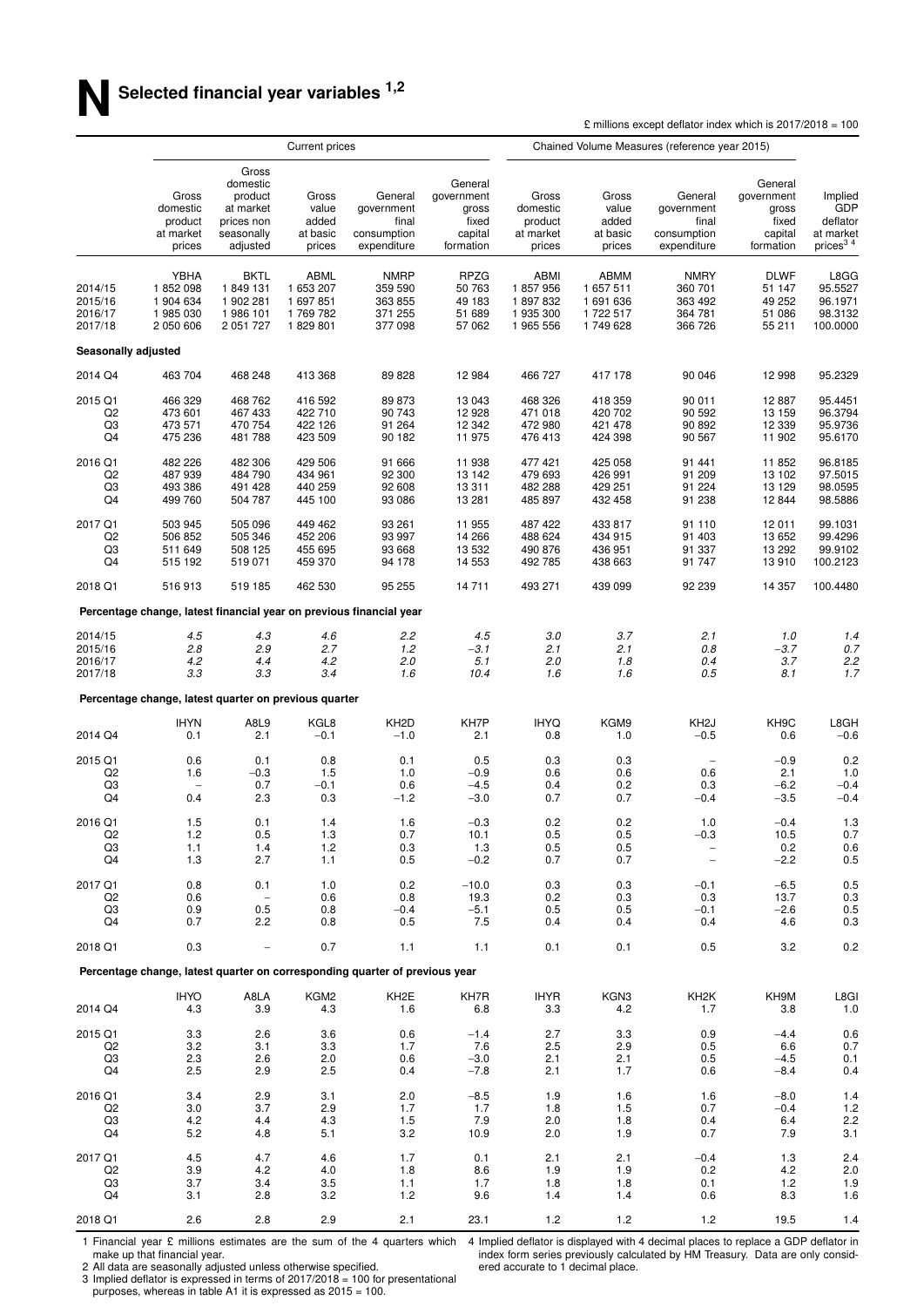|                                                                             |                                                               | Implied deflators <sup>2</sup>                                |                                                   |
|-----------------------------------------------------------------------------|---------------------------------------------------------------|---------------------------------------------------------------|---------------------------------------------------|
|                                                                             | Gross<br>national<br>expenditure                              | Gross<br>domestic<br>product at<br>market prices <sup>3</sup> | Gross value<br>added at<br>basic<br>prices        |
| 2014<br>2015<br>2016<br>2017                                                | MNE <sub>2</sub><br>96.4875<br>96.5657<br>98.1126<br>100.0000 | MNF <sub>2</sub><br>95.7391<br>96.1771<br>98.0718<br>100.0000 | MNX5<br>95.7094<br>96.0169<br>98.0337<br>100.0000 |
| Seasonally adjusted                                                         |                                                               |                                                               |                                                   |
| 2014 Q4                                                                     | 96.2512                                                       | 95.5542                                                       | 95.1402                                           |
| 2015 Q1<br>Q2<br>Q3<br>Q4                                                   | 96.1782<br>97.2461<br>96.8107<br>96.0277                      | 95.7670<br>96.7046<br>96.2973<br>95.9395                      | 95.6116<br>96.4754<br>96.1647<br>95.8160          |
| 2016 Q1<br>Q <sub>2</sub><br>Q <sub>3</sub><br>Q4                           | 97.0882<br>97.7807<br>98.6223<br>98.9594                      | 97.1451<br>97.8305<br>98.3903<br>98.9212                      | 97.0219<br>97.8093<br>98.4795<br>98.8240          |
| 2017 Q1<br>Q <sub>2</sub><br>$^{Q3}_{Q4}$                                   | 99.5481<br>99.7990<br>100.1155<br>100.5375                    | 99.4374<br>99.7650<br>100.2472<br>100.5503                    | 99.4799<br>99.8345<br>100.1360<br>100.5496        |
| 2018 Q1                                                                     | 100.8156                                                      | 100.7868                                                      | 101.1408                                          |
| Percentage change, latest year on previous year                             |                                                               |                                                               |                                                   |
| 2014<br>2015<br>2016<br>2017                                                | MNE3<br>1.2<br>0.1<br>1.6<br>1.9                              | MNF3<br>1.7<br>0.5<br>2.0<br>2.0                              | MNX6<br>1.2<br>0.3<br>2.1<br>2.0                  |
| Percentage change, latest quarter on previous quarter                       |                                                               |                                                               |                                                   |
| 2014 Q4                                                                     | MNE4<br>$-0.6$                                                | MNF4<br>$-0.6$                                                | MNX7<br>$-1.2$                                    |
| 2015 Q1<br>Q2<br>Q <sub>3</sub><br>Q4                                       | $-0.1$<br>1.1<br>$-0.4$<br>$-0.8$                             | 0.2<br>1.0<br>$-0.4$<br>$-0.4$                                | 0.5<br>0.9<br>$-0.3$<br>$-0.4$                    |
| 2016 Q1<br>Q <sub>2</sub><br>Q <sub>3</sub><br>Q <sub>4</sub>               | 1.1<br>0.7<br>0.9<br>0.3                                      | 1.3<br>0.7<br>0.6<br>0.5                                      | 1.3<br>0.8<br>0.7<br>0.3                          |
| 2017 Q1<br>Q2<br>Q3<br>Q4                                                   | 0.6<br>0.3<br>0.3<br>0.4                                      | $\begin{array}{c} 0.5 \\ 0.3 \end{array}$<br>0.5<br>0.3       | 0.7<br>0.4<br>0.3<br>0.4                          |
| 2018 Q1                                                                     | 0.3                                                           | 0.2                                                           | 0.6                                               |
| Percentage change, latest quarter on corresponding quarter of previous year |                                                               |                                                               |                                                   |
| 2014 Q4                                                                     | MNE5<br>0.7                                                   | MNF <sub>5</sub><br>1.0                                       | $MNX8$<br>$0.1$                                   |
| 2015 Q1<br>Q2                                                               | 0.1<br>0.5                                                    | 0.6<br>0.7<br>0.1                                             | 0.3<br>0.4                                        |
| $\frac{Q3}{Q4}$                                                             | $-0.2$                                                        | 0.4                                                           | $-0.1$<br>0.7                                     |
| 2016 Q1<br>Q2<br>Q <sub>3</sub><br>Q <sub>4</sub>                           | 0.9<br>0.5<br>1.9<br>3.1                                      | 1.4<br>$1.2$<br>2.2<br>3.1                                    | 1.5<br>1.4<br>2.4<br>3.1                          |
| 2017 Q1<br>Q2<br>$\overline{Q_3}$ <sub>Q4</sub>                             | 2.5<br>2.1<br>1.5<br>$1.\overline{6}$                         | 2.4<br>2.0<br>$\begin{array}{c} 1.9 \\ 1.6 \end{array}$       | $2.5$<br>$2.1$<br>$1.7$<br>$1.7$                  |

2018 Q1 1.3 1.4 1.7

1 Implied deflator is expressed in terms of 2016 = 100, whereas in table A1 it

is expressed as 2015 = 100.

2 Data are only considered accurate to 1 decimal place.

3 Implied deflator is displayed with 4 decimal places to replace a GDP defla-

tor in index form series previously calculated by HM Treasury.

 $2016 = 100$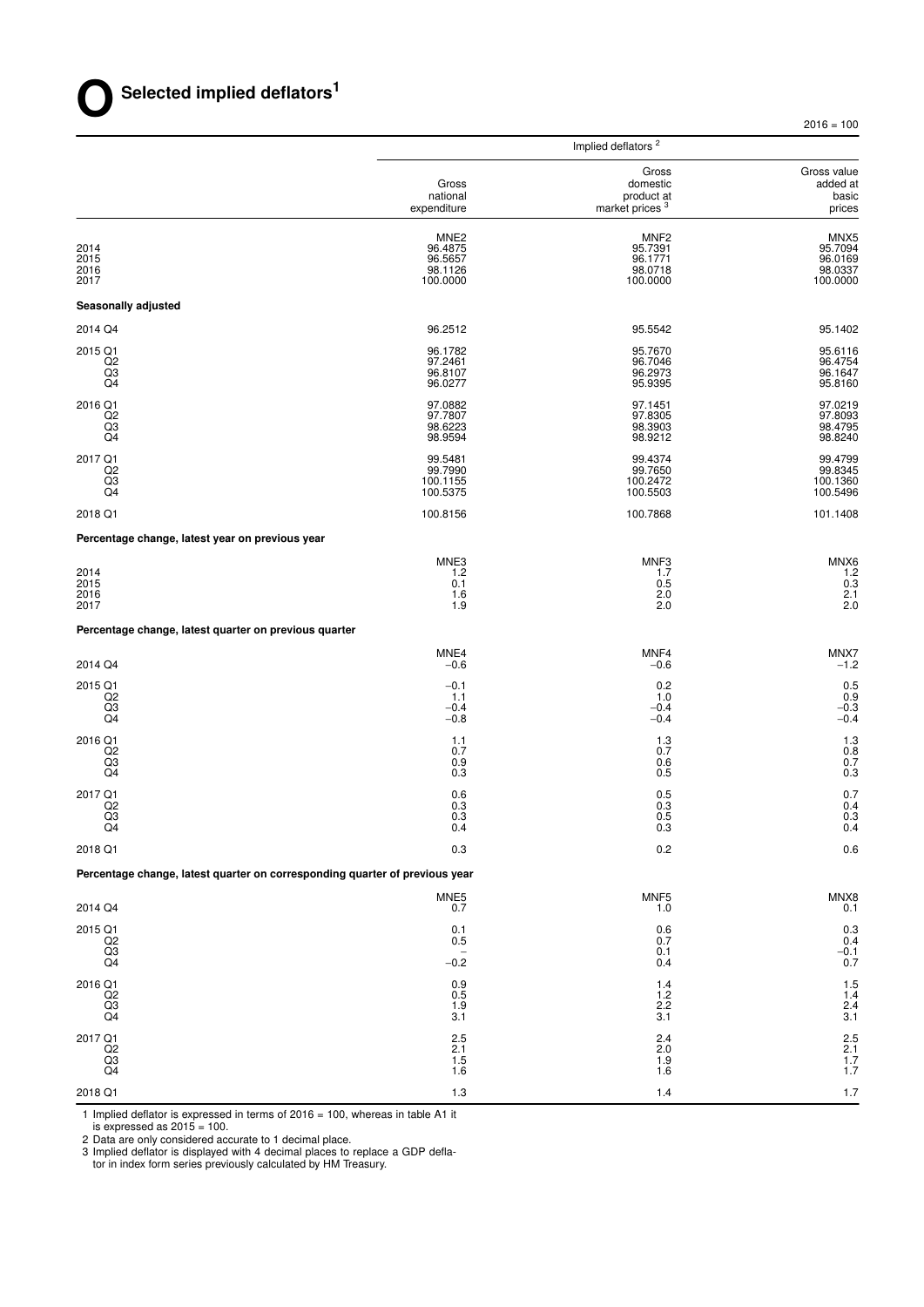## **P GDP Per Head<sup>1</sup>**

|                                       | UK resident                                                                 |                                                         | <b>Current Prices</b>                               | Chained volume measures (Reference year 2015)           |                                                     |
|---------------------------------------|-----------------------------------------------------------------------------|---------------------------------------------------------|-----------------------------------------------------|---------------------------------------------------------|-----------------------------------------------------|
|                                       | population<br>mid-year estimates<br>(persons thousands) <sup>2</sup>        | Gross domestic product<br>at market prices <sup>3</sup> | Gross domestic product<br>per head <sup>4</sup>     | Gross domestic product<br>at market prices <sup>3</sup> | Gross domestic product<br>per head                  |
| 2014<br>2015<br>2016<br>2017          | EBAQ<br>64 597<br>65 110<br>65 648<br>66 051                                | YBHA<br>1837062<br>1888737<br>1963311<br>2 037 638      | <b>IHXT</b><br>28 439<br>29 008<br>29 907<br>30 849 | ABMI<br>1 845 444<br>1888737<br>1 925 299<br>1 959 707  | <b>IHXW</b><br>28 569<br>29 008<br>29 328<br>29 670 |
| Seasonally adjusted                   |                                                                             |                                                         |                                                     |                                                         |                                                     |
| 2014 Q4                               | 64 854                                                                      | 463 704                                                 | 7 150                                               | 466 727                                                 | 7 1 9 7                                             |
| 2015 Q1<br>$^{Q2}_{Q3}$<br>Q4         | 64 982<br>65 110<br>65 226<br>65 341                                        | 466 329<br>473 601<br>473 571<br>475 236                | 7 1 7 6<br>7 2 7 4<br>$7\,260$<br>7 2 7 3           | 468 326<br>471 018<br>472 980<br>476 413                | 7 207<br>7 234<br>7 251<br>7 2 9 1                  |
| 2016 Q1<br>Q2<br>Q3<br>Q4             | 65 514<br>65 648<br>65 749<br>65 850                                        | 482 226<br>487 939<br>493 386<br>499 760                | 7 3 6 1<br>7 4 3 3<br>7504<br>7589                  | 477 421<br>479 693<br>482 288<br>485 897                | 7 2 8 7<br>7 3 0 7<br>7335<br>7379                  |
| 2017 Q1<br>Q <sub>2</sub><br>Q3<br>Q4 | 65 951<br>66 051<br>66 155<br>66 258                                        | 503 945<br>506 852<br>511 649<br>515 192                | 7641<br>7674<br>7 7 3 4<br>7776                     | 487 422<br>488 624<br>490 876<br>492 785                | 7391<br>7398<br>7420<br>7437                        |
| 2018 Q1                               | 66 362                                                                      | 516913                                                  | 7789                                                | 493 271                                                 | 7433                                                |
|                                       | Percentage change, latest year on previous year                             |                                                         |                                                     |                                                         |                                                     |
| 2014<br>2015<br>2016<br>2017          |                                                                             | <b>IHYM</b><br>4.8<br>2.8<br>$\frac{3.9}{3.8}$          | N3Y3<br>4.0<br>2.0<br>3.1<br>3.1                    | <b>IHYP</b><br>3.1<br>2.3<br>$\frac{1.9}{1.8}$          | N3Y6<br>2.3<br>1.5<br>1.1<br>1.2                    |
|                                       | Percentage change, latest quarter on previous quarter                       |                                                         |                                                     |                                                         |                                                     |
| 2014 Q4                               |                                                                             | <b>IHYN</b><br>0.1                                      | <b>N3Y4</b><br>$-0.1$                               | <b>IHYQ</b><br>0.8                                      | N3Y7<br>0.6                                         |
| 2015 Q1<br>$^{Q2}_{Q3}$<br>Q4         |                                                                             | 0.6<br>1.6<br>0.4                                       | 0.4<br>1.4<br>$-0.2$<br>0.2                         | 0.3<br>0.6<br>0.4<br>0.7                                | 0.1<br>$0.4$<br>$0.2$<br>0.6                        |
| 2016 Q1<br>Q2<br>Q3<br>Q4             |                                                                             | 1.5<br>1.2<br>1.1<br>1.3                                | 1.2<br>1.0<br>1.0<br>1.1                            | 0.2<br>0.5<br>$\begin{array}{c} 0.5 \\ 0.7 \end{array}$ | $-0.1$<br>0.3<br>0.4<br>0.6                         |
| 2017 Q1<br>Q2<br>Q3<br>Q4             |                                                                             | 0.8<br>0.6<br>0.9<br>0.7                                | 0.7<br>0.4<br>0.8<br>0.5                            | $\begin{array}{c} 0.3 \\ 0.2 \end{array}$<br>0.5<br>0.4 | 0.2<br>0.1<br>0.3<br>0.2                            |
| 2018 Q1                               |                                                                             | 0.3                                                     | 0.2                                                 | 0.1                                                     | $-0.1$                                              |
|                                       | Percentage change, latest quarter on corresponding quarter of previous year |                                                         |                                                     |                                                         |                                                     |
| 2014 Q4                               |                                                                             | <b>IHYO</b><br>4.3                                      | <b>N3Y5</b><br>3.5                                  | <b>IHYR</b><br>3.3                                      | N3Y8<br>2.5                                         |
| 2015 Q1<br>Q2<br>Q <sub>3</sub><br>Q4 |                                                                             | 3.3<br>3.2<br>2.3<br>2.5                                | 2.5<br>2.4<br>1.5<br>1.7                            | 2.7<br>2.5<br>$2.\overline{1}$<br>2.1                   | 1.9<br>1.7<br>1.3<br>1.3                            |
| 2016 Q1<br>Q2<br>$^{Q3}_{Q4}$         |                                                                             | 3.4<br>3.0<br>4.2<br>5.2                                | 2.6<br>2.2<br>3.4<br>4.3                            | 1.9<br>1.8<br>2.0<br>2.0                                | 1.1<br>1.0<br>1.2<br>1.2                            |
| 2017 Q1<br>Q2<br>Q3<br>Q4             |                                                                             | 4.5<br>3.9<br>3.7<br>3.1                                | 3.8<br>3.2<br>3.1<br>2.5                            | 2.1<br>1.9<br>1.8<br>1.4                                | 1.4<br>1.2<br>1.2<br>0.8                            |
| 2018 Q1                               |                                                                             | 2.6                                                     | 1.9                                                 | 1.2                                                     | 0.6                                                 |

1 This data uses the latest population estimates with the exception of the lat-<br>est year where populations projections are used. The quarterly data in this table does not sum to annuals (excluding GDP at market prices)

2 The UK resident population mid-year estimates used in this publication are published on 22 June 2017

3 GDP is presented in £ million; also published in table A2

4 Due to a small processing error, the GDP per head current price series has been revised. Revisions affect annual data only. Headline GDP per head in chained volume measures, quarterly levels and growth rates of the current price series are unaffected.

£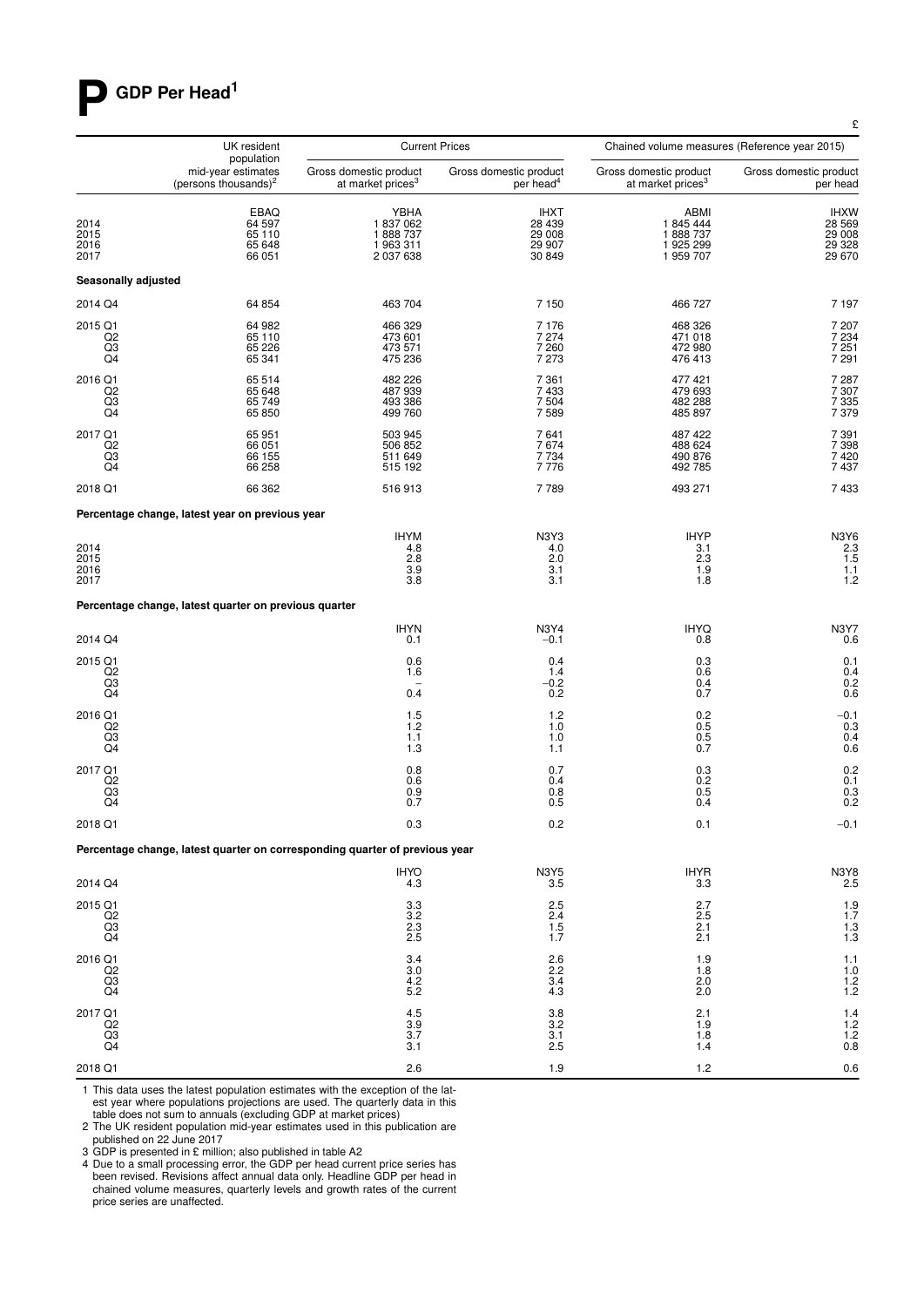## AA<sup>Annex A - Growth and contributions to growth - output components of GDP<sup>1,2</sup><br>Seasonally adjusted data</sup> **Chained Volume Measures**

|                                                    |                                                                                                | Seasonally adjusted data                                                    |                                                                                       |                                                  |                                                                                                       |                                                                                                       |                                                             |                                 |                                                  |                                                    |                                               | Reference year 2015                            |
|----------------------------------------------------|------------------------------------------------------------------------------------------------|-----------------------------------------------------------------------------|---------------------------------------------------------------------------------------|--------------------------------------------------|-------------------------------------------------------------------------------------------------------|-------------------------------------------------------------------------------------------------------|-------------------------------------------------------------|---------------------------------|--------------------------------------------------|----------------------------------------------------|-----------------------------------------------|------------------------------------------------|
|                                                    | Agri-<br>culture,<br>forestry,<br>and<br>fishing                                               | Total<br>Production                                                         | Mining &<br>quarrying<br>inc oil<br>& gas<br>extract                                  | Manu-<br>facturing                               | Electric,<br>gas,<br>steam &<br>air                                                                   | Water<br>supply,<br>sewerage                                                                          | Constr<br>uction                                            | Total<br>Services               | Distri-<br>bution,<br>hotels &<br>restaurants    | Transport<br>storage<br>and<br>commu-<br>nications | <b>Business</b><br>services<br>and<br>finance | Govern-<br>ment and<br>other<br>services       |
|                                                    |                                                                                                | Percentage change, latest year on previous year                             |                                                                                       |                                                  |                                                                                                       |                                                                                                       |                                                             |                                 |                                                  |                                                    |                                               |                                                |
| Growth<br>2015<br>2016<br>2017                     | L3BB<br>1.2<br>$-5.6$<br>$-0.4$                                                                | L3BG<br>1.2<br>1.3<br>1.9                                                   | L3BH<br>8.1<br>$-0.5$                                                                 | L3BN<br>0.9<br>2.5                               | L3DM<br>1.0<br>2.6<br>$-0.8$                                                                          | L3DQ<br>3.4<br>$\frac{5.2}{2.3}$                                                                      | L3DW<br>4.4<br>$\frac{3.9}{5.7}$                            | L3E2<br>2.6<br>$^{2.5}_{1.5}$   | L3GP<br>4.7<br>4.7<br>1.8                        | KI8L<br>4.0<br>4.7<br>3.5                          | KI8N<br>2.4<br>$2.2$<br>1.7                   | KI8P<br>0.9<br>$0.6$<br>$0.1$                  |
| Contributions to growth                            |                                                                                                |                                                                             |                                                                                       |                                                  |                                                                                                       |                                                                                                       |                                                             |                                 |                                                  |                                                    |                                               |                                                |
| 2015<br>2016<br>2017                               | ZZ3V<br>$\overline{\phantom{a}}$<br>$\qquad \qquad -$                                          | ZZ3W<br>${}^{0.2}_{0.2}$<br>0.3                                             | ZZ3Y<br>0.1<br>$\qquad \qquad -$<br>$\overline{\phantom{0}}$                          | ZZ3X<br>0.1<br>0.3                               | ZZ3Z<br>$\overline{\phantom{0}}$<br>$\overline{\phantom{0}}$                                          | ZZ42<br>0.1<br>$\overline{\phantom{0}}$                                                               | ZZ43<br>$0.3 \\ 0.2$<br>0.4                                 | ZZ44<br>2.0<br>2.0<br>1.2       | ZZ45<br>0.6<br>0.6<br>0.3                        | ZZ46<br>0.4<br>0.5<br>0.4                          | ZZ47<br>${}^{0.8}_{0.7}$<br>0.6               | ZZ48<br>0.2<br>0.1<br>$\overline{\phantom{0}}$ |
|                                                    |                                                                                                | Percentage change, latest quarter on previous quarter                       |                                                                                       |                                                  |                                                                                                       |                                                                                                       |                                                             |                                 |                                                  |                                                    |                                               |                                                |
| Growth                                             |                                                                                                |                                                                             |                                                                                       |                                                  |                                                                                                       |                                                                                                       |                                                             |                                 |                                                  |                                                    |                                               |                                                |
| 2015 Q3<br>Q4                                      | L3BB<br>$-0.3$<br>$-1.3$                                                                       | L3BG<br>$-0.4$                                                              | L3BH<br>1.4<br>$-3.1$                                                                 | L3BN<br>$-0.4$<br>0.1                            | L3DM<br>0.7<br>$-1.8$                                                                                 | L3DQ<br>0.5                                                                                           | L3DW<br>$-0.4$<br>1.2                                       | L3E2<br>0.4<br>0.7              | L3GP<br>0.6<br>1.3                               | KI8L<br>0.9<br>0.5                                 | KI8N<br>0.4<br>0.6                            | KI8P<br>$-0.1$<br>0.8                          |
| 2016 Q1<br>Q2<br>Q3<br>Q4                          | $-4.0$<br>$-1.0$<br>$-0.2$<br>0.7                                                              | $\qquad \qquad -$<br>2.1<br>$-0.5$<br>0.8                                   | $-2.5$<br>2.4<br>5.3<br>$-8.5$                                                        | $\overline{\phantom{m}}$<br>1.4<br>$-0.6$<br>1.5 | 1.4<br>5.6<br>$-4.2$<br>3.1                                                                           | 1.3<br>2.7<br>0.3<br>1.2                                                                              | 0.4<br>1.6<br>1.2<br>3.2                                    | 0.8<br>0.3<br>0.8<br>0.6        | 1.5<br>0.9<br>1.2<br>1.6                         | 1.5<br>0.4<br>2.8<br>1.5                           | 0.7<br>0.5<br>0.6<br>0.4                      | 0.3<br>$-0.3$<br>$-0.3$                        |
| 2017 Q1<br>Q <sub>2</sub><br>Q3<br>Q4              | $-0.8$<br>$-0.1$<br>1.1<br>$-1.0$                                                              | 0.4<br>1.0<br>0.4                                                           | 2.7<br>0.9<br>2.0<br>$-4.9$                                                           | 0.5<br>$\overline{\phantom{0}}$<br>1.1<br>1.3    | $-3.0$<br>0.1<br>1.5<br>$-0.4$                                                                        | 2.1<br>$-1.1$<br>$-1.1$<br>$-0.4$                                                                     | 2.4<br>$-0.4$<br>0.4<br>$-0.1$                              | 0.2<br>0.3<br>0.3<br>0.4        | $-0.6$<br>0.4<br>0.5<br>$-0.1$                   | $-0.3$<br>1.1<br>0.3<br>1.1                        | 0.4<br>0.1<br>0.5<br>0.6                      | 0.5<br>$-0.2$<br>0.1                           |
| 2018 Q1                                            | $-1.4$                                                                                         | 0.6                                                                         | 2.2                                                                                   | 0.2                                              | 2.5                                                                                                   | $-1.0$                                                                                                | $-2.7$                                                      | 0.3                             | $-0.1$                                           | 0.4                                                | 0.4                                           | 0.1                                            |
| <b>Contributions to growth</b>                     |                                                                                                |                                                                             |                                                                                       |                                                  |                                                                                                       |                                                                                                       |                                                             |                                 |                                                  |                                                    |                                               |                                                |
| 2015 Q3<br>Q4                                      | ZZ2F<br>$\qquad \qquad -$                                                                      | ZZ <sub>2</sub> G<br>$-0.1$                                                 | ZZ2I<br>$-0.1$                                                                        | ZZ2H<br>$\overline{\phantom{0}}$                 | ZZ2J<br>$\overline{a}$                                                                                | ZZ2K<br>$\overline{a}$                                                                                | ZZ2L<br>0.1                                                 | ZZ2M<br>0.3<br>0.6              | ZZ2N<br>0.1<br>0.2                               | ZZ <sub>20</sub><br>0.1<br>0.1                     | ZZ2P<br>0.1<br>0.2                            | ZZ <sub>2</sub> Q<br>0.2                       |
| 2016 Q1<br>$^{Q2}_{Q3}$<br>Q4                      | $\overline{\phantom{0}}$<br>$\qquad \qquad -$<br>$\overline{\phantom{a}}$<br>$\qquad \qquad -$ | $\qquad \qquad -$<br>0.3<br>$-0.1$<br>0.1                                   | $\qquad \qquad -$<br>$\overline{a}$<br>0.1<br>$-0.1$                                  | $\overline{\phantom{0}}$<br>0.1<br>$-0.1$<br>0.1 | $\overline{a}$<br>0.1<br>$-0.1$<br>0.1                                                                | $\qquad \qquad -$<br>$\overline{\phantom{0}}$<br>$\qquad \qquad -$<br>$\overline{\phantom{0}}$        | $\overline{\phantom{a}}$<br>0.1<br>0.1<br>0.2               | 0.6<br>0.3<br>0.6<br>0.5        | 0.2<br>0.1<br>0.2<br>0.2                         | 0.2<br>$\qquad \qquad -$<br>0.3<br>0.2             | 0.2<br>$0.2$<br>$0.2$<br>0.1                  | 0.1<br>$-0.1$<br>$-0.1$                        |
| 2017 Q1<br>Q <sub>2</sub><br>Q3<br>Q4              | $\overline{\phantom{0}}$<br>$\overline{\phantom{a}}$<br>-<br>$\overline{\phantom{0}}$          | 0.1<br>0.1<br>0.1                                                           | $\overline{\phantom{0}}$<br>$\overline{\phantom{a}}$<br>$\overline{a}$<br>$-0.1$      | 0.1<br>0.1<br>0.1                                | $\overline{\phantom{0}}$<br>$\qquad \qquad -$<br>$\overline{\phantom{0}}$<br>$\overline{\phantom{0}}$ | $\overline{\phantom{0}}$<br>$\qquad \qquad -$<br>$\overline{\phantom{0}}$<br>$\overline{\phantom{m}}$ | 0.1<br>$\overbrace{\phantom{1232211}}$<br>$\qquad \qquad -$ | 0.1<br>0.2<br>0.2<br>0.3        | $-0.1$<br>0.1<br>0.1<br>$\overline{\phantom{0}}$ | $\overline{\phantom{0}}$<br>0.1<br>0.1             | 0.1<br>0.2<br>0.2                             | 0.1<br>$-0.1$<br>$\qquad \qquad -$             |
| 2018 Q1                                            |                                                                                                | 0.1                                                                         |                                                                                       |                                                  |                                                                                                       |                                                                                                       | $-0.2$                                                      | 0.2                             |                                                  |                                                    | 0.1                                           |                                                |
|                                                    |                                                                                                | Percentage change, latest quarter on corresponding quarter of previous year |                                                                                       |                                                  |                                                                                                       |                                                                                                       |                                                             |                                 |                                                  |                                                    |                                               |                                                |
| Growth                                             |                                                                                                |                                                                             |                                                                                       |                                                  |                                                                                                       |                                                                                                       |                                                             |                                 |                                                  |                                                    |                                               |                                                |
| 2015 Q3<br>Q4                                      | L3ZZ<br>0.7<br>$-2.8$                                                                          | L426<br>1.2<br>0.5                                                          | L427<br>13.1<br>7.9                                                                   | <b>L42D</b><br>$-0.7$<br>$-0.9$                  | L44C<br>$-1.0$<br>$-0.9$                                                                              | L44G<br>5.7<br>5.0                                                                                    | L44M<br>2.2<br>3.0                                          | L44Q<br>2.3<br>1.8              | L47F<br>4.5<br>4.0                               | KII <sub>2</sub><br>3.9<br>2.6                     | KIH <sub>9</sub><br>2.1<br>1.5                | KIH <sub>8</sub><br>$0.5 \\ 0.6$               |
| 2016 Q1<br>Q2<br>Q3<br>Q4                          | $-5.0$<br>$-6.5$<br>$-6.4$<br>$-4.4$                                                           | 0.1<br>1.7<br>1.2<br>2.4                                                    | 4.2<br>$-1.9$<br>1.8<br>$-3.8$                                                        | $-0.8$<br>1.2<br>0.9<br>2.3                      | $-1.9$<br>5.9<br>0.7<br>5.7                                                                           | 5.9<br>4.5<br>4.9<br>5.6                                                                              | 1.8<br>2.8<br>4.5<br>6.5                                    | $2.5$<br>$2.3$<br>$2.7$<br>2.5  | 4.5<br>4.3<br>4.9<br>5.2                         | 4.0<br>3.3<br>$5.\overline{2}$<br>6.3              | 2.1<br>2.2<br>2.3<br>2.2                      | 1.3<br>0.6<br>0.7<br>$-0.4$                    |
| 2017 Q1<br>Q2<br>$_{\rm Q4}^{\rm Q3}$              | $-1.3$<br>$-0.4$<br>0.9<br>$-0.8$                                                              | 2.8<br>0.6<br>2.2<br>1.9                                                    | 1.3<br>$-0.2$<br>$-3.3$<br>0.6                                                        | 2.9<br>1.3<br>3.1<br>2.9                         | 1.2<br>$-4.1$<br>1.7<br>$-1.7$                                                                        | 6.4<br>2.5<br>1.1<br>$-0.5$                                                                           | 8.6<br>6.5<br>5.6<br>2.3                                    | 1.9<br>1.8<br>$\frac{1.3}{1.1}$ | 3.0<br>2.5<br>1.8<br>0.2                         | 4.3<br>5.0<br>2.5<br>2.1                           | 2.0<br>1.6<br>1.6<br>1.7                      | $-0.2$<br>0.1<br>$-0.1$<br>0.4                 |
| 2018 Q1                                            | $-1.3$                                                                                         | 2.0                                                                         | 0.1                                                                                   | 2.5                                              | 3.9                                                                                                   | $-3.5$                                                                                                | $-2.7$                                                      | $1.2$                           | 0.7                                              | 2.8                                                | 1.7                                           |                                                |
| <b>Contributions to growth</b>                     |                                                                                                |                                                                             |                                                                                       |                                                  |                                                                                                       |                                                                                                       |                                                             |                                 |                                                  |                                                    |                                               |                                                |
| 2015 Q3<br>Q4                                      | ZZ36<br>$\overline{a}$                                                                         | ZZ37<br>0.2<br>0.1                                                          | ZZ39<br>0.2<br>0.1                                                                    | ZZ38<br>$-0.1$<br>$-0.1$                         | ZZ3A<br>$\overline{a}$                                                                                | ZZ3B<br>0.1<br>0.1                                                                                    | ZZ3C<br>0.1<br>0.2                                          | ZZ3D<br>1.8<br>$1.5$            | ZZ3E<br>0.6<br>0.5                               | ZZ3F<br>0.4<br>0.3                                 | ZZ3G<br>0.7<br>0.5                            | ZZ3H<br>0.1<br>0.1                             |
| 2016 Q1<br>Q <sub>2</sub><br>$\overline{Q3}$<br>Q4 | $\qquad \qquad -$<br>$\overline{\phantom{0}}$                                                  | $\overline{\phantom{0}}$<br>0.2<br>0.2<br>0.3                               | $\qquad \qquad -$<br>$\qquad \qquad -$<br>$\overline{a}$                              | $-0.1$<br>0.1<br>0.1<br>0.2                      | 0.1<br>0.1                                                                                            | 0.1<br>$\overline{\phantom{a}}$<br>$\overline{\phantom{a}}$<br>0.1                                    | 0.1<br>0.2<br>0.3<br>0.4                                    | 2.0<br>1.8<br>2.2<br>2.0        | 0.6<br>0.6<br>0.7<br>0.7                         | 0.4<br>0.3<br>0.5<br>0.7                           | 0.7<br>0.7<br>0.8<br>0.7                      | $0.3$<br>$0.1$<br>0.2<br>$-0.1$                |
| 2017 Q1<br>Q2<br>Q3<br>Q4                          |                                                                                                | 0.4<br>0.1<br>0.3<br>0.3                                                    | -<br>$\overline{\phantom{0}}$<br>$\overline{\phantom{0}}$<br>$\overline{\phantom{0}}$ | 0.3<br>0.1<br>0.3<br>0.3                         | $-0.1$                                                                                                | 0.1<br>$\qquad \qquad -$<br>$\qquad \qquad -$<br>$\qquad \qquad -$                                    | 0.5<br>0.4<br>0.3<br>0.1                                    | 1.5<br>1.4<br>1.0<br>0.9        | 0.4<br>0.3<br>0.2<br>$\overline{\phantom{0}}$    | 0.5<br>0.5<br>0.3<br>0.2                           | 0.6<br>0.5<br>0.5<br>0.6                      | -<br>$\overline{a}$<br>0.1                     |
| 2018 Q1                                            |                                                                                                | 0.3                                                                         |                                                                                       | 0.3                                              | 0.1                                                                                                   |                                                                                                       | $-0.2$                                                      | 1.0                             | 0.1                                              | 0.3                                                | 0.6                                           |                                                |

1 Estimates are accurate to 1 decimal place 2 Contribution are to output gross value added and therefore may not sum to the percentage change in average GDP. More information on the difference between the 3 measures can be found in the Short Guide to National Accounts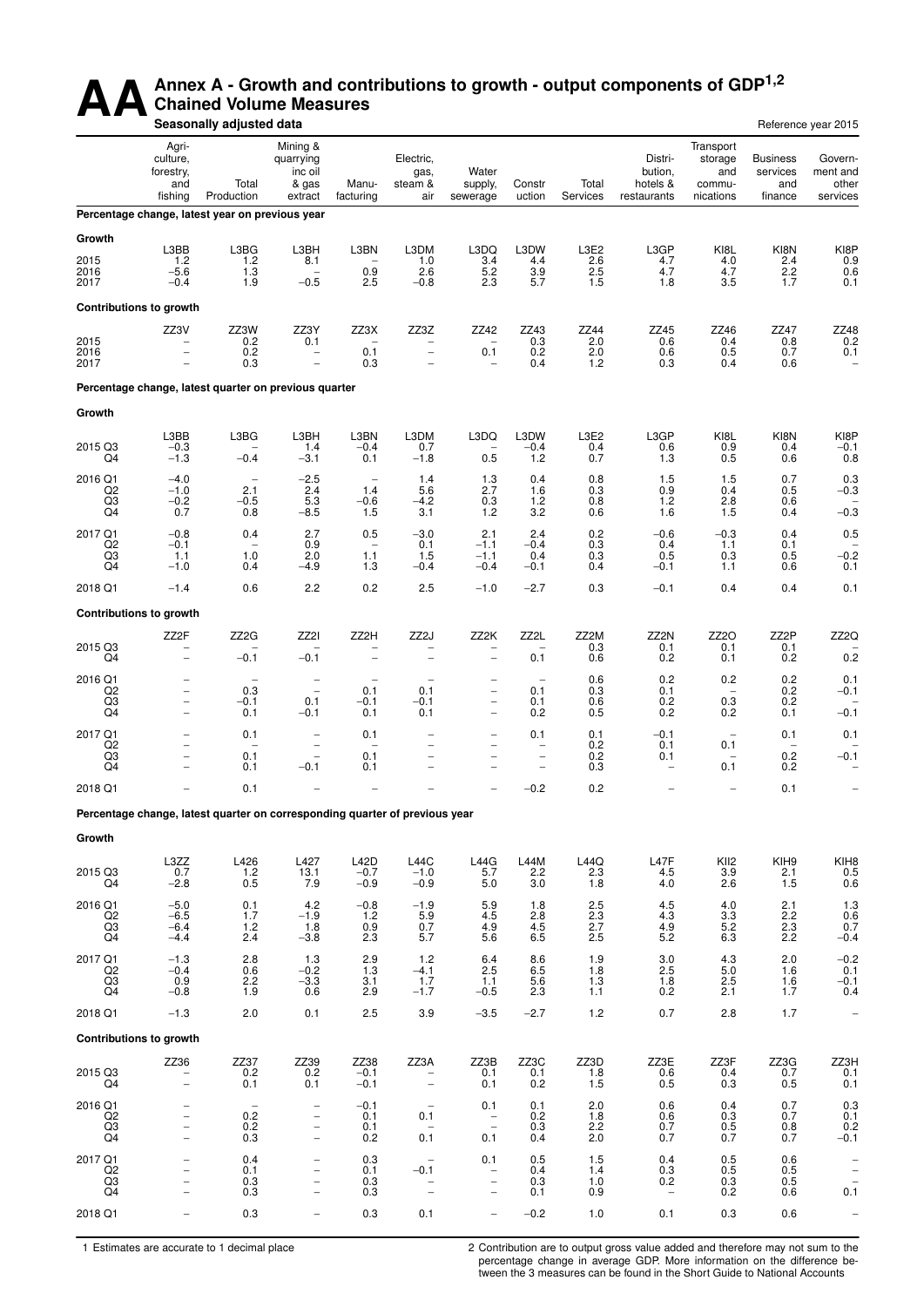### **AB** Annex B - Growth and contributions to growth - expenditure components of GDP<sup>1,2</sup><br>Seasonally adjusted data **Chained Volume Measures Seasonally adjusted data Reference year 2015**

|                                                   |                                                                             | Final consumption expenditure                                         |                                                                  |                                                  |                                     |                                                                    |                                       |                                              |                                                          |
|---------------------------------------------------|-----------------------------------------------------------------------------|-----------------------------------------------------------------------|------------------------------------------------------------------|--------------------------------------------------|-------------------------------------|--------------------------------------------------------------------|---------------------------------------|----------------------------------------------|----------------------------------------------------------|
|                                                   | House-<br>holds                                                             | Non-prof-<br>it<br>instit-<br>utions $3$                              | General<br>govern-<br>ment                                       | Gross capital<br>formation                       | Gross fixed<br>capital<br>formation | <b>Business</b><br>investme-<br>nt                                 | Total<br>exports                      | less<br>Total<br>imports                     | Net trade                                                |
|                                                   | Percentage change, latest year on previous year                             |                                                                       |                                                                  |                                                  |                                     |                                                                    |                                       |                                              |                                                          |
| Growth                                            |                                                                             |                                                                       |                                                                  |                                                  |                                     |                                                                    |                                       |                                              |                                                          |
| 2015<br>2016<br>2017                              | KGZ5<br>$\overline{2.7}$<br>3.1<br>1.7                                      | <b>KH26</b><br>$-0.8$<br>$-0.1$                                       | KH <sub>2</sub><br>0.6<br>0.8<br>0.1                             | ZZ6H<br>4.1<br>0.9<br>1.6                        | KG7N<br>2.8<br>1.8<br>4.0           | KG7M<br>3.7<br>$-0.5$<br>2.4                                       | KH <sub>2U</sub><br>5.0<br>2.3<br>5.7 | KH3N<br>5.1<br>4.8<br>3.2                    |                                                          |
| <b>Contributions to growth</b>                    |                                                                             |                                                                       |                                                                  |                                                  |                                     |                                                                    |                                       |                                              |                                                          |
| 2015<br>2016<br>2017                              | ZZ6M<br>1.7<br>1.9<br>1.1                                                   | ZZ6N<br>$\overline{\phantom{0}}$                                      | ZZ60<br>0.1<br>0.2                                               | ZZ6P<br>0.7<br>0.2<br>0.3                        | ZZ6Q<br>0.5<br>0.3<br>0.7           | ZZ6R<br>0.3<br>$\overline{\phantom{0}}$<br>0.2                     | ZZ6S<br>1.4<br>0.6<br>1.6             | ZZ6T<br>1.5<br>1.4<br>1.0                    | ZZ6U<br>$-0.1$<br>$-0.8$<br>0.6                          |
|                                                   | Percentage change, latest quarter on previous quarter                       |                                                                       |                                                                  |                                                  |                                     |                                                                    |                                       |                                              |                                                          |
| Growth                                            |                                                                             |                                                                       |                                                                  |                                                  |                                     |                                                                    |                                       |                                              |                                                          |
| 2015 Q3<br>Q4                                     | KGZ6<br>1.0<br>0.4                                                          | <b>KH27</b><br>$-1.2$<br>1.3                                          | KH <sub>2</sub> J<br>0.3<br>$-0.4$                               | ZZ5H<br>1.7<br>5.7                               | KG7Q<br>$-3.1$<br>0.1               | KG7P<br>$-3.3$<br>0.1                                              | KH <sub>2</sub> V<br>$-1.0$<br>1.9    | KH <sub>3</sub> O<br>0.8<br>3.2              |                                                          |
| 2016 Q1<br>Q <sub>2</sub><br>Q3<br>Q4             | 0.8<br>1.1<br>0.8<br>0.3                                                    | $-0.5$<br>$\overline{\phantom{0}}$<br>$-0.1$<br>$-0.1$                | 1.0<br>$-0.3$<br>$\qquad \qquad -$<br>$\overline{\phantom{m}}$   | $-1.8$<br>$-4.4$<br>8.8<br>$-6.3$                | 0.7<br>2.0<br>1.1<br>0.7            | 0.7<br>1.3<br>$-0.1$                                               | $-1.5$<br>2.8<br>$-1.8$<br>5.2        | 0.2<br>1.0<br>3.3<br>$-1.0$                  |                                                          |
| 2017 Q1<br>Q <sub>2</sub><br>Q3<br>Q4             | 0.4<br>0.3<br>0.3<br>0.3                                                    | $\overline{\phantom{0}}$<br>0.2<br>$\overline{\phantom{0}}$<br>$-0.1$ | $-0.1$<br>0.3<br>$-0.1$<br>0.4                                   | 2.8<br>$-1.1$<br>1.4<br>3.2                      | 0.7<br>1.7<br>0.5<br>1.1            | 0.3<br>1.2<br>0.8<br>0.3                                           | $-0.2$<br>1.9<br>1.8<br>$-0.9$        | 0.9<br>0.6<br>1.2<br>0.4                     |                                                          |
| 2018 Q1                                           | 0.2                                                                         | $-1.1$                                                                | 0.5                                                              | $-0.9$                                           | 0.9                                 | $-0.2$                                                             | $-0.5$                                | $-0.6$                                       |                                                          |
| <b>Contributions to growth</b>                    |                                                                             |                                                                       |                                                                  |                                                  |                                     |                                                                    |                                       |                                              |                                                          |
| 2015 Q3<br>Q4                                     | ZZ5M<br>0.7<br>0.3                                                          | ZZ5N<br>$\overline{\phantom{0}}$                                      | ZZ5O<br>0.1<br>$-0.1$                                            | ZZ5P<br>0.3<br>1.0                               | ZZ5Q<br>$-0.5$                      | ZZ5R<br>$-0.3$                                                     | ZZ5S<br>$-0.3$<br>0.5                 | ZZ5T<br>0.2<br>1.0                           | ZZ5U<br>$-0.5$<br>$-0.4$                                 |
| 2016 Q1<br>Q2<br>Q3<br>Q4                         | 0.5<br>$\begin{array}{c} 0.7 \\ 0.5 \end{array}$<br>0.2                     | -<br>$\overline{a}$<br>$\overline{a}$                                 | 0.2<br>-<br>$\overline{\phantom{0}}$<br>$\overline{\phantom{m}}$ | $-0.3$<br>$-0.8$<br>1.4<br>$-1.1$                | 0.1<br>0.3<br>0.2<br>0.1            | $\overline{\phantom{0}}$<br>0.1<br>0.1<br>$\overline{\phantom{0}}$ | $-0.4$<br>0.8<br>$-0.5$<br>1.4        | 0.1<br>0.3<br>1.0<br>$-0.3$                  | $-0.5$<br>$\frac{0.5}{-1.5}$<br>1.7                      |
| 2017 Q1<br>Q <sub>2</sub><br>Q3<br>Q4             | 0.2<br>0.2<br>${}^{0.2}_{0.2}$                                              | $\overline{a}$                                                        | 0.1<br>0.1                                                       | 0.5<br>$-0.2$<br>0.2<br>0.5                      | 0.1<br>0.3<br>0.1<br>0.2            | 0.1<br>0.1                                                         | 0.5<br>0.5<br>$-0.3$                  | 0.3<br>0.2<br>0.4<br>0.1                     | $^{-0.3}_{0.4}$<br>0.2<br>$-0.4$                         |
| 2018 Q1                                           | 0.2                                                                         |                                                                       | 0.1                                                              | $-0.2$                                           | 0.2                                 |                                                                    | $-0.2$                                | $-0.2$                                       |                                                          |
| Growth                                            | Percentage change, latest quarter on corresponding quarter of previous year |                                                                       |                                                                  |                                                  |                                     |                                                                    |                                       |                                              |                                                          |
| 2015 Q3<br>Q4                                     | KGZ7<br>$\frac{2.5}{3.2}$                                                   | <b>KH28</b><br>$-1.4$<br>0.2                                          | KH <sub>2</sub> K<br>0.5<br>0.6                                  | ZZ5Y<br>1.8<br>1.9                               | KG7T<br>0.4<br>1.1                  | KG7S<br>1.1<br>2.0                                                 | KH <sub>2</sub> W<br>5.3<br>2.8       | KH3P<br>4.4<br>3.7                           |                                                          |
| 2016 Q1<br>Q <sub>2</sub><br>$_{\rm Q4}^{\rm Q3}$ | 2.9<br>3.3<br>3.1<br>3.0                                                    | 0.2<br>$-0.5$<br>0.6<br>$-0.8$                                        | 1.6<br>0.7<br>0.4<br>0.7                                         | $-0.6$<br>0.9<br>8.0<br>$-4.2$                   | $-0.9$<br>$-0.4$<br>4.0<br>4.6      | $-3.1$<br>$-2.6$<br>2.1<br>1.9                                     | 1.3<br>2.1<br>1.3<br>4.6              | 2.6<br>$5.\overline{3}$<br>$\frac{7.9}{3.6}$ |                                                          |
| 2017 Q1<br>Q <sub>2</sub><br>Q3<br>Q4             | $\frac{2.6}{1.8}$<br>1.3<br>$1.2$                                           | $-0.2$<br>$\overline{\phantom{a}}$<br>0.1<br>0.1                      | $-0.4$<br>0.2<br>0.1<br>0.6                                      | 0.3<br>3.7<br>$-3.4$<br>6.4                      | 4.5<br>4.2<br>3.6<br>4.0            | 2.2<br>2.7<br>2.2<br>2.6                                           | 6.1<br>5.1<br>9.0<br>2.7              | 4.3<br>3.8<br>1.7<br>3.1                     |                                                          |
| 2018 Q1                                           | 1.1                                                                         | $-0.9$                                                                | 1.2                                                              | 2.6                                              | 4.3                                 | 2.0                                                                | 2.3                                   | 1.6                                          |                                                          |
| <b>Contributions to growth</b>                    |                                                                             |                                                                       |                                                                  |                                                  |                                     |                                                                    |                                       |                                              |                                                          |
| 2015 Q3<br>Q4                                     | ZZ65<br>1.6<br>2.0                                                          | ZZ66                                                                  | ZZ67<br>0.1<br>0.1                                               | ZZ68<br>0.3<br>0.3                               | ZZ69<br>0.1<br>0.2                  | ZZ6A<br>0.1<br>0.2                                                 | ZZ6B<br>1.5<br>0.8                    | ZZ6C<br>1.3<br>1.2                           | ZZ6D<br>$0.2 - 0.3$                                      |
| 2016 Q1<br>Q <sub>2</sub><br>$\frac{Q3}{Q4}$      | 1.8<br>2.1<br>2.0<br>1.9                                                    |                                                                       | 0.3<br>0.1<br>0.1<br>0.1                                         | $-0.1$<br>0.1<br>1.3<br>$-0.7$                   | $-0.2$<br>$-0.1$<br>0.7<br>0.7      | $-0.3$<br>$-0.2$<br>0.2<br>0.2                                     | 0.3<br>0.6<br>0.3<br>1.3              | 0.8<br>1.5<br>2.3<br>1.1                     | $-0.4$<br>$-0.9$<br>$-1.9$<br>0.2                        |
| 2017 Q1<br>Q2<br>Q3<br>Q4                         | 1.6<br>1.1<br>0.8<br>0.8                                                    |                                                                       | $-0.1$<br>$\overline{\phantom{0}}$<br>$\qquad \qquad -$<br>0.1   | $\overline{\phantom{a}}$<br>0.6<br>$-0.6$<br>1.1 | 0.7<br>0.7<br>0.6<br>0.7            | 0.2<br>$\begin{array}{c} 0.3 \\ 0.2 \end{array}$<br>0.2            | 1.7<br>1.4<br>2.5<br>0.8              | 1.3<br>$^{1.2}_{0.5}$<br>0.9                 | 0.4<br>$\begin{array}{c} 0.3 \\ 2.0 \\ -0.2 \end{array}$ |
| 2018 Q1                                           | 0.7                                                                         |                                                                       | $0.2\,$                                                          | 0.4                                              | 0.7                                 | 0.2                                                                | 0.7                                   | 0.5                                          | 0.2                                                      |

1 Estimates are accurate to 1 decimal place 2 This table does not include the contribution from the statistical discrepancy and components may not sum to the percentage change in average GDP. Chained volume measure data for this component are available in table C2 3 Non-profit institutions serving households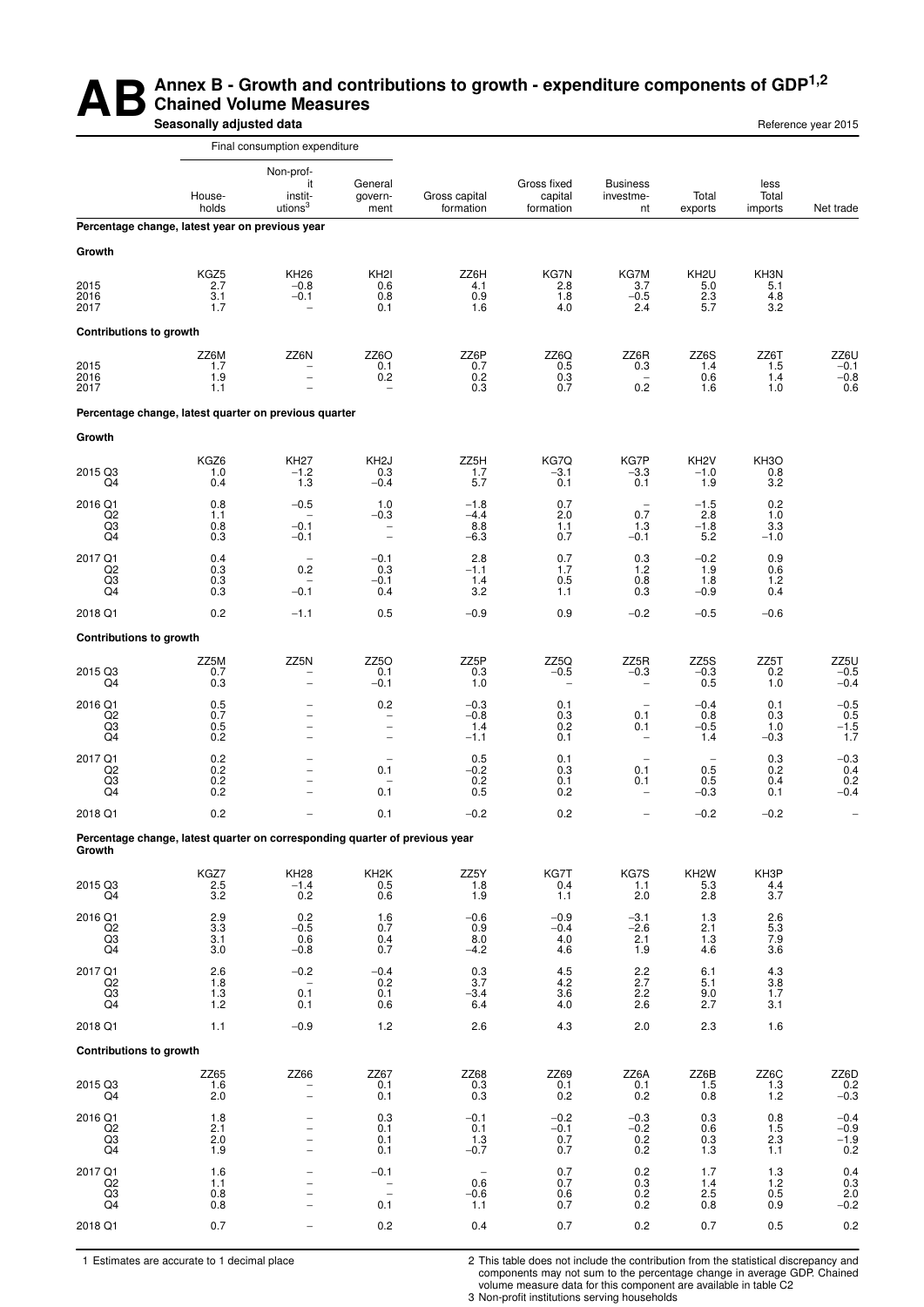#### AC<sup>Annex C - Growth and contributions to growth - income components of GDP<sup>1,2</sup><br>Seasonally adjusted data</sup> **Current Prices Seasonally adjusted data**

Compen-<br>
Gross operating Taxes on products<br>
Station of Surplus of Surplus of Surplus of Surplus of Surplus of Surplus of Surplus of Surplus of Surplus of Surplus of Surplus of Surplus of Surplus of Surplus of Surplus of Su sation of surplus of the income of the sation of the sation of the surplus of the corporations<sup>3</sup> Other income of the surpluse of the surplus of the surplus of the surplus of the surplus of the surplus of the surplus of th

less subsidies

| Percentage change, latest year on previous year       |                                                         |                                               |                                         |                                  |
|-------------------------------------------------------|---------------------------------------------------------|-----------------------------------------------|-----------------------------------------|----------------------------------|
| Growth                                                |                                                         |                                               |                                         |                                  |
| 2015<br>2016<br>2017                                  | $KGI3$<br>$3.1$<br>4.2<br>4.1                           | KH4V<br>0.3<br>$2.6\,$<br>4.0                 | KH <sub>6</sub> T<br>5.4<br>4.0<br>2.0  | KH65<br>2.8<br>4.2<br>2.8        |
| <b>Contributions to growth</b>                        |                                                         |                                               |                                         |                                  |
| 2015<br>2016<br>2017                                  | ZZ7H<br>1.5<br>2.0<br>2.0                               | ZZ7I<br>0.1<br>0.6<br>0.8                     | ZZ7J<br>0.9<br>0.7<br>0.3               | ZZ7k<br>0.3<br>0.5<br>0.3        |
| Percentage change, latest quarter on previous quarter |                                                         |                                               |                                         |                                  |
| Growth                                                |                                                         |                                               |                                         |                                  |
| 2015 Q3<br>Q <sub>4</sub>                             | KGI4<br>$0.7 \\ 0.9$                                    | KH4W<br>$-3.7$<br>$-0.4$                      | KH6U<br>$^{2.1}_{-0.2}$                 | KH <sub>66</sub><br>$1.0$<br>0.4 |
| 2016 Q1<br>Q2<br>$\overline{Q}3$                      | 0.2<br>2.4<br>1.4<br>0.6                                | $\frac{5.0}{-2.6}$<br>1.3<br>$2.\overline{8}$ | 0.7<br>2.1<br>0.6<br>0.3                | 1.0<br>1.2<br>0.1<br>2.2         |
| 2017 Q1<br>$_{\rm Q3}^{\rm Q2}$<br>Q <sub>4</sub>     | 1.0<br>1.0<br>$0.8$<br>$0.7$                            | 2.2<br>$-1.5$<br>1.1<br>0.9                   | $-0.2$<br>0.9<br>0.3<br>1.2             | $-1.3$<br>$1.7$<br>1.8<br>$-0.6$ |
| 2018 Q1                                               | 1.6                                                     | $-1.3$                                        | 0.5                                     | $-2.4$                           |
| <b>Contributions to growth</b>                        |                                                         |                                               |                                         |                                  |
| 2015 Q3<br>Q <sub>4</sub>                             | ZZ6Z<br>$\begin{array}{c} 0.3 \\ 0.5 \end{array}$       | ZZ72<br>$-0.8$<br>$-0.1$                      | ZZ73<br>0.4<br>$\overline{\phantom{0}}$ | ZZ74<br>$\overline{0.1}$<br>0.1  |
| 2016 Q1<br>Q2<br>$^{Q3}_{Q4}$                         | $0.1$<br>1.2<br>0.7<br>0.3                              | 1.1<br>$-0.6$<br>0.3<br>0.6                   | 0.1<br>0.4<br>0.1<br>0.1                | $0.1$<br>$0.2$<br>0.3            |
| 2017 Q1<br>Q2<br>$\overline{Q}3$                      | 0.5<br>0.5<br>$\begin{array}{c} 0.4 \\ 0.3 \end{array}$ | $0.5 - 0.3$<br>$0.2$<br>$0.2$                 | 0.2<br>$\overline{\phantom{a}}$<br>0.2  | $-0.2$<br>0.2<br>$0.2 - 0.1$     |

 $2018 \text{ Q1}$   $-0.3$   $-0.3$   $-0.1$   $-0.3$ 

Percentage change, latest quarter on corresponding quarter of previous year

| Growth                                                                        |                                        |                                    |                                                         |                                                         |
|-------------------------------------------------------------------------------|----------------------------------------|------------------------------------|---------------------------------------------------------|---------------------------------------------------------|
| 2015 Q3<br>Q <sub>4</sub>                                                     | KGI5<br>3.3<br>2.9                     | KH4X<br>$-4.3$<br>$-0.9$           | KH6V<br>6.5<br>5.3                                      | KH67<br>4.4<br>2.9                                      |
| 2016 Q1<br>$\frac{Q2}{Q3}$                                                    | $2.6$<br>$4.3$<br>$5.0$<br>$4.8$       | 2.7<br>$-1.9$<br>$\frac{3.2}{6.5}$ | $4.6$<br>$4.7$<br>$3.1$<br>$3.7$                        | 5.7<br>3.7<br>2.9<br>4.7                                |
| 2017 Q1<br>$\frac{Q2}{Q3}$                                                    | 5.6<br>4.0<br>$\frac{3.4}{3.5}$        | 3.7<br>$4.9$<br>$4.7$<br>$2.7$     | $^{2.9}_{1.7}$<br>$\frac{1.3}{2.2}$                     | $2.2$<br>$2.7$<br>$4.5$<br>$1.6$                        |
| 2018 Q1                                                                       | 4.1                                    | $-0.9$                             | 2.9                                                     | 0.5                                                     |
| <b>Contributions to growth</b>                                                |                                        |                                    |                                                         |                                                         |
| 2015 Q3<br>Q4                                                                 | ZZ79<br>1.6<br>1.4                     | ZZ7A<br>$-1.0$<br>$-0.2$           | ZZ7B<br>1.1<br>0.9                                      | ZZ7C<br>0.5<br>0.4                                      |
| 2016 Q1<br>$\begin{array}{c} \text{Q2} \\ \text{Q3} \\ \text{Q4} \end{array}$ | $\frac{1.3}{2.1}$<br>$\frac{2.5}{2.4}$ | 0.6<br>$-0.4$<br>0.7<br>1.4        | $0.8$<br>$0.8$<br>$0.5$<br>$0.6$                        | $\begin{array}{c} 0.7 \\ 0.4 \\ 0.4 \\ 0.6 \end{array}$ |
| 2017 Q1<br>Q2<br>Q3<br>Q4                                                     | 2.7<br>$\frac{2.0}{1.7}$<br>1.7        | $0.8$<br>1.0<br>1.0<br>0.6         | $\begin{array}{c} 0.5 \\ 0.3 \\ 0.2 \end{array}$<br>0.4 | $\begin{array}{c} 0.3 \\ 0.3 \\ 0.5 \\ 0.2 \end{array}$ |
| 2018 Q1                                                                       | 2.1                                    | $-0.2$                             | 0.5                                                     | 0.1                                                     |

1 Estimates are accurate to 1 decimal place

2 This table does not include the contribution from the statistical discrepancy and components may not sum to the percentage change in average GDP. Current price data for this component are available in table D

3 Includes the operating surplus of financial corporations, private non-financial corporations and public corporations

4 Includes mixed income and the operating surplus of the non-corporate sector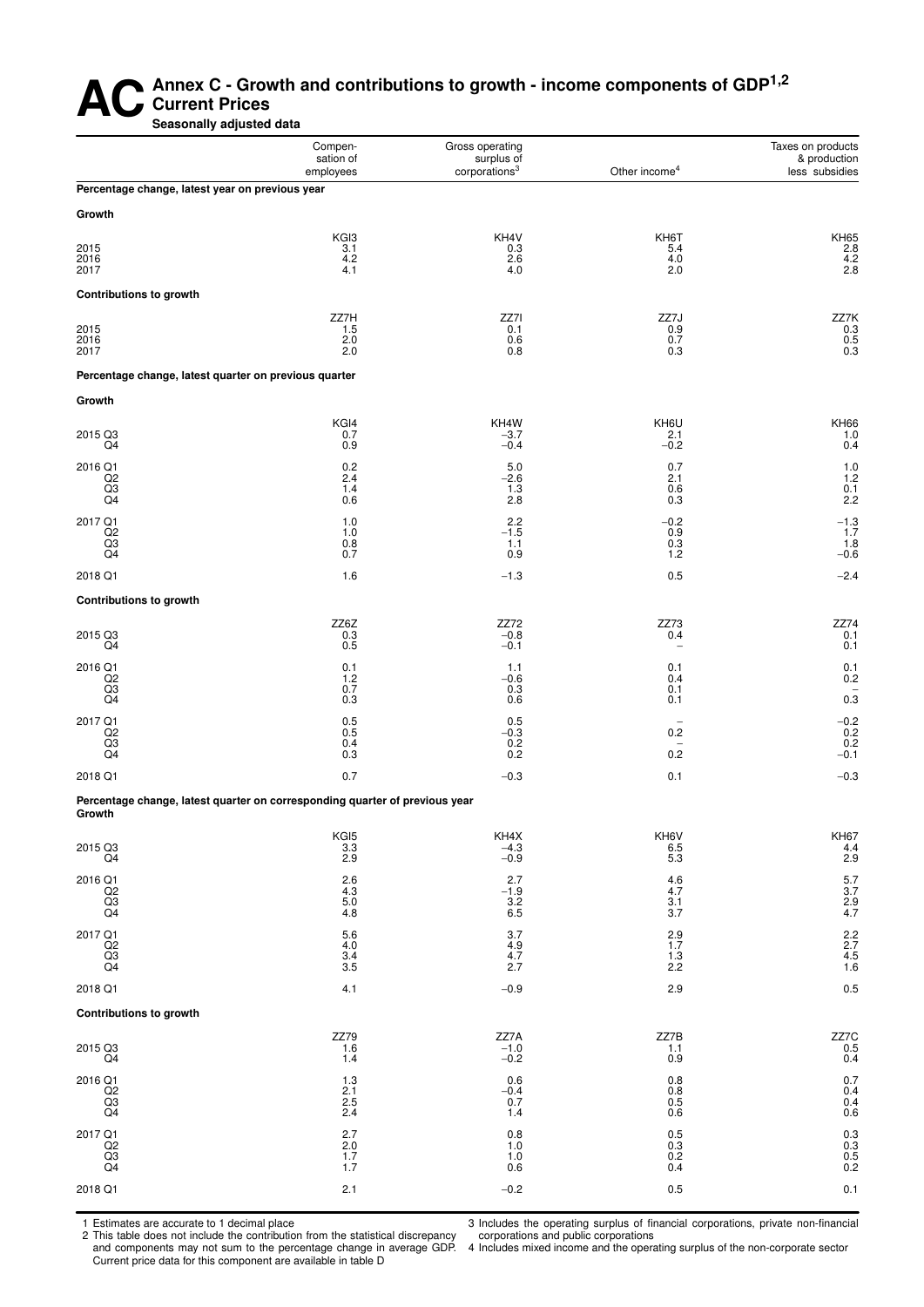## **AD** Annex D - Implied GDP deflator growths- Expenditure components of GDP<sup>1</sup>

| Reference year 2015 |  |
|---------------------|--|
|---------------------|--|

|                                                    |                                                                             | Final consumption expenditure                           |                                  |                                               |                                                         |                              | less<br>Total<br>imports                                |
|----------------------------------------------------|-----------------------------------------------------------------------------|---------------------------------------------------------|----------------------------------|-----------------------------------------------|---------------------------------------------------------|------------------------------|---------------------------------------------------------|
|                                                    | House-<br>holds                                                             | Non-prof-<br>it<br>instit-<br>utions <sup>2</sup>       | General<br>govern-<br>ment       | Gross<br>capital<br>formation                 | Gross fixed capital<br>formation                        | Total<br>exports             |                                                         |
|                                                    | Percentage change, latest year on previous year                             |                                                         |                                  |                                               |                                                         |                              |                                                         |
| 2015<br>2016<br>2017                               | ZZ93<br>0.6<br>1.4<br>2.0                                                   | ZZ94<br>0.8<br>0.8<br>0.9                               | ZZ95<br>0.2<br>$\frac{1.2}{1.3}$ | ZZ96<br>$-2.0$<br>3.0<br>2.4                  | ZZ97<br>1.3<br>1.6<br>2.0                               | ZZ98<br>$-5.1$<br>4.8<br>6.1 | ZZ99<br>$-5.9$<br>$\frac{3.4}{5.9}$                     |
|                                                    | Percentage change, latest quarter on previous quarter                       |                                                         |                                  |                                               |                                                         |                              |                                                         |
| 2015 Q3<br>Q <sub>4</sub>                          | ZZ8N<br>0.6                                                                 | ZZ8O<br>1.4<br>$-0.7$                                   | ZZ8P<br>0.2<br>$-0.8$            | ZZ8Q<br>$-3.2$<br>$-5.7$                      | ZZ8R<br>0.6<br>0.5                                      | ZZ8S<br>$-1.6$<br>$-0.1$     | ZZ8T<br>$-1.5$<br>$-1.4$                                |
| 2016 Q1<br>Q2<br>Q3<br>Q <sub>4</sub>              | 0.1<br>0.4<br>0.5<br>0.7                                                    | 0.7<br>0.3<br>$-0.3$<br>0.2                             | 0.7<br>0.9<br>0.3<br>0.5         | 5.3<br>1.6<br>2.9<br>$-1.1$                   | 0.9<br>0.3<br>0.3                                       | 1.9<br>2.4<br>3.2<br>2.4     | $\begin{array}{c} 1.2 \\ 2.3 \\ 3.8 \end{array}$<br>1.9 |
| 2017 Q1<br>Q2<br>Q <sub>3</sub><br>Q <sub>4</sub>  | 0.7<br>0.2<br>0.3<br>0.6                                                    | 0.3<br>0.4<br>0.3<br>0.2                                | 0.3<br>0.5<br>$-0.3$<br>0.1      | 0.6<br>0.3<br>1.0<br>$\overline{\phantom{m}}$ | 0.3<br>1.0<br>1.0<br>0.1                                | 1.4<br>0.2<br>0.7<br>0.8     | 1.5<br>0.2<br>1.1                                       |
| 2018 Q1                                            | 0.4                                                                         | 0.3                                                     | 0.6                              | $-0.6$                                        | $-0.1$                                                  | $-0.7$                       | $-0.6$                                                  |
|                                                    | Percentage change, latest quarter on corresponding quarter of previous year |                                                         |                                  |                                               |                                                         |                              |                                                         |
| 2015 Q3<br>Q4                                      | ZZ8U<br>0.1<br>0.7                                                          | ZZ8V<br>0.8<br>$\overline{\phantom{0}}$                 | ZZ8W<br>0.2<br>$-0.2$            | ZZ8X<br>$-0.9$<br>$-3.6$                      | ZZ8Y<br>1.7<br>1.1                                      | ZZ8Z<br>$-5.8$<br>$-4.6$     | ZZ92<br>$-6.0$<br>$-6.3$                                |
| 2016 Q1<br>Q2<br>Q3<br>Q <sub>4</sub>              | $0.9$<br>$1.2$<br>1.7<br>1.8                                                | $\begin{array}{c} 0.5 \\ 1.8 \end{array}$<br>0.1<br>1.0 | 0.4<br>1.0<br>1.1<br>2.5         | 1.6<br>$-2.4$<br>3.8<br>8.9                   | $\begin{array}{c} 0.9 \\ 2.0 \end{array}$<br>1.7<br>1.6 | $-1.0$<br>2.5<br>7.5<br>10.2 | $^{-2.5}_{0.5}$<br>$6.0$<br>9.5                         |
| 2017 Q1<br>Q2<br>$\overline{Q3}$<br>Q <sub>4</sub> | 2.3<br>2.1<br>1.9<br>1.8                                                    | 0.6<br>0.7<br>1.2<br>1.2                                | 2.1<br>1.6<br>1.0<br>0.6         | 4.1<br>2.7<br>0.8<br>1.9                      | 1.0<br>2.0<br>$2.\overline{6}$<br>2.4                   | 9.7<br>7.4<br>4.8<br>3.1     | 10.0<br>$\frac{7.5}{3.7}$<br>2.9                        |
| 2018 Q1                                            | 1.5                                                                         | 1.2                                                     | 0.9                              | 0.7                                           | 2.0                                                     | 0.9                          | 0.7                                                     |
|                                                    |                                                                             |                                                         |                                  |                                               |                                                         |                              |                                                         |

1 Estimates accurate to 1 decimal place

2 Non-profit institutions serving households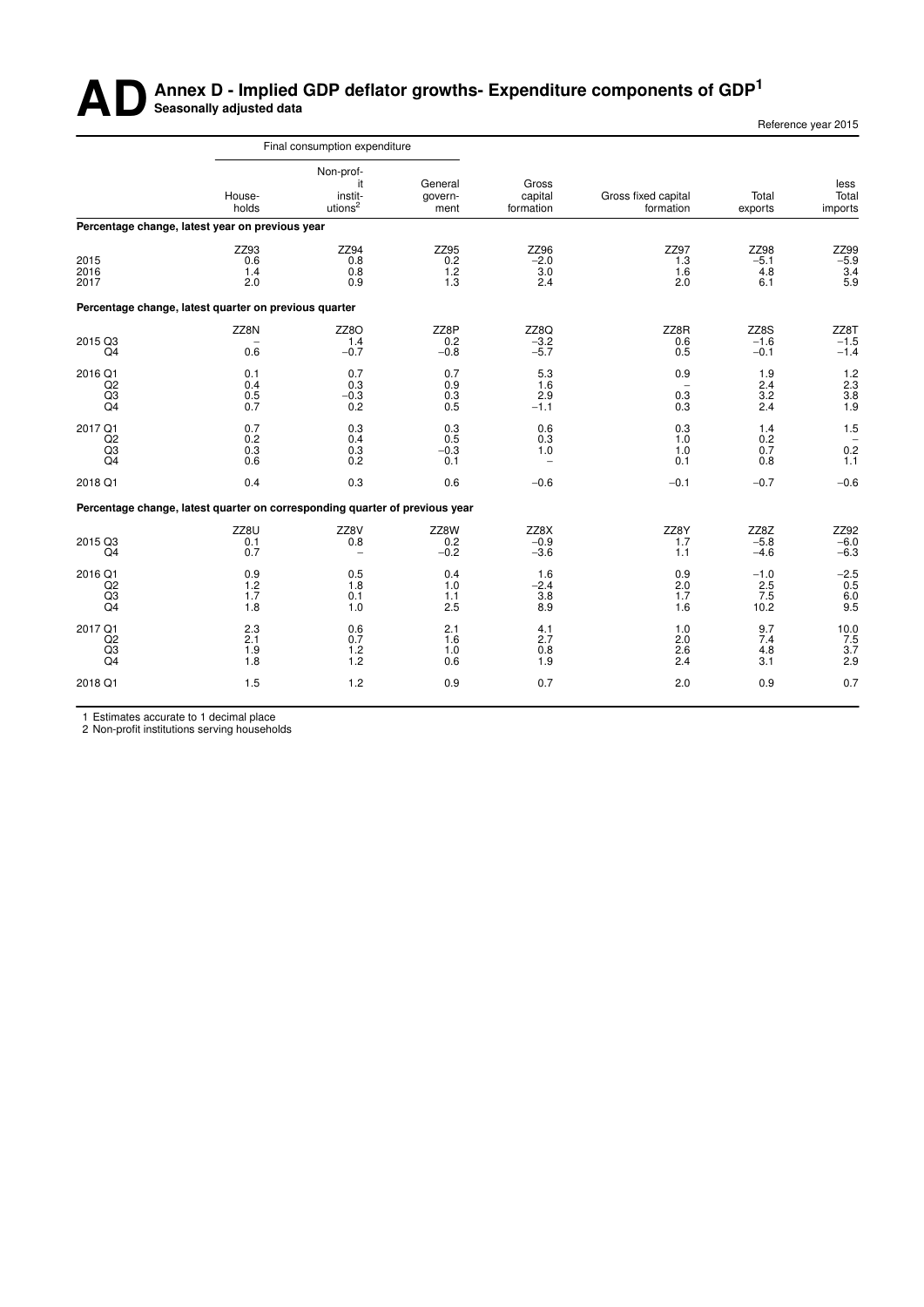## **AE** Annex E - Output components of GDP- growths and revisions from previous estimate<sup>1,2</sup>, Chained Volume Measures **estimate1,2, Chained Volume Measures**

|                                                    |                                                  | Seasonally adjusted data                              |                                                                        |                                                  |                                                              |                                                              |                                                       |                                                              |                                                       |                                                       | Reference year 2015                                                              |                                                      |  |  |
|----------------------------------------------------|--------------------------------------------------|-------------------------------------------------------|------------------------------------------------------------------------|--------------------------------------------------|--------------------------------------------------------------|--------------------------------------------------------------|-------------------------------------------------------|--------------------------------------------------------------|-------------------------------------------------------|-------------------------------------------------------|----------------------------------------------------------------------------------|------------------------------------------------------|--|--|
|                                                    | Agri-<br>culture,<br>forestry,<br>and<br>fishing | Total<br>Production                                   | Mining &<br>quarrying<br>inc oil<br>& gas<br>extract                   | Manu-<br>facturing                               | Electric,<br>gas,<br>steam &<br>air                          | Water<br>supply,<br>sewerage                                 | Constr-<br>uction                                     | Total<br>Services                                            | Distri-<br>bution,<br>hotels &<br>restaurants         | Transport,<br>storage<br>and<br>commu-<br>nications   | <b>Business</b><br>services<br>and<br>finance                                    | Govern-<br>ment &<br>other<br>services               |  |  |
| Current estimates <sup>3</sup>                     |                                                  | Percentage change, latest year on previous year       |                                                                        |                                                  |                                                              |                                                              |                                                       |                                                              |                                                       |                                                       |                                                                                  |                                                      |  |  |
| 2015<br>2016<br>2017                               | L3BB<br>1.2<br>$-5.6$<br>$-0.4$                  | L3BG<br>1.2<br>1.3<br>1.9                             | L3BH<br>8.1<br>$\overline{\phantom{a}}$<br>$-0.5$                      | L3BN<br>0.9<br>2.5                               | L3DM<br>1.0<br>2.6<br>$-0.8$                                 | L3DQ<br>3.4<br>5.2<br>2.3                                    | L3DW<br>4.4<br>$\frac{3.9}{5.7}$                      | L3E2<br>2.6<br>$^{2.5}_{1.5}$                                | L3GP<br>4.7<br>4.7<br>1.8                             | KI8L<br>$4.0$<br>4.7<br>3.5                           | KI8N<br>2.4<br>$^{2.2}_{1.7}$                                                    | KI8P<br>0.9<br>$0.6$<br>$0.1$                        |  |  |
| Previous estimates <sup>2</sup>                    |                                                  |                                                       |                                                                        |                                                  |                                                              |                                                              |                                                       |                                                              |                                                       |                                                       |                                                                                  |                                                      |  |  |
| 2015<br>2016<br>2017                               | A2EQ<br>1.2<br>$-5.6$<br>$-0.4$                  | A <sub>2</sub> ER<br>1.2<br>$1.\overline{3}$<br>1.9   | A <sub>2</sub> ET<br>8.1<br>$\overline{\phantom{0}}$<br>$-0.5$         | A <sub>2</sub> ES<br>0.9<br>2.5                  | A2EU<br>1.0<br>2.6<br>$-0.8$                                 | A2EV<br>3.4<br>5.2<br>2.3                                    | A2EW<br>4.4<br>3.9<br>5.7                             | A2EY<br>2.6<br>$\overline{2.5}$<br>1.5                       | A <sub>2F2</sub><br>$4.7$<br>$4.7$<br>1.8             | A <sub>2F3</sub><br>4.0<br>4.7<br>3.5                 | A <sub>2F4</sub><br>2.4<br>2.2<br>1.7                                            | A <sub>2F5</sub><br>$0.9 \\ 0.6$<br>0.1              |  |  |
| <b>Revisions</b>                                   |                                                  |                                                       |                                                                        |                                                  |                                                              |                                                              |                                                       |                                                              |                                                       |                                                       |                                                                                  |                                                      |  |  |
| 2015<br>2016<br>2017                               | ZZ52                                             | ZZ53<br>$\qquad \qquad -$<br>$\overline{\phantom{0}}$ | ZZ55<br>$\overline{a}$<br>$\overline{a}$                               | ZZ54<br>$\overline{\phantom{0}}$                 | ZZ56<br>$\overline{\phantom{a}}$<br>$\overline{\phantom{0}}$ | ZZ57<br>$\overline{\phantom{a}}$<br>$\overline{\phantom{0}}$ | ZZ58<br>$\qquad \qquad -$<br>$\overline{\phantom{0}}$ | ZZ59<br>$\overline{\phantom{0}}$<br>$\overline{\phantom{0}}$ | ZZ5A<br>$\qquad \qquad -$<br>$\overline{\phantom{0}}$ | ZZ5B<br>$\overline{\phantom{a}}$<br>$\qquad \qquad -$ | ZZ5C<br>$\qquad \qquad -$<br>$\overline{\phantom{0}}$                            | ZZ5D<br>$\overline{a}$                               |  |  |
| Current estimates <sup>3</sup>                     |                                                  | Percentage change, latest quarter on previous quarter |                                                                        |                                                  |                                                              |                                                              |                                                       |                                                              |                                                       |                                                       |                                                                                  |                                                      |  |  |
| 2015 Q3<br>Q4                                      | L3BB<br>$-0.3$<br>$-1.3$                         | L3BG<br>$-0.4$                                        | L3BH<br>1.4<br>$-3.1$                                                  | L3BN<br>$-0.4$<br>0.1                            | L3DM<br>0.7<br>$-1.8$                                        | L3DQ<br>$\overline{\phantom{m}}$<br>0.5                      | L3DW<br>$-0.4$<br>1.2                                 | L3E2<br>0.4<br>0.7                                           | L3GP<br>0.6<br>1.3                                    | KI8L<br>0.9<br>0.5                                    | KI8N<br>0.4<br>0.6                                                               | $KIBP -0.1$<br>0.8                                   |  |  |
| 2016 Q1<br>Q2<br>Q3<br>Q <sub>4</sub>              | $-4.0$<br>$-1.0$<br>$^{-0.2}_{0.7}$              | $\qquad \qquad -$<br>2.1<br>$-0.5$<br>0.8             | $-2.5$<br>2.4<br>5.3<br>$-8.5$                                         | $\overline{\phantom{a}}$<br>1.4<br>$-0.6$<br>1.5 | 1.4<br>5.6<br>$-4.2$<br>3.1                                  | 1.3<br>2.7<br>0.3<br>1.2                                     | 0.4<br>1.6<br>$\frac{1.2}{3.2}$                       | 0.8<br>0.3<br>0.8<br>0.6                                     | 1.5<br>0.9<br>$\frac{1.2}{1.6}$                       | 1.5<br>0.4<br>2.8<br>1.5                              | 0.7<br>0.5<br>0.6<br>0.4                                                         | 0.3<br>$-0.3$<br>$-0.3$                              |  |  |
| 2017 Q1<br>Q2<br>Q3<br>Q4                          | $-0.8$<br>$-0.1$<br>1.1<br>$-1.0$                | 0.4<br>$\overline{\phantom{0}}$<br>1.0<br>0.4         | 2.7<br>0.9<br>2.0<br>$-4.9$                                            | 0.5<br>$\overline{\phantom{a}}$<br>1.1<br>1.3    | $-3.0$<br>0.1<br>1.5<br>$-0.4$                               | 2.1<br>$-1.1$<br>$-1.1$<br>$-0.4$                            | 2.4<br>$-0.4$<br>0.4<br>$-0.1$                        | ${}^{0.2}_{0.3}$<br>0.3<br>0.4                               | $-0.6$<br>0.4<br>0.5<br>$-0.1$                        | $-0.3$<br>1.1<br>0.3<br>1.1                           | 0.4<br>0.1<br>0.5<br>0.6                                                         | 0.5<br>$-0.2$<br>0.1                                 |  |  |
| 2018 Q1                                            | $-1.4$                                           | 0.6                                                   | 2.2                                                                    | 0.2                                              | 2.5                                                          | $-1.0$                                                       | $-2.7$                                                | 0.3                                                          | $-0.1$                                                | 0.4                                                   | 0.4                                                                              | 0.1                                                  |  |  |
| Previous estimates <sup>2</sup>                    |                                                  |                                                       |                                                                        |                                                  |                                                              |                                                              |                                                       |                                                              |                                                       |                                                       |                                                                                  |                                                      |  |  |
| 2015 Q3<br>Q4                                      | A <sub>2</sub> CX<br>$-0.4$<br>$-1.3$            | A <sub>2</sub> CY<br>$-0.1$<br>$-0.4$                 | A <sub>2</sub> DO<br>1.4<br>$-3.2$                                     | A <sub>2</sub> DL<br>$-0.4$<br>0.1               | A2DR<br>0.7<br>$-1.8$                                        | A2DS<br>$\overline{\phantom{0}}$<br>0.5                      | A2DT<br>$-0.4$<br>1.2                                 | A2DU<br>0.3<br>0.7                                           | A2DV<br>0.6<br>1.3                                    | A2DW<br>0.9<br>0.5                                    | A2DX<br>0.4<br>0.6                                                               | A2DY<br>$-0.1$<br>0.8                                |  |  |
| 2016 Q1<br>Q2<br>Q3<br>Q4                          | $-4.0$<br>$-1.0$<br>$-0.2$<br>0.7                | $\overline{\phantom{m}}$<br>2.1<br>$-0.5$<br>0.8      | $-2.5$<br>2.4<br>5.3<br>$-8.5$                                         | $\overline{\phantom{a}}$<br>1.4<br>$-0.6$<br>1.5 | 1.4<br>5.6<br>$-4.2$<br>3.1                                  | 1.3<br>2.7<br>0.3<br>$1.2$                                   | 0.4<br>1.6<br>$1.2$<br>3.2                            | 0.8<br>0.3<br>0.8<br>0.6                                     | 1.5<br>0.9<br>1.2<br>1.6                              | 1.5<br>0.4<br>2.8<br>1.5                              | 0.7<br>0.5<br>0.6<br>0.4                                                         | 0.3<br>$-0.3$<br>$-0.3$                              |  |  |
| 2017 Q1<br>Q2<br>Q3<br>Q4                          | $-0.8$<br>$-0.1$<br>1.1<br>$-1.0$                | 0.4<br>$\overline{\phantom{0}}$<br>1.0<br>0.4         | 2.7<br>0.9<br>2.0<br>$-4.9$                                            | 0.5<br>-<br>1.1<br>1.3                           | $-3.0$<br>0.1<br>1.5<br>$-0.4$                               | 2.1<br>$-1.1$<br>$-1.1$<br>$-0.4$                            | 2.4<br>$-0.4$<br>0.4<br>$-0.1$                        | 0.2<br>0.3<br>0.3<br>0.4                                     | $-0.6$<br>0.4<br>0.5<br>$-0.1$                        | $-0.3$<br>1.1<br>0.3<br>1.1                           | 0.4<br>0.1<br>0.5<br>0.6                                                         | 0.5<br>$-0.2$<br>0.1                                 |  |  |
| 2018 Q1                                            | $-1.4$                                           | 0.7                                                   | 3.5                                                                    | 0.2                                              | 2.3                                                          | $-0.3$                                                       | $-3.3$                                                | 0.3                                                          | $-0.1$                                                | 0.4                                                   | 0.4                                                                              | 0.1                                                  |  |  |
| <b>Revisions</b>                                   |                                                  |                                                       |                                                                        |                                                  |                                                              |                                                              |                                                       |                                                              |                                                       |                                                       |                                                                                  |                                                      |  |  |
| 2015 Q3                                            | ZZ4A                                             | ZZ4B                                                  | ZZ4D                                                                   | ZZ4C                                             | ZZ4E<br>-                                                    | ZZ4F                                                         | ZZ4G                                                  | ZZ4H                                                         | ZZ4I                                                  | ZZ4J                                                  | ZZ4K                                                                             | ZZ4L                                                 |  |  |
| Q4                                                 |                                                  | $\qquad \qquad -$<br>$\overline{\phantom{0}}$         | $\overline{\phantom{0}}$<br>$\overline{\phantom{0}}$                   | $\overline{\phantom{0}}$                         | $\overline{\phantom{0}}$                                     | $\qquad \qquad -$<br>$\overline{\phantom{0}}$                |                                                       |                                                              | $\qquad \qquad -$<br>$\overline{\phantom{0}}$         | $\overline{\phantom{m}}$                              | $\overline{\phantom{0}}$<br>$\overline{\phantom{0}}$                             | $\overline{\phantom{0}}$                             |  |  |
| 2016 Q1<br>Q2<br>Q3<br>Q4                          |                                                  | $\overline{\phantom{0}}$<br>$\overline{a}$            | $\overline{\phantom{0}}$<br>$\overline{a}$<br>$\overline{\phantom{0}}$ | $\overline{\phantom{0}}$                         | $\qquad \qquad -$<br>$\overline{\phantom{0}}$                | $\overbrace{\phantom{1232211}}$<br>$\overline{\phantom{0}}$  | $\qquad \qquad -$<br>$\overline{\phantom{0}}$         |                                                              | $\qquad \qquad -$<br>$\overline{\phantom{0}}$<br>۳    | $\qquad \qquad -$<br>$\overline{\phantom{0}}$         | $\overline{\phantom{0}}$<br>$\overline{\phantom{0}}$<br>$\overline{a}$           | $\overline{\phantom{a}}$<br>$\overline{\phantom{0}}$ |  |  |
| 2017 Q1<br>Q <sub>2</sub><br>$\overline{Q3}$<br>Q4 |                                                  | $\overline{a}$                                        | $\overline{\phantom{0}}$<br>$\overline{\phantom{0}}$<br>$\overline{a}$ |                                                  | $\overline{\phantom{0}}$<br>$\overline{\phantom{0}}$         |                                                              | $\overline{\phantom{0}}$<br>$\overline{\phantom{0}}$  |                                                              | $\overline{\phantom{0}}$<br>$\qquad \qquad -$         |                                                       | $\overline{\phantom{0}}$<br>$\overline{\phantom{0}}$<br>$\overline{\phantom{0}}$ | $\overline{\phantom{a}}$                             |  |  |
| 2018 Q1                                            |                                                  | $-0.1$                                                | $-1.3$                                                                 |                                                  | 0.2                                                          | $-0.7$                                                       | 0.6                                                   |                                                              |                                                       |                                                       |                                                                                  |                                                      |  |  |
|                                                    |                                                  |                                                       |                                                                        |                                                  |                                                              |                                                              |                                                       |                                                              |                                                       |                                                       |                                                                                  |                                                      |  |  |

1 Estimates are accurate to 1 decimal place 2 Previous estimate refers to estimates from the Preliminary Estimate of GDP 3 Current estimate refers to the estimates released within this publication

(Second Estimate of GDP)